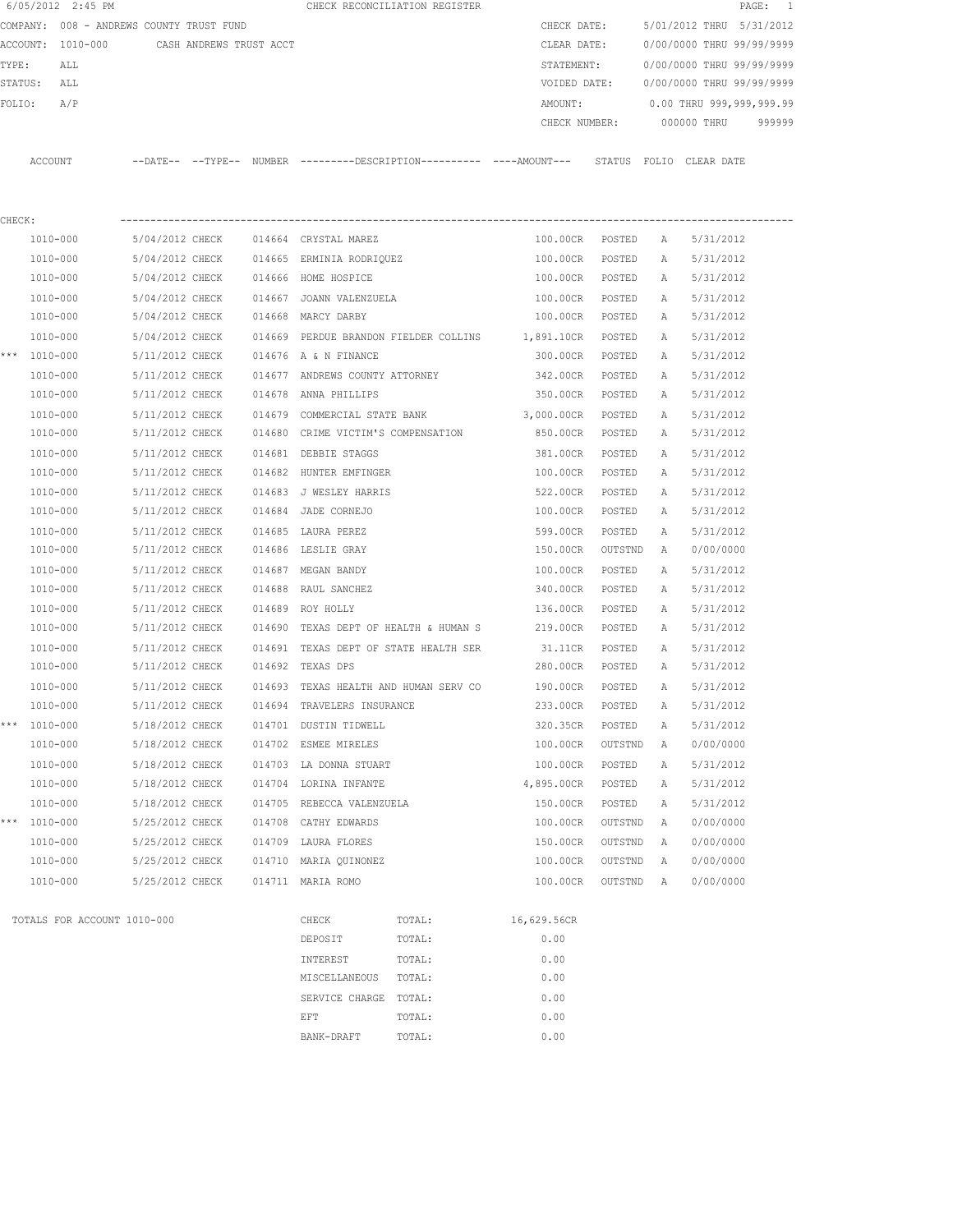|         | 6/05/2012 2:45 PM                         |  |               | CHECK RECONCILIATION REGISTER                                                                |             |              |               |             | PAGE: 2                   |  |
|---------|-------------------------------------------|--|---------------|----------------------------------------------------------------------------------------------|-------------|--------------|---------------|-------------|---------------------------|--|
|         | COMPANY: 008 - ANDREWS COUNTY TRUST FUND  |  |               |                                                                                              |             | CHECK DATE:  |               |             | 5/01/2012 THRU 5/31/2012  |  |
|         | ACCOUNT: 1010-000 CASH ANDREWS TRUST ACCT |  |               |                                                                                              |             | CLEAR DATE:  |               |             | 0/00/0000 THRU 99/99/9999 |  |
| TYPE:   | ALL                                       |  |               |                                                                                              |             | STATEMENT:   |               |             | 0/00/0000 THRU 99/99/9999 |  |
| STATUS: | ALL                                       |  |               |                                                                                              |             | VOIDED DATE: |               |             | 0/00/0000 THRU 99/99/9999 |  |
| FOLIO:  | A/P                                       |  |               |                                                                                              |             | AMOUNT:      |               |             | 0.00 THRU 999,999,999.99  |  |
|         |                                           |  |               |                                                                                              |             |              | CHECK NUMBER: | 000000 THRU | 999999                    |  |
| ACCOUNT |                                           |  |               | --DATE-- --TYPE-- NUMBER --------DESCRIPTION---------- ----AMOUNT--- STATUS FOLIO CLEAR DATE |             |              |               |             |                           |  |
|         | TOTALS FOR ANDREWS COUNTY TRUST FUND      |  | CHECK         | TOTAL:                                                                                       | 16,629.56CR |              |               |             |                           |  |
|         |                                           |  | DEPOSIT       | TOTAL:                                                                                       |             | 0.00         |               |             |                           |  |
|         |                                           |  | INTEREST      | TOTAL:                                                                                       |             | 0.00         |               |             |                           |  |
|         |                                           |  | MISCELLANEOUS | TOTAL:                                                                                       |             | 0.00         |               |             |                           |  |
|         |                                           |  |               |                                                                                              |             |              |               |             |                           |  |

SERVICE CHARGE TOTAL: 0.00 EFT TOTAL:  $0.00$ BANK-DRAFT TOTAL:  $0.00$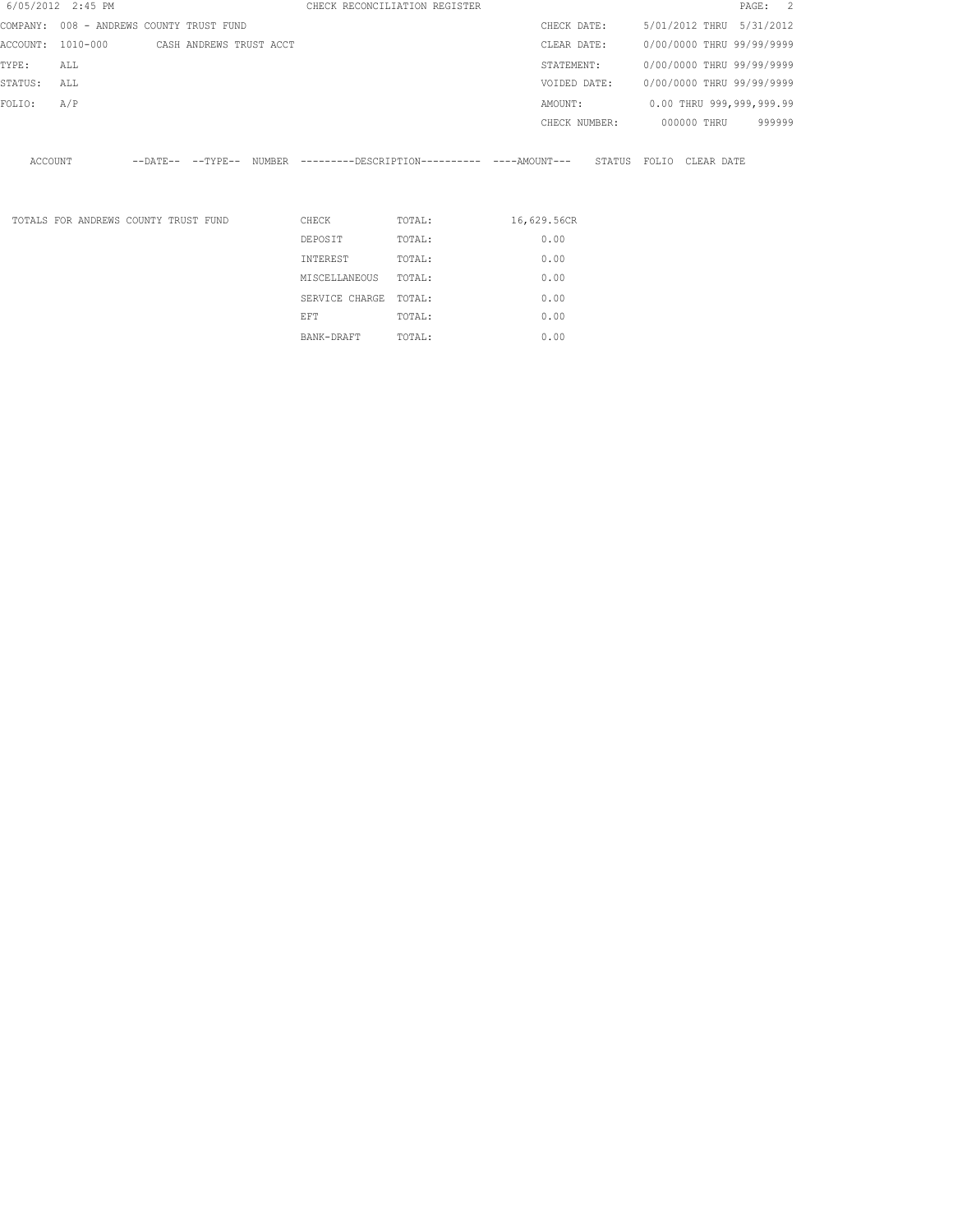|        | 6/05/2012 2:45 PM                     |                             |  | CHECK RECONCILIATION REGISTER                                                              |                    |                  |   |                           | PAGE: 3 |
|--------|---------------------------------------|-----------------------------|--|--------------------------------------------------------------------------------------------|--------------------|------------------|---|---------------------------|---------|
|        | COMPANY: 018 - ANDREWS EMPLOYEE TRUST |                             |  |                                                                                            | CHECK DATE:        |                  |   | 5/01/2012 THRU 5/31/2012  |         |
|        | ACCOUNT: 1010-000                     | CASH ANDREWS EMPLOYEE TRUST |  |                                                                                            | CLEAR DATE:        |                  |   | 0/00/0000 THRU 99/99/9999 |         |
| TYPE:  | ALL                                   |                             |  |                                                                                            | STATEMENT:         |                  |   | 0/00/0000 THRU 99/99/9999 |         |
|        | STATUS:<br>ALL                        |                             |  |                                                                                            | VOIDED DATE:       |                  |   | 0/00/0000 THRU 99/99/9999 |         |
| FOLIO: | A/P                                   |                             |  |                                                                                            | AMOUNT:            |                  |   | 0.00 THRU 999,999,999.99  |         |
|        |                                       |                             |  |                                                                                            | CHECK NUMBER:      |                  |   | 000000 THRU               | 999999  |
|        | ACCOUNT                               |                             |  | --DATE-- --TYPE-- NUMBER --------DESCRIPTION--------- ----AMOUNT--- STATUS FOLIO CLEARDATE |                    |                  |   |                           |         |
| CHECK: |                                       |                             |  |                                                                                            |                    |                  |   |                           |         |
|        | 1010-000                              | 5/24/2012 CHECK             |  | 000034 NORTHWEST FAMILY PRACTICE                                                           | 34.50CR            | OUTSTND A        |   | 0/00/0000                 |         |
|        | *** 1010-000                          | 5/24/2012 CHECK             |  | 000061 PERMIAN REGIONAL MEDICAL CTR.                                                       | 61.56CR            | OUTSTND          | A | 0/00/0000                 |         |
|        | *** 1010-000                          | 5/24/2012 CHECK             |  | 000304 SOUTHWEST DIAGNOSTIC                                                                | 304.10CR           | OUTSTND          | A | 0/00/0000                 |         |
|        | *** 1010-000                          | 5/03/2012 CHECK             |  | 033519 B MUNCY MD                                                                          | 833.76CR           | POSTED           | Α | 5/31/2012                 |         |
|        | 1010-000                              | 5/03/2012 CHECK             |  | 033520 B MUNCY MD                                                                          | 393.30CR           | POSTED           | A | 5/31/2012                 |         |
|        | 1010-000                              | 5/03/2012 CHECK             |  | 033521 COVENANT MEDICAL CENTER                                                             | 3,182.50CR         | POSTED           | Α | 5/31/2012                 |         |
|        | 1010-000                              | 5/03/2012 CHECK             |  | 033522 CHARLES A LIVELY MD                                                                 | 331.30CR           | POSTED           | Α | 5/31/2012                 |         |
|        | 1010-000                              | 5/03/2012 CHECK             |  | 033523 B MUNCY MD                                                                          | 227.60CR           | POSTED           | A | 5/31/2012                 |         |
|        | 1010-000                              | 5/03/2012 CHECK             |  | 033524 RICHARD B CUBERT MD                                                                 | 76.50CR            | POSTED           | Α | 5/31/2012                 |         |
|        | 1010-000                              | 5/03/2012 CHECK             |  | 033525 B MUNCY MD                                                                          | 525.96CR           | POSTED           | Α | 5/31/2012                 |         |
|        | 1010-000                              | 5/03/2012 CHECK             |  | 033526 MICHAEL REZNIK DDS                                                                  | 931.00CR           | POSTED           | А | 5/31/2012                 |         |
|        | 1010-000                              | 5/03/2012 CHECK             |  | 033527 ROBERT L CHAPPELL JR MD PA                                                          | 87.00CR            | POSTED           | А | 5/31/2012                 |         |
|        | 1010-000                              | 5/03/2012 CHECK             |  | 033528 CHARLES A LIVELY MD                                                                 | 116.40CR           | POSTED           | А | 5/31/2012                 |         |
|        | 1010-000                              | 5/03/2012 CHECK             |  | 033529 B MUNCY MD                                                                          | 32.04CR            | POSTED           | Α | 5/31/2012                 |         |
|        | 1010-000                              | 5/03/2012 CHECK             |  | 033530 KERRY B WILLIAMS, DDS                                                               | 414.00CR           | POSTED           | Α | 5/31/2012                 |         |
|        | 1010-000                              | 5/03/2012 CHECK             |  | 033531 KERRY B WILLIAMS, DDS                                                               | 78.00CR            | POSTED           | Α | 5/31/2012                 |         |
|        | 1010-000                              | 5/03/2012 CHECK             |  | 033532 KERRY B WILLIAMS, DDS                                                               | 570.40CR           | POSTED           | Α | 5/31/2012                 |         |
|        | 1010-000                              | 5/03/2012 CHECK             |  | 033533 MIDLAND WOMENS CLINIC                                                               | 197.11CR           | POSTED           | Α | 5/31/2012                 |         |
|        | 1010-000                              | 5/03/2012 CHECK             |  | 033534 MIDLAND WOMENS CLINIC                                                               | 2.79CR             | POSTED           | Α | 5/31/2012                 |         |
|        | 1010-000                              | 5/03/2012 CHECK             |  | 033535 MIDLAND WOMENS CLINIC                                                               | 34.15CR            | POSTED           | A | 5/31/2012                 |         |
|        | 1010-000                              | 5/03/2012 CHECK             |  | 033536 B MUNCY MD                                                                          | 50.04CR            | POSTED           | Α | 5/31/2012                 |         |
|        |                                       |                             |  |                                                                                            |                    |                  |   |                           |         |
|        | 1010-000                              | 5/03/2012 CHECK             |  | 033537 B MUNCY MD                                                                          | 4,955.04CR         | POSTED<br>POSTED | A | 5/31/2012                 |         |
|        | 1010-000                              | 5/03/2012 CHECK             |  | 033538 SURESH GADASALLI MD                                                                 | 34.19CR            |                  | A | 5/31/2012                 |         |
|        | 1010-000                              | 5/03/2012 CHECK             |  | 033539 PERMIAN REGIONAL MEDICAL CTR. 243.00CR                                              |                    | POSTED           | Α | 5/31/2012                 |         |
|        | 1010-000                              | 5/03/2012 CHECK             |  | 033540 E.W. HAPRER DDS                                                                     | 783.20CR           | POSTED           | Α | 5/31/2012                 |         |
|        | 1010-000                              | 5/03/2012 CHECK             |  | 033541 JERRY W. WADE, DDS                                                                  | 135.00CR           | POSTED           | Α | 5/31/2012                 |         |
|        | 1010-000                              | 5/03/2012 CHECK             |  | 033542 ROBERT E SEARS DDS                                                                  | 144.60CR           | POSTED           | Α | 5/31/2012                 |         |
|        | 1010-000                              | 5/03/2012 CHECK             |  | 033543 ARMAND WILTZ                                                                        | 3,551.77CR OUTSTND |                  | Α | 0/00/0000                 |         |
|        | 1010-000                              | 5/03/2012 CHECK             |  | 033544 NORTHWEST FAMILY PRACTICE                                                           | 59.50CR            | POSTED           | Α | 5/31/2012                 |         |
|        | 1010-000                              | 5/03/2012 CHECK             |  | 033545 NORTHWEST FAMILY PRACTICE                                                           | 212.26CR           | POSTED           | Α | 5/31/2012                 |         |
|        | 1010-000                              | 5/03/2012 CHECK             |  | 033546 NORTHWEST FAMILY PRACTICE                                                           | $0.02$ CR          | POSTED           | Α | 5/31/2012                 |         |
|        | 1010-000                              | 5/03/2012 CHECK             |  | 033547 PERMIAN PHYSICIANS SERV                                                             | 34.50CR            | POSTED           | Α | 5/31/2012                 |         |
|        | 1010-000                              | 5/03/2012 CHECK             |  | 033548 ANAND CHOLIA, MD                                                                    | 383.36CR           | POSTED           | Α | 5/31/2012                 |         |
|        | 1010-000                              | 5/03/2012 CHECK             |  | 033549 ANAND CHOLIA, MD                                                                    | 4,101.20CR         | POSTED           | Α | 5/31/2012                 |         |
|        | 1010-000                              | 5/03/2012 CHECK             |  | 033550 JOHN M TURNBOW MD                                                                   | 155.00CR           | POSTED           | Α | 5/31/2012                 |         |
|        | 1010-000                              | 5/10/2012 CHECK             |  | 033551 FRANCISCO J MORALES OC                                                              | 63.75CR            | POSTED           | Α | 5/31/2012                 |         |
|        | 1010-000                              | 5/10/2012 CHECK             |  | 033552 WELLDYNE RX                                                                         | 16,755.63CR        | POSTED           | Α | 5/31/2012                 |         |
|        | 1010-000                              | 5/10/2012 CHECK             |  | 033553 PERMIAN PHYSICIANS SERV                                                             | 34.50CR            | POSTED           | Α | 5/31/2012                 |         |
|        | 1010-000                              | 5/10/2012 CHECK             |  | 033554 PERMIAN PHYSICIANS SERV                                                             | 34.50CR            | POSTED           | Α | 5/31/2012                 |         |
|        | 1010-000                              | 5/10/2012 CHECK             |  | 033555 CARLOS E EZPELETA MD                                                                | 37.30CR            | POSTED           | Α | 5/31/2012                 |         |
|        | 1010-000                              | 5/10/2012 CHECK             |  | 033556 CARLOS E EZPELETA MD                                                                | 37.30CR            | POSTED           | Α | 5/31/2012                 |         |
|        | 1010-000                              | 5/10/2012 CHECK             |  | 033557 ARMAND D WILTZ, MD                                                                  | 61.25CR            | OUTSTND          | A | 0/00/0000                 |         |
|        | 1010-000                              | 5/10/2012 CHECK             |  | 033558 JAMES R PANUSKA, MD                                                                 | 32.75CR            | POSTED           | Α | 5/31/2012                 |         |
|        | 1010-000                              | 5/10/2012 CHECK             |  | 033559 PERMIAN REGIONAL MEDICAL CTR.                                                       | 137.56CR           | POSTED           | Α | 5/31/2012                 |         |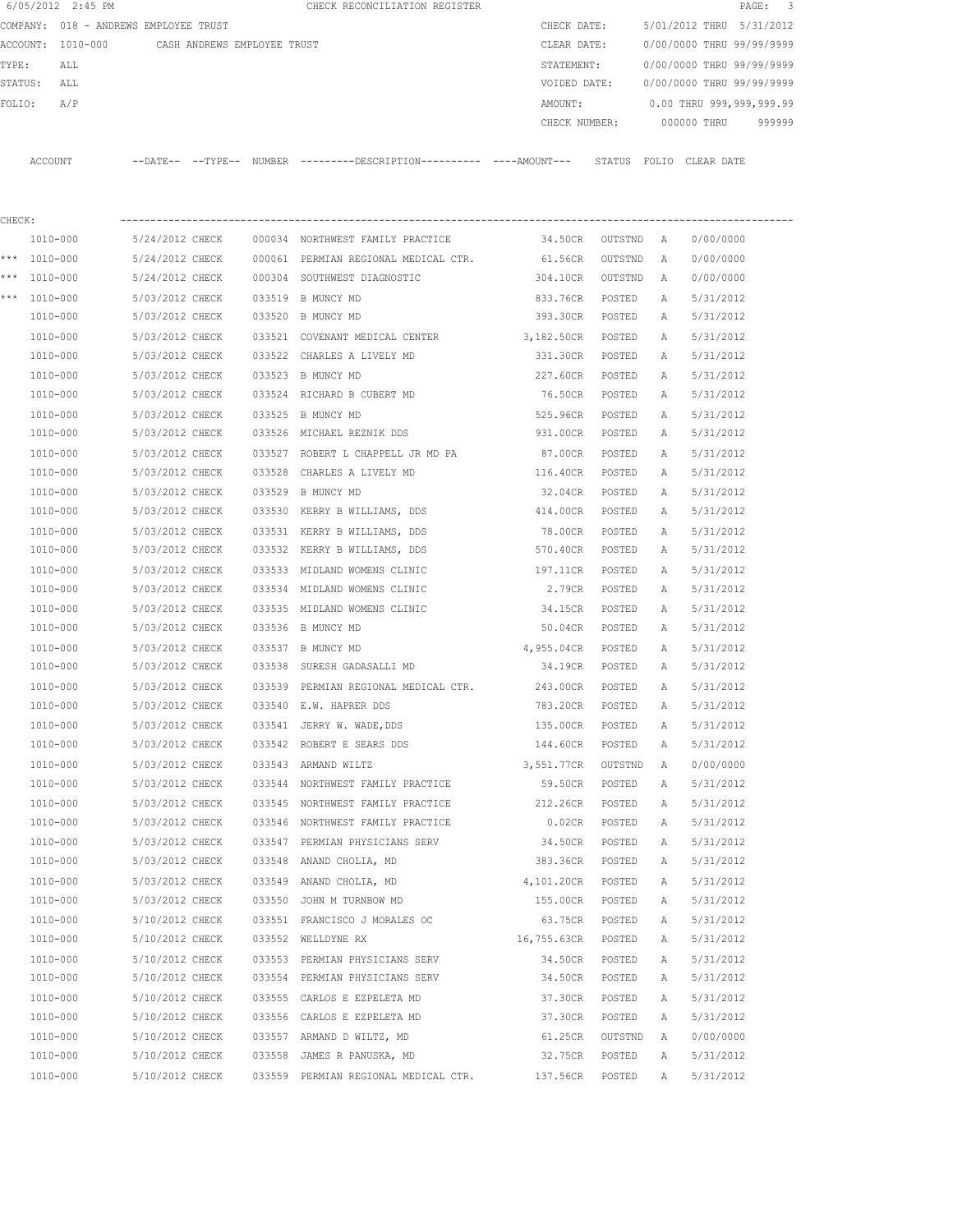|         | 6/05/2012 2:45 PM                             |                 |        | CHECK RECONCILIATION REGISTER                                                                |                 |               |              |                           | PAGE:<br>4 |
|---------|-----------------------------------------------|-----------------|--------|----------------------------------------------------------------------------------------------|-----------------|---------------|--------------|---------------------------|------------|
|         | COMPANY: 018 - ANDREWS EMPLOYEE TRUST         |                 |        |                                                                                              | CHECK DATE:     |               |              | 5/01/2012 THRU 5/31/2012  |            |
|         | ACCOUNT: 1010-000 CASH ANDREWS EMPLOYEE TRUST |                 |        |                                                                                              | CLEAR DATE:     |               |              | 0/00/0000 THRU 99/99/9999 |            |
| TYPE:   | ALL                                           |                 |        |                                                                                              | STATEMENT:      |               |              | 0/00/0000 THRU 99/99/9999 |            |
| STATUS: | ALL                                           |                 |        |                                                                                              | VOIDED DATE:    |               |              | 0/00/0000 THRU 99/99/9999 |            |
| FOLIO:  | A/P                                           |                 |        |                                                                                              | AMOUNT:         |               |              | 0.00 THRU 999,999,999.99  |            |
|         |                                               |                 |        |                                                                                              | CHECK NUMBER:   |               |              | 000000 THRU               | 999999     |
|         | ACCOUNT                                       |                 |        | --DATE-- --TYPE-- NUMBER --------DESCRIPTION---------- ----AMOUNT--- STATUS FOLIO CLEAR DATE |                 |               |              |                           |            |
| CHECK:  |                                               |                 |        |                                                                                              |                 |               |              |                           |            |
|         | 1010-000                                      | 5/10/2012 CHECK |        | 033560 PERMIAN REGIONAL MEDICAL CTR.                                                         | 140.61CR POSTED |               | A            | 5/31/2012                 |            |
|         | 1010-000                                      | 5/10/2012 CHECK |        | 033561 FRANCISCO J MORALES OC                                                                | 52.50CR         | POSTED        | A            | 5/31/2012                 |            |
|         | 1010-000                                      | 5/10/2012 CHECK |        | 033562 FRANCISCO J MORALES OC                                                                | 82.50CR         | POSTED        | A            | 5/31/2012                 |            |
|         | 1010-000                                      | 5/10/2012 CHECK |        | 033563 FRANCISCO J MORALES OC                                                                | 151.25CR        | POSTED        | A            | 5/31/2012                 |            |
|         | 1010-000                                      | 5/10/2012 CHECK |        | 033564 PERMIAN REGIONAL MEDICAL CTR.                                                         | 41.30CR         | POSTED        | А            | 5/31/2012                 |            |
|         | 1010-000                                      | 5/10/2012 CHECK |        | 033565 AMERIPATH 501A                                                                        | 106.81CR        | POSTED        | Α            | 5/31/2012                 |            |
|         | 1010-000                                      | 5/10/2012 CHECK |        | 033566 MEDICAL CLAIM REVIEW                                                                  | 723.85CR POSTED |               | Α            | 5/31/2012                 |            |
|         | 1010-000                                      | 5/10/2012 CHECK |        | 033567 PREFERRED NETWORK ACCESS INC                                                          | 4,557.00CR      | POSTED        | Α            | 5/31/2012                 |            |
|         | 1010-000                                      | 5/10/2012 CHECK |        | 033568 ASCEND CLINICAL LLC                                                                   | 48.21CR         | POSTED        | A            | 5/31/2012                 |            |
|         | 1010-000                                      | 5/10/2012 CHECK |        | 033569 ASCEND CLINICAL LLC                                                                   | 90.51CR         | POSTED        | Α            | 5/31/2012                 |            |
|         | 1010-000                                      | 5/10/2012 CHECK |        | 033570 ASCEND CLINICAL LLC                                                                   | 39.82CR         | POSTED        | A            | 5/31/2012                 |            |
|         | 1010-000                                      | 5/10/2012 CHECK |        | 033571 AMERIPATH 501A                                                                        | 4.90CR          | POSTED        | Α            | 5/31/2012                 |            |
|         | 1010-000                                      | 5/10/2012 CHECK |        | 033572 ANDREWS FAMILY MEDICINE                                                               | 37.30CR         | POSTED        | A            | 5/31/2012                 |            |
|         | 1010-000                                      | 5/10/2012 CHECK |        | 033573 HIGH PLAINS RADIOLOGICAL ASSN                                                         | 20.70CR         | POSTED        | Α            | 5/31/2012                 |            |
|         | 1010-000                                      | 5/10/2012 CHECK |        | 033574 ACS/PRECISION LAB SERVICES                                                            | 268.80CR        | POSTED        | Α            | 5/31/2012                 |            |
|         | 1010-000                                      | 5/10/2012 CHECK |        | 033575 FRANCISCO J MORALES OC                                                                | 52.50CR         | POSTED        | Α            | 5/31/2012                 |            |
|         | 1010-000                                      | 5/10/2012 CHECK |        | 033576 CHRISTINA ORONA                                                                       | 118.00CR        | POSTED        | Α            | 5/31/2012                 |            |
|         | 1010-000                                      | 5/10/2012 CHECK |        | 033577 MEMORIAL HOSPITAL                                                                     | 8,311.80CR      | OUTSTND       | $\mathbb{A}$ | 0/00/0000                 |            |
|         | 1010-000                                      | 5/10/2012 CHECK | 033578 | LEHMAN DERMATOLOGY CLINIC                                                                    | 135.52CR        | POSTED        | Α            | 5/31/2012                 |            |
|         | 1010-000                                      | 5/10/2012 CHECK | 033579 | SHANNON CLINIC                                                                               | 92.00CR         | OUTSTND       | A            | 0/00/0000                 |            |
|         | 1010-000                                      | 5/10/2012 CHECK | 033580 | PERMIAN REGIONAL MEDICAL CTR.                                                                | 107.00CR        | POSTED        | Α            | 5/31/2012                 |            |
|         | 1010-000                                      | 5/10/2012 CHECK |        | 033581 PERMIAN REGIONAL MEDICAL CTR.                                                         | 664.80CR        | POSTED        | А            | 5/31/2012                 |            |
|         | 1010-000                                      | 5/10/2012 CHECK |        | 033582 PERMIAN REGIONAL MEDICAL CTR.                                                         | 952.00CR        | POSTED        | А            | 5/31/2012                 |            |
|         | 1010-000                                      | 5/10/2012 CHECK |        | 033583 PERMIAN REGIONAL MEDICAL CTR.                                                         | 792.80CR        | <b>POSTED</b> | A            | 5/31/2012                 |            |
|         | 1010-000                                      | 5/10/2012 CHECK |        | 033584 PERMIAN REGIONAL MEDICAL CTR.                                                         | 616.80CR        | POSTED        | Α            | 5/31/2012                 |            |
|         | $1010 - 000$                                  | 5/10/2012 CHECK |        | 033585 FRANCISCO J MORALES OC                                                                | 52.50CR         | POSTED        | Α            | 5/31/2012                 |            |
|         | 1010-000                                      | 5/10/2012 CHECK |        | 033586 JERRY W. WADE, DDS                                                                    | 46.40CR         | POSTED        | Α            | 5/31/2012                 |            |
|         | 1010-000                                      | 5/10/2012 CHECK |        | 033587 NORTHWEST FAMILY PRACTICE                                                             | 62.50CR         | POSTED        | Α            | 5/31/2012                 |            |
|         | 1010-000                                      | 5/10/2012 CHECK |        | 033588 ROBERT E SEARS DDS                                                                    | 155.00CR        | OUTSTND       | Α            | 0/00/0000                 |            |
|         | 1010-000                                      | 5/10/2012 CHECK |        | 033589 ABILENE SPORTS MEDICINE & ORTH                                                        | 36.08CR         | POSTED        | Α            | 5/31/2012                 |            |
|         | 1010-000                                      | 5/10/2012 CHECK |        | 033590 TEXAS ONCOLOGY, P.A.                                                                  | 3,405.10CR      | POSTED        | Α            | 5/31/2012                 |            |
|         | 1010-000                                      | 5/10/2012 CHECK |        | 033591 TEXAS ONCOLOGY, P.A.                                                                  | 1,292.50CR      | POSTED        | Α            | 5/31/2012                 |            |
|         | 1010-000                                      | 5/10/2012 CHECK |        | 033592 TEXAS ONCOLOGY, P.A.                                                                  | 38.49CR         | POSTED        | Α            | 5/31/2012                 |            |
|         | $1010 - 000$                                  | 5/17/2012 CHECK |        | 033593 AARON B STIKE                                                                         | 200.85CR        | POSTED        | Α            | 5/31/2012                 |            |
|         | 1010-000                                      | 5/17/2012 CHECK |        | 033594 ODESSA HEART INSTITUTE                                                                | 104.59CR        | OUTSTND       | Α            | 0/00/0000                 |            |
|         | 1010-000                                      | 5/17/2012 CHECK |        | 033595 DOYTT REDMOND                                                                         | 496.22CR        | POSTED        | Α            | 5/31/2012                 |            |
|         | 1010-000                                      | 5/17/2012 CHECK |        | 033596 NORTHWEST FAMILY PRACTICE                                                             | 34.50CR         | POSTED        | Α            | 5/31/2012                 |            |
|         | 1010-000                                      | 5/17/2012 CHECK |        | 033597 PERMIAN REGIONAL MEDICAL CTR.                                                         | 50.16CR         | POSTED        | Α            | 5/31/2012                 |            |
|         | 1010-000                                      | 5/17/2012 CHECK |        | 033598 SUMMERS CHIROPRACTIC PA                                                               | 47.25CR         | OUTSTND       | Α            | 0/00/0000                 |            |
|         | 1010-000                                      | 5/17/2012 CHECK |        | 033599 ANDREWS CHIROPRACTIC CENTER DC                                                        | 39.69CR         | OUTSTND       | Α            | 0/00/0000                 |            |
|         | 1010-000                                      | 5/17/2012 CHECK |        | 033600 ANDREWS CHIROPRACTIC CENTER DC                                                        | 40.95CR         | OUTSTND       | Α            | 0/00/0000                 |            |
|         | 1010-000                                      | 5/17/2012 CHECK |        | 033601 NORTHWEST FAMILY PRACTICE                                                             | 34.50CR         | POSTED        | Α            | 5/31/2012                 |            |
|         | 1010-000                                      | 5/17/2012 CHECK |        | 033602 TX EMERGENCY STAFFING SOLUTION                                                        | 621.90CR        | POSTED        | Α            | 5/31/2012                 |            |
|         | 1010-000                                      | 5/17/2012 CHECK |        | 033603 PERMIAN REGIONAL MEDICAL CTR.                                                         | 412.02CR        | POSTED        | Α            | 5/31/2012                 |            |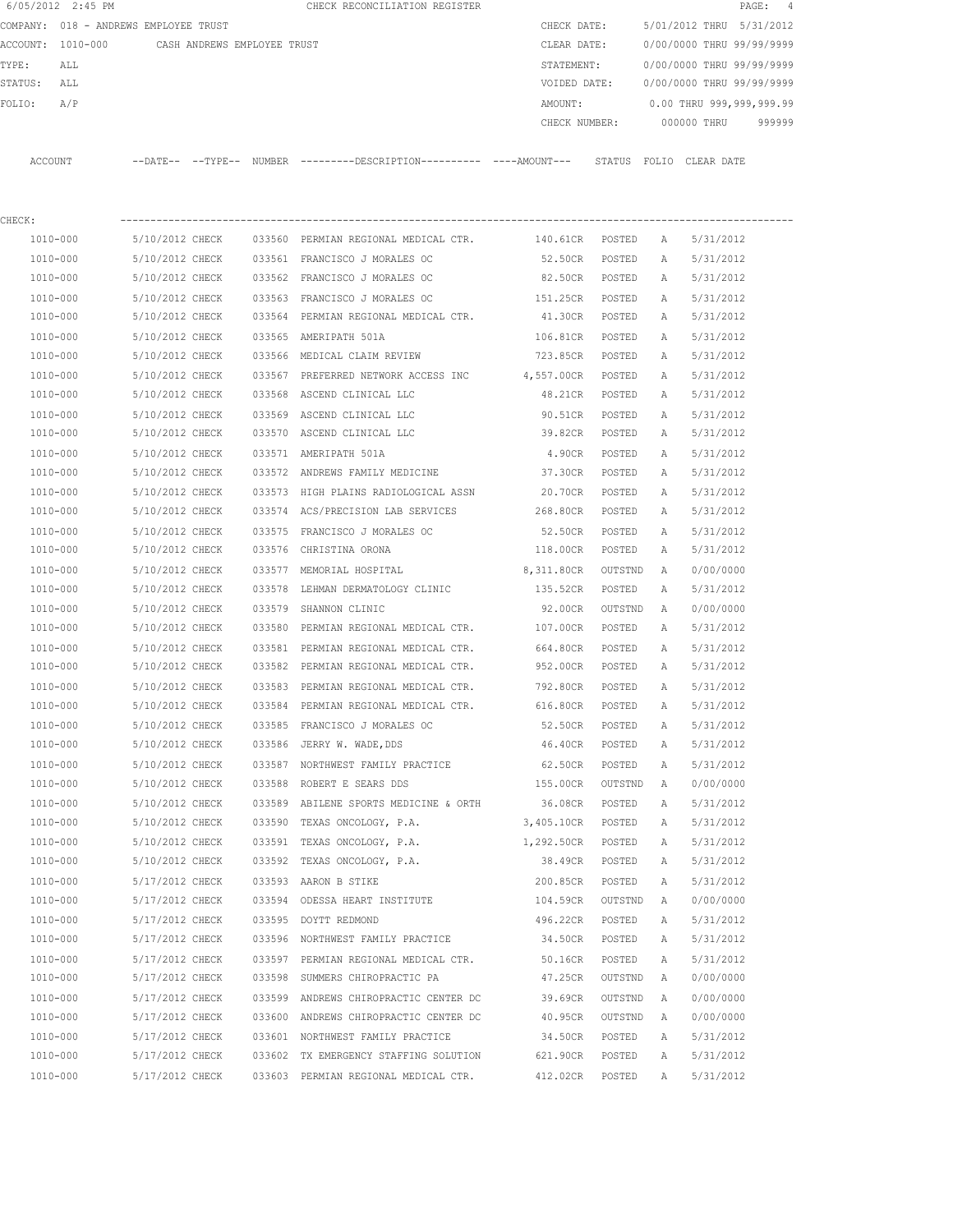| 6/05/2012 2:45 PM |  |                                                                                                                             |                            |                                                                                                |                 |                                                                                                                                                              |         |                                                           |                                                                           |                  | PAGE:       | $-5$                                                                                                                                                                                                             |
|-------------------|--|-----------------------------------------------------------------------------------------------------------------------------|----------------------------|------------------------------------------------------------------------------------------------|-----------------|--------------------------------------------------------------------------------------------------------------------------------------------------------------|---------|-----------------------------------------------------------|---------------------------------------------------------------------------|------------------|-------------|------------------------------------------------------------------------------------------------------------------------------------------------------------------------------------------------------------------|
|                   |  |                                                                                                                             |                            |                                                                                                |                 |                                                                                                                                                              |         |                                                           |                                                                           |                  | 5/31/2012   |                                                                                                                                                                                                                  |
| 1010-000          |  |                                                                                                                             |                            |                                                                                                |                 |                                                                                                                                                              |         |                                                           |                                                                           |                  |             |                                                                                                                                                                                                                  |
| ALL               |  |                                                                                                                             |                            |                                                                                                |                 |                                                                                                                                                              |         |                                                           |                                                                           |                  |             |                                                                                                                                                                                                                  |
| ALL               |  |                                                                                                                             |                            |                                                                                                |                 |                                                                                                                                                              |         |                                                           |                                                                           |                  |             |                                                                                                                                                                                                                  |
| A/P               |  |                                                                                                                             |                            |                                                                                                |                 |                                                                                                                                                              | AMOUNT: |                                                           |                                                                           |                  |             |                                                                                                                                                                                                                  |
|                   |  |                                                                                                                             |                            |                                                                                                |                 |                                                                                                                                                              |         |                                                           |                                                                           |                  | 999999      |                                                                                                                                                                                                                  |
| <b>ACCOUNT</b>    |  |                                                                                                                             |                            |                                                                                                |                 |                                                                                                                                                              |         | STATUS                                                    |                                                                           |                  |             |                                                                                                                                                                                                                  |
|                   |  |                                                                                                                             |                            |                                                                                                |                 |                                                                                                                                                              |         |                                                           |                                                                           |                  |             |                                                                                                                                                                                                                  |
| 1010-000          |  |                                                                                                                             |                            |                                                                                                |                 |                                                                                                                                                              | 63.05CR | POSTED                                                    | $\mathbb{A}$                                                              |                  |             |                                                                                                                                                                                                                  |
| 1010-000          |  |                                                                                                                             |                            |                                                                                                |                 |                                                                                                                                                              | 8.92CR  | POSTED                                                    | A                                                                         |                  |             |                                                                                                                                                                                                                  |
| 1010-000          |  |                                                                                                                             |                            |                                                                                                |                 |                                                                                                                                                              |         | POSTED                                                    | Α                                                                         |                  |             |                                                                                                                                                                                                                  |
| 1010-000          |  |                                                                                                                             |                            |                                                                                                |                 |                                                                                                                                                              | 73.00CR |                                                           | Α                                                                         |                  |             |                                                                                                                                                                                                                  |
| 1010-000          |  |                                                                                                                             |                            |                                                                                                |                 |                                                                                                                                                              | 88.90CR | POSTED                                                    | Α                                                                         |                  |             |                                                                                                                                                                                                                  |
|                   |  | 018 - ANDREWS EMPLOYEE TRUST<br>5/17/2012 CHECK<br>5/17/2012 CHECK<br>5/17/2012 CHECK<br>5/17/2012 CHECK<br>5/17/2012 CHECK | $--$ DATE $- --$ TYPE $--$ | CASH ANDREWS EMPLOYEE TRUST<br><b>NUMBER</b><br>033604<br>033605<br>033606<br>033607<br>033608 | MONZER ATTAR MD | CHECK RECONCILIATION REGISTER<br>CLINICAL PATHOLOGY LABORATORIE<br>CLINICAL PATHOLOGY LABORATORIE<br>ROBERT L CHAPPELL JR MD PA<br>NORTHWEST FAMILY PRACTICE |         | ---------DESCRIPTION----------- ----AMOUNT---<br>809.61CR | CHECK DATE:<br>CLEAR DATE:<br>STATEMENT:<br>VOIDED DATE:<br>CHECK NUMBER: | FOLIO<br>OUTSTND | 000000 THRU | 5/01/2012 THRU<br>0/00/0000 THRU 99/99/9999<br>0/00/0000 THRU 99/99/9999<br>0/00/0000 THRU 99/99/9999<br>0.00 THRU 999,999,999.99<br>CLEAR DATE<br>5/31/2012<br>5/31/2012<br>5/31/2012<br>0/00/0000<br>5/31/2012 |

| 1010-000 | 5/17/2012 CHECK                       | 033609 NORTHWEST FAMILY PRACTICE                              | 34.50CR    | POSTED  | Α            | 5/31/2012 |
|----------|---------------------------------------|---------------------------------------------------------------|------------|---------|--------------|-----------|
| 1010-000 | 5/17/2012 CHECK                       | 033610 PERMIAN REGIONAL MEDICAL CTR.                          | 1,305.36CR | POSTED  | Α            | 5/31/2012 |
| 1010-000 | 5/17/2012 CHECK                       | 033611 GREGORY D YOUNG DC                                     | 151.20CR   | POSTED  | $\mathbb A$  | 5/31/2012 |
| 1010-000 | 5/17/2012 CHECK                       | 033612 TEXAS MEDICAID & HEALTHCARE                            | 164.40CR   | POSTED  | Α            | 5/31/2012 |
| 1010-000 | 5/17/2012 CHECK                       | 033613 TX EMERGENCY STAFFING SOLUTION                         | 326.70CR   | POSTED  | $\mathbb A$  | 5/31/2012 |
| 1010-000 |                                       | 5/17/2012 CHECK 033614 NORTHWEST FAMILY PRACTICE              | 62.50CR    | POSTED  | Α            | 5/31/2012 |
| 1010-000 | 5/17/2012 CHECK 033615 GARY W ELAM MD |                                                               | 174.50CR   | OUTSTND | Α            | 0/00/0000 |
| 1010-000 | 5/17/2012 CHECK                       | 033616 UNIVERSITY MEDICAL                                     | 88.32CR    | POSTED  | Α            | 5/31/2012 |
| 1010-000 | 5/17/2012 CHECK                       | 033617 JAMES B GOATES DDS                                     | 151.00CR   | POSTED  | Α            | 5/31/2012 |
| 1010-000 | 5/17/2012 CHECK                       | 033618 PERMIAN REGIONAL MEDICAL CTR.                          | 311.04CR   | POSTED  | $\mathbb{A}$ | 5/31/2012 |
| 1010-000 | 5/17/2012 CHECK                       | 033619 SUMMERS CHIROPRACTIC PA                                | 47.25CR    | OUTSTND | A            | 0/00/0000 |
| 1010-000 | 5/17/2012 CHECK                       | 033620 ANDREWS CHIROPRACTIC CENTER DC                         | 47.25CR    | OUTSTND | A            | 0/00/0000 |
| 1010-000 | 5/17/2012 CHECK                       | 033621 WENDOVER FAMILY MEDICINE                               | 238.48CR   | POSTED  | $\mathbb{A}$ | 5/31/2012 |
| 1010-000 | 5/17/2012 CHECK                       | 033622 AMARANATH GHANTA MD                                    | 136.00CR   | POSTED  | Α            | 5/31/2012 |
| 1010-000 | 5/17/2012 CHECK                       | 033623 WENDOVER FAMILY MEDICINE                               | 46.28CR    | POSTED  | Α            | 5/31/2012 |
| 1010-000 | 5/17/2012 CHECK                       | 033624 HIGH PLAINS RADIOLOGICAL ASSN                          | 32.40CR    | POSTED  | Α            | 5/31/2012 |
| 1010-000 | 5/17/2012 CHECK                       | 033625 RENATO M ORACION MD                                    | 61.99CR    | POSTED  | Α            | 5/31/2012 |
| 1010-000 | 5/17/2012 CHECK                       | 033626 JAMES P ADCOX OD                                       | 80.50CR    | POSTED  | Α            | 5/31/2012 |
| 1010-000 | 5/17/2012 CHECK                       | 033627 MIDLAND MEMORIAL HOSPITAL                              | 301.51CR   | OUTSTND | Α            | 0/00/0000 |
| 1010-000 | 5/17/2012 CHECK                       | 033628 MIDLAND MEMORIAL HOSPITAL                              | 38.62CR    | OUTSTND | A            | 0/00/0000 |
| 1010-000 | 5/17/2012 CHECK                       | 033629 SOUTHWEST MEDICAL IMAGING                              | 84.60CR    | POSTED  | Α            | 5/31/2012 |
| 1010-000 | 5/17/2012 CHECK                       | 033630 SOUTHWEST MEDICAL IMAGING                              | 153.00CR   | POSTED  | $\mathbb{A}$ | 5/31/2012 |
| 1010-000 | 5/17/2012 CHECK                       | 033631 HIGH PLAINS RADIOLOGICAL ASSN                          | 46.43CR    | POSTED  | $\mathbb{A}$ | 5/31/2012 |
| 1010-000 | 5/17/2012 CHECK                       | 033632 JAMES H MILLER DDS                                     | 50.00CR    | POSTED  | Α            | 5/31/2012 |
| 1010-000 | 5/17/2012 CHECK                       | 033633 JAMES H MILLER DDS                                     | 90.00CR    | POSTED  | Α            | 5/31/2012 |
| 1010-000 | 5/17/2012 CHECK                       | 033634 FRANK MCGEHEE                                          | 146.50CR   | OUTSTND | Α            | 0/00/0000 |
| 1010-000 | 5/17/2012 CHECK                       | 033635 FRANK MCGEHEE                                          | 1,074.50CR | OUTSTND | Α            | 0/00/0000 |
| 1010-000 |                                       | 5/17/2012 CHECK 033636 PERMIAN CARDIOLOGY ASSOCIATES 144.58CR |            | POSTED  | $\mathbb{A}$ | 5/31/2012 |
| 1010-000 | 5/17/2012 CHECK                       | 033637 TX EMERGENCY STAFFING SOLUTION 326.70CR                |            | POSTED  | $\mathbb A$  | 5/31/2012 |
| 1010-000 | 5/17/2012 CHECK                       | 033638 ROBERT E SEARS DDS                                     | 206.00CR   | OUTSTND | A            | 0/00/0000 |
| 1010-000 | 5/17/2012 CHECK                       | 033639 SARA E SIRUTA DDS                                      | 113.00CR   | POSTED  | Α            | 5/31/2012 |
| 1010-000 | 5/17/2012 CHECK                       | 033640 AMERIPATH 501A                                         | 97.80CR    | POSTED  | Α            | 5/31/2012 |
| 1010-000 | 5/17/2012 CHECK                       | 033641 PERMIAN REGIONAL MEDICAL CTR.                          | 37.30CR    | POSTED  | Α            | 5/31/2012 |
| 1010-000 | 5/17/2012 CHECK                       | 033642 NORTHWEST FAMILY PRACTICE                              | 34.50CR    | POSTED  | Α            | 5/31/2012 |
| 1010-000 | 5/17/2012 CHECK                       | 033643 PERMIAN REGIONAL MEDICAL CTR.                          | 73.70CR    | POSTED  | Α            | 5/31/2012 |
| 1010-000 | 5/17/2012 CHECK                       | 033644 BASIN ORTHOTIC & PROSTHETIC                            | 657.63CR   | POSTED  | Α            | 5/31/2012 |
| 1010-000 | 5/17/2012 CHECK                       | 033645 WEST TEXAS SPINE PA                                    | 99.60CR    | POSTED  | $\mathbb{A}$ | 5/31/2012 |
| 1010-000 |                                       | 5/17/2012 CHECK 033646 ARTHRITIS AND OSTEOPOROSIS             | 305.91CR   | POSTED  | A            | 5/31/2012 |
| 1010-000 |                                       | 5/17/2012 CHECK 033647 ARTHRITIS AND OSTEOPOROSIS             | 61.66CR    | POSTED  | $\mathbb{A}$ | 5/31/2012 |
|          |                                       |                                                               |            |         |              |           |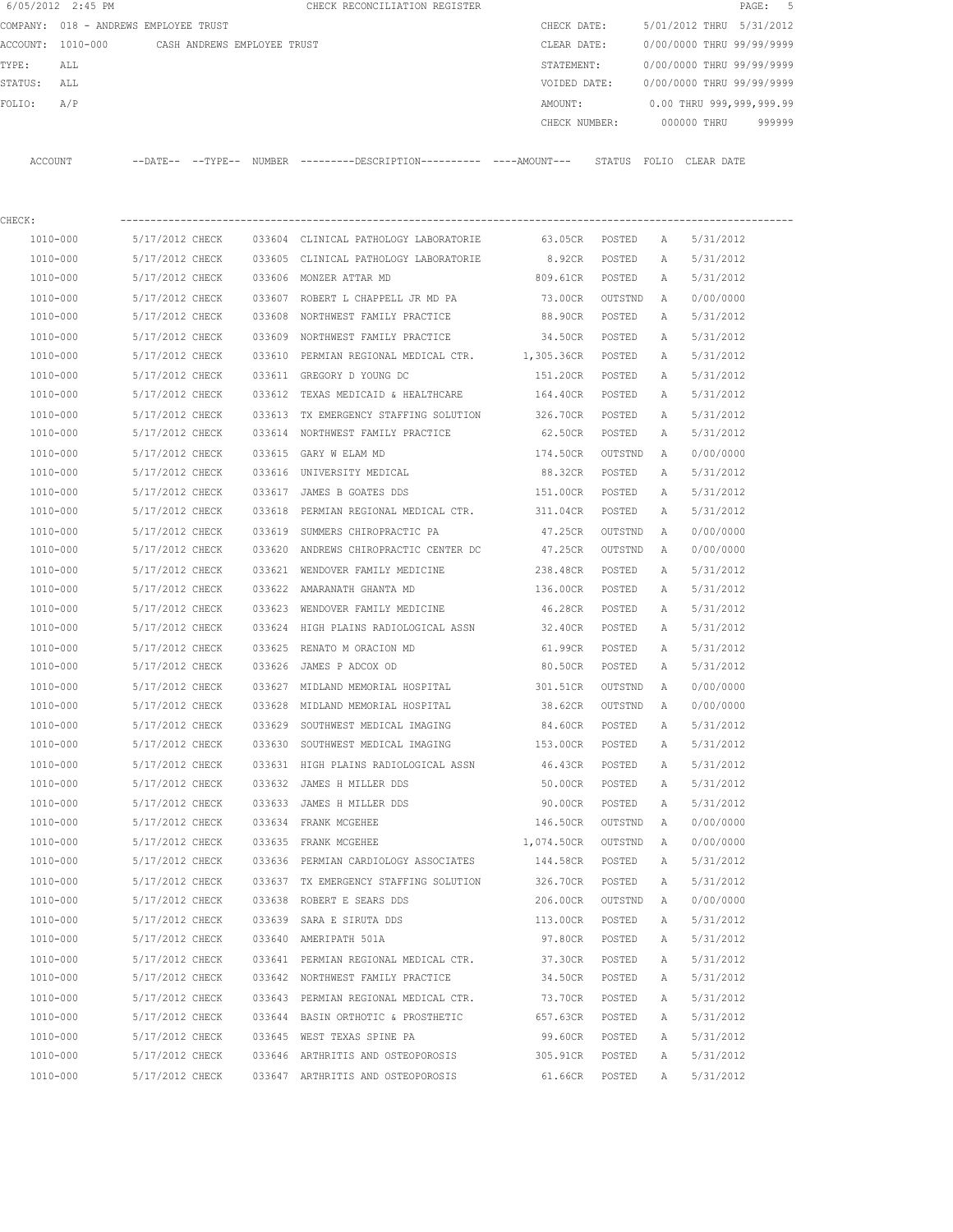|         | 6/05/2012 2:45 PM |                                       |        | CHECK RECONCILIATION REGISTER |               |                           |            | PAGE: 6   |  |
|---------|-------------------|---------------------------------------|--------|-------------------------------|---------------|---------------------------|------------|-----------|--|
|         |                   | COMPANY: 018 - ANDREWS EMPLOYEE TRUST |        |                               | CHECK DATE:   | 5/01/2012 THRU            |            | 5/31/2012 |  |
|         | ACCOUNT: 1010-000 | CASH ANDREWS EMPLOYEE TRUST           |        |                               | CLEAR DATE:   | 0/00/0000 THRU 99/99/9999 |            |           |  |
| TYPE:   | ALL               |                                       |        |                               | STATEMENT:    | 0/00/0000 THRU 99/99/9999 |            |           |  |
| STATUS: | ALL               |                                       |        |                               | VOIDED DATE:  | 0/00/0000 THRU 99/99/9999 |            |           |  |
| FOLIO:  | A/P               |                                       |        |                               | AMOUNT:       | 0.00 THRU 999,999,999.99  |            |           |  |
|         |                   |                                       |        |                               | CHECK NUMBER: | 000000 THRU               |            | 999999    |  |
|         |                   |                                       |        |                               |               |                           |            |           |  |
| ACCOUNT |                   | --TYPE--<br>--DATE--                  | NUMBER | ---------DESCRIPTION--        | STATUS        | FOLTO                     | CLEAR DATE |           |  |

| CHECK: |              |                 |                 |        |                                                 |                    |           |   |           |
|--------|--------------|-----------------|-----------------|--------|-------------------------------------------------|--------------------|-----------|---|-----------|
|        | 1010-000     | 5/17/2012 CHECK |                 |        | 033648 E.W. HAPRER DDS                          | 60.80CR POSTED     |           | A | 5/31/2012 |
|        | 1010-000     | 5/17/2012 CHECK |                 |        | 033649 PERMIAN REGIONAL MEDICAL CTR.            | 57.28CR POSTED     |           | A | 5/31/2012 |
|        | 1010-000     | 5/17/2012 CHECK |                 |        | 033650 HIGH PLAINS RADIOLOGICAL ASSN            | 41.79CR POSTED     |           | Α | 5/31/2012 |
|        | 1010-000     | 5/17/2012 CHECK |                 |        | 033651 TX EMERGENCY STAFFING SOLUTION 326.70CR  |                    | POSTED    | Α | 5/31/2012 |
|        | 1010-000     | 5/17/2012 CHECK |                 |        | 033652 NORTHWEST FAMILY PRACTICE                | 78.46CR            | POSTED    | Α | 5/31/2012 |
|        | 1010-000     | 5/17/2012 CHECK |                 |        | 033653 PERMIAN GASTROENTEROLOGY PA              | 82.80CR            | OUTSTND   | Α | 0/00/0000 |
|        | 1010-000     | 5/17/2012 CHECK |                 |        | 033654 PERMIAN REGIONAL MEDICAL CTR. 3,142.65CR |                    | POSTED    | Α | 5/31/2012 |
|        | 1010-000     | 5/17/2012 CHECK |                 |        | 033655 HIGH PLAINS RADIOLOGICAL ASSN            | 18.00CR            | POSTED    | Α | 5/31/2012 |
|        | 1010-000     | 5/17/2012 CHECK |                 |        | 033656 PANKAJ PATEL MD                          | 150.00CR           | OUTSTND   | Α | 0/00/0000 |
|        | 1010-000     | 5/17/2012 CHECK |                 | 033657 | PERMIAN PHYSICIANS SERV                         | 34.50CR            | POSTED    | Α | 5/31/2012 |
|        | 1010-000     | 5/17/2012 CHECK |                 | 033658 | ODESSA HEART INSTITUTE                          | 61.99CR            | OUTSTND   | A | 0/00/0000 |
|        | 1010-000     | 5/17/2012 CHECK |                 |        | 033659 PERMIAN REGIONAL MEDICAL CTR.            | 37.30CR            | POSTED    | Α | 5/31/2012 |
|        | 1010-000     | 5/17/2012 CHECK |                 |        | 033660 PERMIAN REGIONAL HOSP DME                | 41.30CR POSTED     |           | Α | 5/31/2012 |
|        | 1010-000     | 5/17/2012 CHECK |                 |        | 033661 TEXAS ONCOLOGY, P.A.                     | 1,993.80CR POSTED  |           | Α | 5/31/2012 |
|        | 1010-000     | 5/17/2012 CHECK |                 | 033662 | TEXAS ONCOLOGY, P.A.                            | 1,150.10CR POSTED  |           | Α | 5/31/2012 |
|        | 1010-000     | 5/17/2012 CHECK |                 | 033663 | TEXAS ONCOLOGY, P.A.                            | 12.80CR            | POSTED    | Α | 5/31/2012 |
|        | 1010-000     | 5/17/2012 CHECK |                 | 033664 | TEXAS ONCOLOGY, P.A.                            | 1,684.90CR POSTED  |           | Α | 5/31/2012 |
|        | 1010-000     | 5/17/2012 CHECK |                 | 033665 | TEXAS ONCOLOGY, P.A.                            | 533.40CR           | POSTED    | Α | 5/31/2012 |
|        | 1010-000     | 5/17/2012 CHECK |                 | 033666 | TEXAS ONCOLOGY, P.A.                            | 21.44CR            | POSTED    | Α | 5/31/2012 |
|        | 1010-000     | 5/17/2012 CHECK |                 | 033667 | TEXAS ONCOLOGY, P.A.                            | 968.32CR           | POSTED    | Α | 5/31/2012 |
|        | 1010-000     | 5/17/2012 CHECK |                 | 033668 | TEXAS ONCOLOGY, P.A.                            | 342.36CR           | POSTED    | Α | 5/31/2012 |
|        | 1010-000     | 5/17/2012 CHECK |                 | 033669 | TEXAS ONCOLOGY PA DALLAS SAMM                   | 17.38CR            | POSTED    | Α | 5/31/2012 |
|        | 1010-000     | 5/17/2012 CHECK |                 | 033670 | TEXAS ONCOLOGY PA DALLAS SAMM                   | 964.90CR           | POSTED    | Α | 5/31/2012 |
|        | 1010-000     | 5/17/2012 CHECK |                 |        | 033671 PERMIAN PHYSICIANS SERV                  | 33.15CR            | POSTED    | Α | 5/31/2012 |
|        | 1010-000     | 5/24/2012 CHECK |                 |        | 033672 CLINICAL PATHOLOGY LABS                  | 18.00CR            | OUTSTND   | Α | 0/00/0000 |
|        | 1010-000     | 5/24/2012 CHECK |                 |        | 033673 PERMIAN REGIONAL MEDICAL CTR.            | 37.30CR            | OUTSTND   | A | 0/00/0000 |
|        | 1010-000     | 5/24/2012 CHECK |                 |        | 033674 RICHARD B CUBERT MD                      | 76.50CR            | OUTSTND   | Α | 0/00/0000 |
|        | 1010-000     | 5/24/2012 CHECK |                 | 033675 | NORTHWEST FAMILY PRACTICE                       | 62.50CR            | OUTSTND   | Α | 0/00/0000 |
|        | 1010-000     | 5/24/2012 CHECK |                 |        | 033676 NORTHWEST FAMILY PRACTICE                | 106.46CR           | OUTSTND   | A | 0/00/0000 |
|        | 1010-000     | 5/24/2012 CHECK |                 |        | 033677 SYAM S VEMULPALLI MD                     | 334.60CR           | OUTSTND   | A | 0/00/0000 |
|        | *** 1010-000 | 5/24/2012 CHECK |                 |        | 033679 ACS / FRANCISCO J MORALES OD             | 52.50CR            | OUTSTND   | A | 0/00/0000 |
|        | 1010-000     | 5/24/2012 CHECK |                 |        | 033680 NORTHWEST FAMILY PRACTICE                | 62.50CR            | OUTSTND   | A | 0/00/0000 |
|        | 1010-000     | 5/24/2012 CHECK |                 |        | 033681 E.W. HAPRER DDS                          | 122.00CR           | OUTSTND   | A | 0/00/0000 |
|        | 1010-000     | 5/24/2012 CHECK |                 |        | 033682 ODESSA HEART INSTITUTE                   | 27.50CR            | OUTSTND   | A | 0/00/0000 |
|        | 1010-000     |                 | 5/24/2012 CHECK |        | 033683 NEAL MD THOMAS                           | 149.31CR OUTSTND A |           |   | 0/00/0000 |
|        | 1010-000     | 5/24/2012 CHECK |                 |        | 033684 AMERIPATH 501A                           | 46.01CR            | OUTSTND A |   | 0/00/0000 |
|        | 1010-000     | 5/24/2012 CHECK |                 |        | 033685 AMERIPATH 501A                           | 124.29CR           | OUTSTND   | A | 0/00/0000 |
|        | 1010-000     | 5/24/2012 CHECK |                 |        | 033686 AMERIPATH 501A                           | 57.79CR            | OUTSTND   | A | 0/00/0000 |
|        | 1010-000     | 5/24/2012 CHECK |                 |        | 033687 AMERIPATH 501A                           | 22.47CR            | OUTSTND   | A | 0/00/0000 |
|        | 1010-000     | 5/24/2012 CHECK |                 |        | 033688 AMERIPATH 501A                           | 27.06CR            | OUTSTND   | A | 0/00/0000 |
|        | 1010-000     | 5/24/2012 CHECK |                 |        | 033689 ASCEND CLINICAL LLC                      | 58.45CR            | OUTSTND   | Α | 0/00/0000 |
|        | $1010 - 000$ | 5/24/2012 CHECK |                 |        | 033690 ASCEND CLINICAL LLC                      | 8.14CR             | OUTSTND   | A | 0/00/0000 |
|        | $1010 - 000$ | 5/24/2012 CHECK |                 |        | 033691 E.W. HAPRER DDS                          | 254.00CR           | OUTSTND   | Α | 0/00/0000 |
|        | 1010-000     | 5/24/2012 CHECK |                 |        | 033692 HIGH PLAINS RADIOLOGICAL ASSN            | 280.80CR           | OUTSTND   | Α | 0/00/0000 |
|        |              |                 |                 |        |                                                 |                    |           |   |           |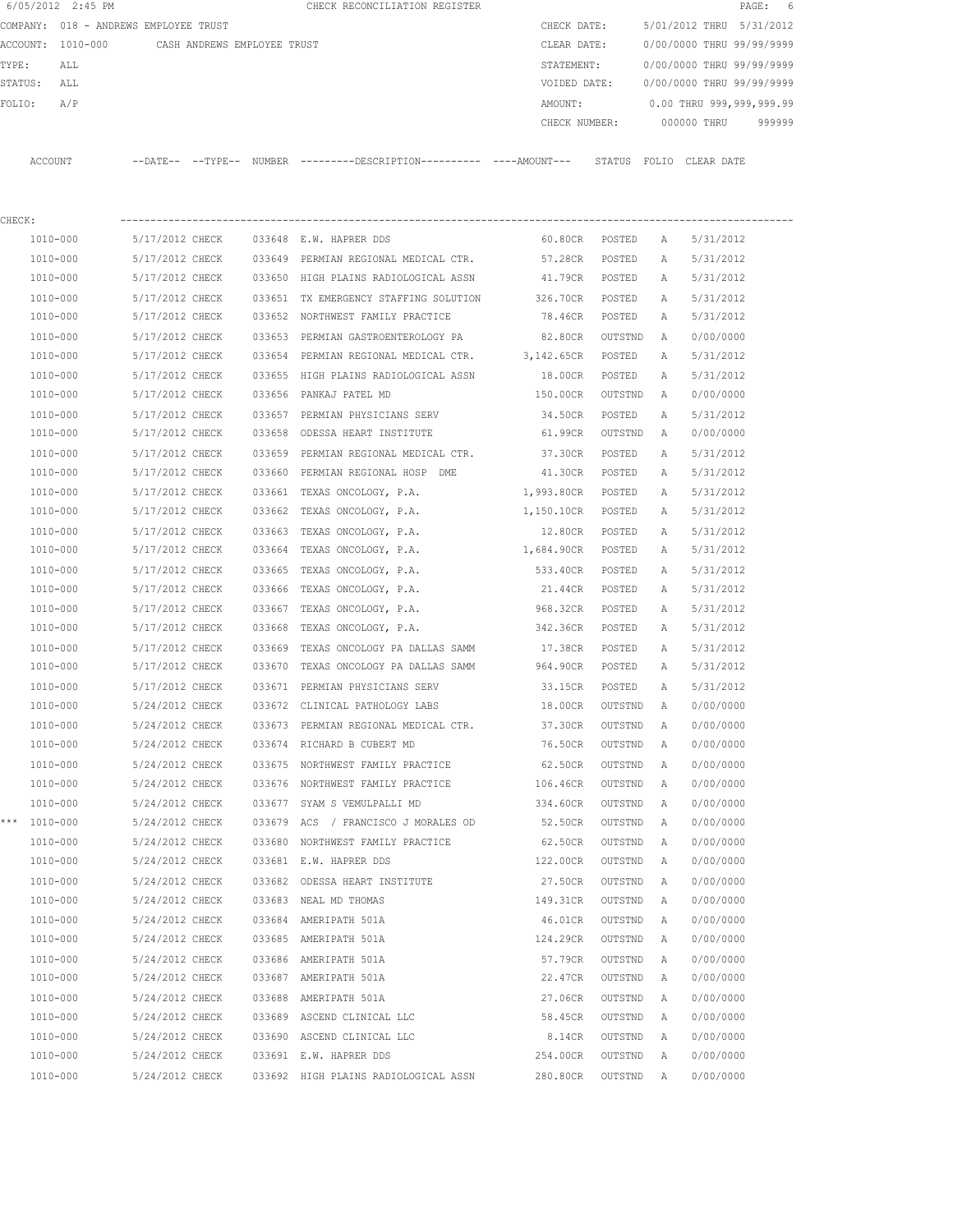|        | 6/05/2012 2:45 PM                     |                                    |                             |                  |                                                                | CHECK RECONCILIATION REGISTER         |                                                                                            |                   |              | PAGE:                     | $\overline{7}$ |
|--------|---------------------------------------|------------------------------------|-----------------------------|------------------|----------------------------------------------------------------|---------------------------------------|--------------------------------------------------------------------------------------------|-------------------|--------------|---------------------------|----------------|
|        | COMPANY: 018 - ANDREWS EMPLOYEE TRUST |                                    |                             |                  |                                                                |                                       | CHECK DATE:                                                                                |                   |              | 5/01/2012 THRU 5/31/2012  |                |
|        | ACCOUNT: 1010-000                     |                                    | CASH ANDREWS EMPLOYEE TRUST |                  |                                                                |                                       | CLEAR DATE:                                                                                |                   |              | 0/00/0000 THRU 99/99/9999 |                |
| TYPE:  | ALL                                   |                                    |                             |                  |                                                                |                                       | STATEMENT:                                                                                 |                   |              | 0/00/0000 THRU 99/99/9999 |                |
|        | STATUS:<br>ALL                        |                                    |                             |                  |                                                                |                                       | VOIDED DATE:                                                                               |                   |              | 0/00/0000 THRU 99/99/9999 |                |
| FOLIO: | A/P                                   |                                    |                             |                  |                                                                |                                       | AMOUNT:                                                                                    |                   |              | 0.00 THRU 999,999,999.99  |                |
|        |                                       |                                    |                             |                  |                                                                |                                       | CHECK NUMBER:                                                                              |                   |              | 000000 THRU               | 999999         |
|        | ACCOUNT                               |                                    |                             |                  |                                                                |                                       | --DATE-- --TYPE-- NUMBER --------DESCRIPTION--------- ---AMOUNT--- STATUS FOLIO CLEAR DATE |                   |              |                           |                |
| CHECK: |                                       |                                    |                             |                  |                                                                |                                       |                                                                                            |                   |              |                           |                |
|        | 1010-000                              | 5/24/2012 CHECK                    |                             |                  | 033693 SONYA HECKLER PHD LPC                                   |                                       | 250.00CR                                                                                   | OUTSTND A         |              | 0/00/0000                 |                |
|        | 1010-000                              | 5/24/2012 CHECK                    |                             |                  | 033694 MINDEE FLIPPIN MD                                       |                                       | 382.79CR                                                                                   | OUTSTND           | Α            | 0/00/0000                 |                |
|        | 1010-000                              | 5/24/2012 CHECK                    |                             |                  | 033695 WELDON F BUTLER MD PA                                   |                                       | 80.00CR                                                                                    | OUTSTND           | Α            | 0/00/0000                 |                |
|        | 1010-000                              | 5/24/2012 CHECK                    |                             |                  | 033696 PERMIAN REGIONAL MEDICAL CTR.                           |                                       | 37.30CR                                                                                    | OUTSTND           | Α            | 0/00/0000                 |                |
|        | 1010-000                              | 5/24/2012 CHECK                    |                             |                  | 033697 ODESSA HEART INSTITUTE                                  |                                       | 173.89CR                                                                                   | OUTSTND           | Α            | 0/00/0000                 |                |
|        | *** 1010-000                          | 5/24/2012 CHECK                    |                             |                  | 033699 SOUTHWEST DIAGNOSTIC                                    |                                       | 62.40CR                                                                                    | OUTSTND           | A            | 0/00/0000                 |                |
|        | 1010-000                              | 5/24/2012 CHECK                    |                             |                  | 033700 WEST TEXAS SPINE PA                                     |                                       | 33.85CR                                                                                    | OUTSTND           | Α            | 0/00/0000                 |                |
|        | 1010-000                              | 5/24/2012 CHECK                    |                             |                  | 033701 ACS/ISLAM SAJJADUL MD                                   |                                       | 140.60CR                                                                                   | OUTSTND           | A            | 0/00/0000                 |                |
|        | 1010-000                              | 5/24/2012 CHECK                    |                             |                  | 033702 SONYA HECKLER PHD LPC                                   |                                       | 62.50CR                                                                                    | OUTSTND           | A            | 0/00/0000                 |                |
|        | 1010-000                              | 5/24/2012 CHECK                    |                             | 033703           | ELIAS GHANDOUR MD                                              |                                       | 61.97CR                                                                                    | OUTSTND           | Α            | 0/00/0000                 |                |
|        | *** 1010-000                          | 5/24/2012 CHECK                    |                             |                  | 033705 JERRY W. WADE, DDS                                      |                                       | 98.00CR                                                                                    | OUTSTND           | A            | 0/00/0000                 |                |
|        | 1010-000                              | 5/24/2012 CHECK                    |                             | 033706           | JERRY W. WADE, DDS                                             |                                       | 85.00CR                                                                                    | OUTSTND           | A            | 0/00/0000                 |                |
|        | 1010-000                              | 5/24/2012 CHECK                    |                             |                  |                                                                |                                       | 033707 PERMIAN PHYSICIANS SERV 1,324.36CR                                                  | OUTSTND           | Α            | 0/00/0000                 |                |
|        | 1010-000                              | 5/24/2012 CHECK                    |                             |                  | 033708 RICHARD B CUBERT MD                                     |                                       | 76.50CR                                                                                    | OUTSTND           | Α            | 0/00/0000                 |                |
|        | 1010-000                              | 5/24/2012 CHECK                    |                             |                  | 033709 FRANCISCO J MORALES OC                                  |                                       | 47.60CR                                                                                    | OUTSTND           | Α            | 0/00/0000                 |                |
|        | 1010-000                              | 5/24/2012 CHECK                    |                             | 033710           | SEMINOLE MEMORIAL HOSPITAL                                     |                                       | 495.00CR                                                                                   | OUTSTND           | Α            | 0/00/0000                 |                |
|        | 1010-000                              | 5/24/2012 CHECK                    |                             | 033711           | TIM TANNICH DDS                                                |                                       | 775.00CR                                                                                   | OUTSTND           | Α            | 0/00/0000                 |                |
|        |                                       |                                    |                             |                  |                                                                |                                       |                                                                                            |                   |              |                           |                |
|        | 1010-000<br>1010-000                  | 5/24/2012 CHECK<br>5/24/2012 CHECK |                             | 033712<br>033713 | HIGH PLAINS RADIOLOGICAL ASSN<br>HIGH PLAINS RADIOLOGICAL ASSN |                                       | 32.40CR<br>171.90CR                                                                        | OUTSTND           | Α            | 0/00/0000<br>0/00/0000    |                |
|        |                                       |                                    |                             |                  |                                                                |                                       |                                                                                            | OUTSTND           | Α            |                           |                |
|        | 1010-000                              | 5/24/2012 CHECK                    |                             | 033714           | WEST TEXAS SPINE PA                                            |                                       | 99.60CR                                                                                    | OUTSTND           | А            | 0/00/0000                 |                |
|        | 1010-000                              | 5/24/2012 CHECK                    |                             | 033715           |                                                                | PERMIAN REGIONAL MEDICAL CTR.         | 523.40CR                                                                                   | OUTSTND           | А            | 0/00/0000                 |                |
|        | 1010-000                              | 5/24/2012 CHECK                    |                             | 033716           | CITY OF ANDREWS C/C EMS                                        |                                       | 0.80CR                                                                                     | OUTSTND           | A            | 0/00/0000                 |                |
|        | 1010-000                              | 5/24/2012 CHECK                    |                             |                  | 033717 HIGH PLAINS RADIOLOGICAL ASSN                           |                                       | 32.40CR                                                                                    | OUTSTND           | A            | 0/00/0000                 |                |
|        | 1010-000                              | 5/24/2012 CHECK                    |                             |                  | 033718 TEXAS TECH UNIVERSITY HEALTH S                          |                                       | 76.50CR                                                                                    | OUTSTND           | A            | 0/00/0000                 |                |
|        | 1010-000                              | 5/24/2012 CHECK                    |                             |                  | 033719 MARIO GROSS                                             |                                       | 53.00CR                                                                                    | OUTSTND           | $\mathbf{A}$ | 0/00/0000                 |                |
|        | 1010-000                              |                                    | 5/24/2012 CHECK             |                  |                                                                | 033720 TEXAS TECH PHYSICIANS OF LUBBO |                                                                                            | 48.82CR OUTSTND A |              | 0/00/0000                 |                |
|        | TOTALS FOR ACCOUNT 1010-000           |                                    |                             |                  | CHECK                                                          | TOTAL:                                | 93,508.24CR                                                                                |                   |              |                           |                |
|        |                                       |                                    |                             |                  | DEPOSIT                                                        | TOTAL:                                | 0.00                                                                                       |                   |              |                           |                |
|        |                                       |                                    |                             |                  | INTEREST                                                       | TOTAL:                                | 0.00                                                                                       |                   |              |                           |                |
|        |                                       |                                    |                             |                  | MISCELLANEOUS TOTAL:                                           |                                       | 0.00                                                                                       |                   |              |                           |                |
|        |                                       |                                    |                             |                  | SERVICE CHARGE TOTAL:                                          |                                       | 0.00                                                                                       |                   |              |                           |                |
|        |                                       |                                    |                             |                  | EFT                                                            | TOTAL:                                | 0.00                                                                                       |                   |              |                           |                |
|        |                                       |                                    |                             |                  | BANK-DRAFT                                                     | TOTAL:                                | 0.00                                                                                       |                   |              |                           |                |
|        | TOTALS FOR ANDREWS EMPLOYEE TRUST     |                                    |                             |                  | CHECK                                                          | TOTAL:                                | 93,508.24CR                                                                                |                   |              |                           |                |
|        |                                       |                                    |                             |                  | DEPOSIT                                                        | TOTAL:                                | 0.00                                                                                       |                   |              |                           |                |
|        |                                       |                                    |                             |                  | INTEREST                                                       | TOTAL:                                | 0.00                                                                                       |                   |              |                           |                |
|        |                                       |                                    |                             |                  | MISCELLANEOUS                                                  | TOTAL:                                | 0.00                                                                                       |                   |              |                           |                |
|        |                                       |                                    |                             |                  | SERVICE CHARGE TOTAL:                                          |                                       | 0.00                                                                                       |                   |              |                           |                |
|        |                                       |                                    |                             |                  | EFT                                                            | TOTAL:                                | 0.00                                                                                       |                   |              |                           |                |
|        |                                       |                                    |                             |                  | BANK-DRAFT                                                     | TOTAL:                                | 0.00                                                                                       |                   |              |                           |                |
|        |                                       |                                    |                             |                  |                                                                |                                       |                                                                                            |                   |              |                           |                |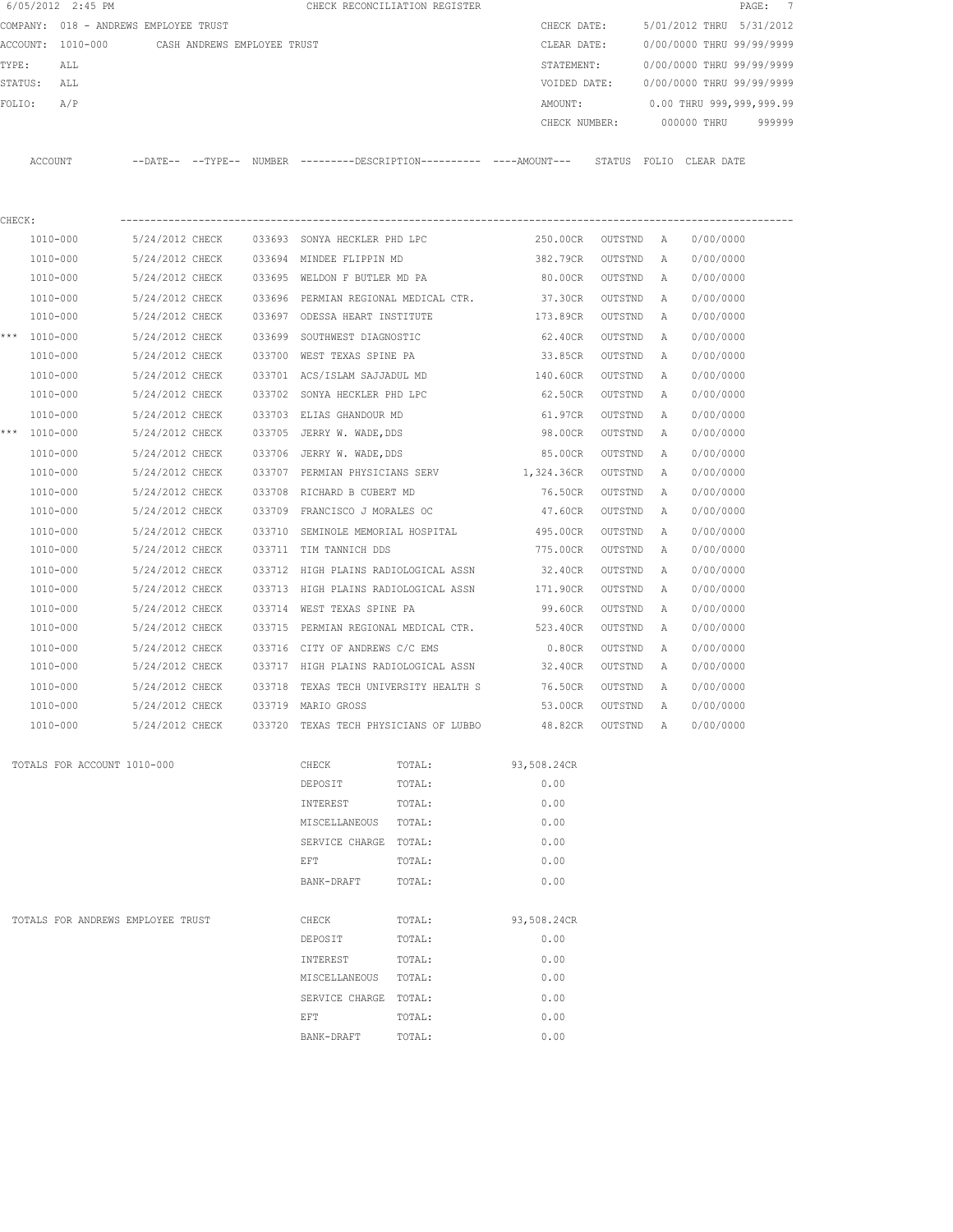|        |              | 6/05/2012 2:45 PM                   |                      |                      |              |                                                     | CHECK RECONCILIATION REGISTER                                                              |                    |           |              |                           | PAGE: 8 |
|--------|--------------|-------------------------------------|----------------------|----------------------|--------------|-----------------------------------------------------|--------------------------------------------------------------------------------------------|--------------------|-----------|--------------|---------------------------|---------|
|        |              | COMPANY: 020 - PAYROLL ACCOUNT FUND |                      |                      |              |                                                     |                                                                                            | CHECK DATE:        |           |              | 5/01/2012 THRU 5/31/2012  |         |
|        |              | ACCOUNT: 1001-000                   | CASH                 |                      |              |                                                     |                                                                                            | CLEAR DATE:        |           |              | 0/00/0000 THRU 99/99/9999 |         |
| TYPE:  |              | ALL                                 |                      |                      |              |                                                     |                                                                                            | STATEMENT:         |           |              | 0/00/0000 THRU 99/99/9999 |         |
|        | STATUS: ALL  |                                     |                      |                      |              |                                                     |                                                                                            | VOIDED DATE:       |           |              | 0/00/0000 THRU 99/99/9999 |         |
| FOLIO: |              | A/P                                 |                      |                      |              |                                                     |                                                                                            | AMOUNT:            |           |              | 0.00 THRU 999,999,999.99  |         |
|        |              |                                     |                      |                      |              |                                                     |                                                                                            | CHECK NUMBER:      |           |              | 000000 THRU               | 999999  |
|        |              |                                     |                      |                      |              |                                                     |                                                                                            |                    |           |              |                           |         |
|        | ACCOUNT      |                                     |                      |                      |              |                                                     | --DATE-- --TYPE-- NUMBER --------DESCRIPTION---------- ---AMOUNT--- STATUS FOLIO CLEARDATE |                    |           |              |                           |         |
|        |              |                                     |                      |                      |              |                                                     |                                                                                            |                    |           |              |                           |         |
|        |              |                                     |                      |                      |              |                                                     |                                                                                            |                    |           |              |                           |         |
|        | BANK DRAFT:  |                                     |                      |                      |              |                                                     |                                                                                            |                    |           |              |                           |         |
|        | 1001-000     |                                     | 5/02/2012 BANK-DRAFT |                      |              | INTERNAL REVENUE SERVICE                            |                                                                                            | 2,734.88CR POSTED  |           | A            | 5/31/2012                 |         |
|        | 1001-000     |                                     |                      | 5/11/2012 BANK-DRAFT |              | INTERNAL REVENUE SERVICE                            |                                                                                            | 63,942.70CR        | POSTED    | A            | 5/31/2012                 |         |
|        | 1001-000     |                                     |                      | 5/25/2012 BANK-DRAFT |              |                                                     | TEXAS COUNTY & DISTRICT RETIRE 137,913.46CR OUTSTND                                        |                    |           | A            | 0/00/0000                 |         |
|        | 1001-000     |                                     |                      |                      |              | 5/25/2012 BANK-DRAFT000001 INTERNAL REVENUE SERVICE |                                                                                            | 96,477.85CR POSTED |           | A            | 5/31/2012                 |         |
|        | 1001-000     |                                     |                      | 5/30/2012 BANK-DRAFT |              | INTERNAL REVENUE SERVICE                            |                                                                                            | 1,179.10CR POSTED  |           | A            | 5/31/2012                 |         |
|        |              |                                     |                      |                      |              |                                                     |                                                                                            |                    |           |              |                           |         |
| CHECK: | 1001-000     |                                     | 5/04/2012 CHECK      |                      |              | 096244 CAPROCK HEALTHPLANS INS                      |                                                                                            | 38,142.81CR        | POSTED    | A            | 5/31/2012                 |         |
|        | *** 1001-000 |                                     |                      |                      |              |                                                     | 5/11/2012 CHECK 096413 AIG VALIC FINANCIAL ADVISORS I 250.00CR POSTED                      |                    |           | A            | 5/31/2012                 |         |
|        | 1001-000     |                                     |                      |                      |              |                                                     | 5/11/2012 CHECK 096414 C.S.B. ANDREWS COUNTY ADULT PR 1,346.11CR                           |                    | POSTED    | A            | 5/31/2012                 |         |
|        | 1001-000     |                                     | 5/11/2012 CHECK      |                      |              |                                                     | 096415 COMPLEX COMMUNITY FEDERAL CRED 75.00CR                                              |                    | POSTED    | Α            | 5/31/2012                 |         |
|        | 1001-000     |                                     | 5/11/2012 CHECK      |                      |              | 096416 FIRST BASIN CREDIT UNION                     |                                                                                            | 4,841.67CR         | POSTED    | Α            | 5/31/2012                 |         |
|        | 1001-000     |                                     | 5/11/2012 CHECK      |                      |              | 096417 NACO/SOUTH CENTRAL                           |                                                                                            | 20.00CR            | POSTED    | A            | 5/31/2012                 |         |
|        | 1001-000     |                                     | 5/11/2012 CHECK      |                      |              |                                                     | 096418 SECURITY BENEFIT GROUP OF COMP                                                      | 557.50CR           | POSTED    | Α            | 5/31/2012                 |         |
|        | 1001-000     |                                     | 5/11/2012 CHECK      |                      |              |                                                     | 096419 TEXAS CHILD SUPPORT DISBURSEME                                                      | 1,926.60CR         | POSTED    | A            | 5/31/2012                 |         |
|        | 1001-000     |                                     | 5/11/2012 CHECK      |                      |              | 096420 WADDELL & REED INC                           |                                                                                            | 125.00CR           | POSTED    | Α            | 5/31/2012                 |         |
|        | *** 1001-000 |                                     | 5/25/2012 CHECK      |                      | 096614 AFLAC |                                                     |                                                                                            | 5,897.41CR         | OUTSTND   | А            | 0/00/0000                 |         |
|        | 1001-000     |                                     | 5/25/2012 CHECK      |                      |              |                                                     | 096615 AIG VALIC FINANCIAL ADVISORS I                                                      | 250.00CR           | OUTSTND   | А            | 0/00/0000                 |         |
|        | $1001 - 000$ |                                     | 5/25/2012 CHECK      |                      |              | 096616 AMERICAN HERITAGE                            |                                                                                            | 220.34CR           | OUTSTND   | А            | 0/00/0000                 |         |
|        | $1001 - 000$ |                                     | 5/25/2012 CHECK      |                      |              |                                                     | 096617 ANDREWS COUNTY FEXIBLE SPENDIN                                                      | 540.00CR           | POSTED    | Α            | 5/31/2012                 |         |
|        | 1001-000     |                                     | 5/25/2012 CHECK      |                      |              | 096618 COMPLEX COMMUNITY FEDERAL CRED               |                                                                                            | 75.00CR            | POSTED    | Α            | 5/31/2012                 |         |
|        | 1001-000     |                                     | 5/25/2012 CHECK      |                      | 096619       |                                                     | CONTINENTAL AMERICAN INSURANCE                                                             | 921.05CR           | OUTSTND   | Α            | 0/00/0000                 |         |
|        | 1001-000     |                                     | 5/25/2012 CHECK      |                      |              |                                                     | 096620 FIRST BASIN CREDIT UNION 8,991.67CR                                                 |                    | POSTED    | Α            | 5/31/2012                 |         |
|        | 1001-000     |                                     | 5/25/2012 CHECK      |                      |              | 096621 NACO/SOUTH CENTRAL                           |                                                                                            | 20.00CR            | OUTSTND   | A            | 0/00/0000                 |         |
|        |              | $1001 - 000$                        | 5/25/2012 CHECK      |                      |              | 096622 NEW YORK LIFE INS.                           |                                                                                            | 1,299.94CR         | OUTSTND   | A            | 0/00/0000                 |         |
|        |              | 1001-000                            | 5/25/2012 CHECK      |                      |              |                                                     | 096623 SECURITY BENEFIT GROUP OF COMP                                                      | 557.50CR           | OUTSTND   | A            | 0/00/0000                 |         |
|        |              | 1001-000                            | 5/25/2012 CHECK      |                      |              | 096624 TEXAS CHILD SUPPORT DISBURSEME               |                                                                                            | 1,926.60CR         | OUTSTND   | $\mathbb{A}$ | 0/00/0000                 |         |
|        |              | $1001 - 000$                        | 5/25/2012 CHECK      |                      |              | 096625 UNITED WAY                                   |                                                                                            | 278.00CR           | OUTSTND   | A            | 0/00/0000                 |         |
|        |              | $1001 - 000$                        | 5/25/2012 CHECK      |                      |              | 096626 WADDELL & REED INC                           |                                                                                            | 325.00CR           | OUTSTND   | A            | 0/00/0000                 |         |
|        |              | $1001 - 000$                        | 5/25/2012 CHECK      |                      |              |                                                     | 096627 WASHINGTON NATIONAL INSURANCE                                                       | 882.50CR           | OUTSTND A |              | 0/00/0000                 |         |
|        |              |                                     |                      |                      |              |                                                     |                                                                                            |                    |           |              |                           |         |
|        |              | TOTALS FOR ACCOUNT 1001-000         |                      |                      |              | CHECK                                               | TOTAL:                                                                                     | 69,469.70CR        |           |              |                           |         |
|        |              |                                     |                      |                      |              | DEPOSIT                                             | TOTAL:                                                                                     | 0.00               |           |              |                           |         |
|        |              |                                     |                      |                      |              | INTEREST                                            | TOTAL:                                                                                     | 0.00               |           |              |                           |         |
|        |              |                                     |                      |                      |              | MISCELLANEOUS                                       | TOTAL:                                                                                     | 0.00               |           |              |                           |         |
|        |              |                                     |                      |                      |              | SERVICE CHARGE TOTAL:                               |                                                                                            | 0.00               |           |              |                           |         |
|        |              |                                     |                      |                      |              | EFT                                                 | TOTAL:                                                                                     | 0.00               |           |              |                           |         |
|        |              |                                     |                      |                      |              | BANK-DRAFT                                          | TOTAL:                                                                                     | 302, 247.99CR      |           |              |                           |         |
|        |              |                                     |                      |                      |              |                                                     |                                                                                            |                    |           |              |                           |         |
|        |              | TOTALS FOR PAYROLL ACCOUNT FUND     |                      |                      |              | CHECK                                               | TOTAL:                                                                                     | 69,469.70CR        |           |              |                           |         |
|        |              |                                     |                      |                      |              | DEPOSIT                                             | TOTAL:                                                                                     | 0.00               |           |              |                           |         |
|        |              |                                     |                      |                      |              | INTEREST                                            | TOTAL:                                                                                     | 0.00               |           |              |                           |         |
|        |              |                                     |                      |                      |              | MISCELLANEOUS TOTAL:                                |                                                                                            | 0.00               |           |              |                           |         |
|        |              |                                     |                      |                      |              | SERVICE CHARGE TOTAL:                               |                                                                                            | 0.00               |           |              |                           |         |
|        |              |                                     |                      |                      |              | EFT                                                 | TOTAL:                                                                                     | 0.00               |           |              |                           |         |
|        |              |                                     |                      |                      |              | BANK-DRAFT                                          | TOTAL:                                                                                     | 302, 247.99CR      |           |              |                           |         |
|        |              |                                     |                      |                      |              |                                                     |                                                                                            |                    |           |              |                           |         |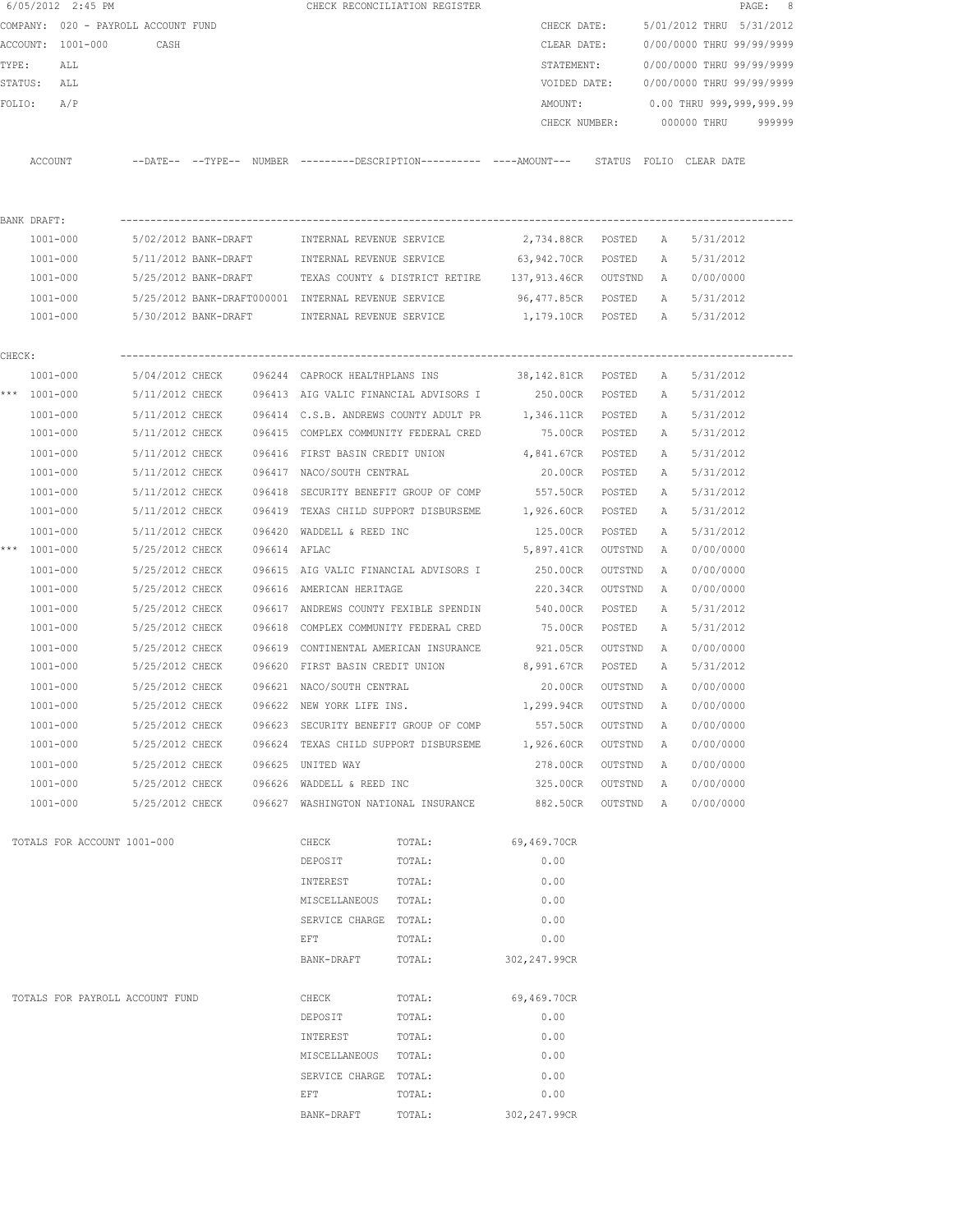|        | 6/05/2012 2:45 PM           |                                                                      |        |                                       | CHECK RECONCILIATION REGISTER        |               |         |   | $\texttt{PAGE}$ :           | 9 |
|--------|-----------------------------|----------------------------------------------------------------------|--------|---------------------------------------|--------------------------------------|---------------|---------|---|-----------------------------|---|
|        |                             | COMPANY: 979 - ANDREWS CO DESIGNATED                                 |        |                                       |                                      | CHECK DATE:   |         |   | 5/01/2012 THRU<br>5/31/2012 |   |
|        | ACCOUNT: 1010-000           | POOLED CASH-ANDREWS CO DESIG                                         |        |                                       |                                      | CLEAR DATE:   |         |   | 0/00/0000 THRU 99/99/9999   |   |
| TYPE:  | ALL                         |                                                                      |        |                                       |                                      | STATEMENT:    |         |   | 0/00/0000 THRU 99/99/9999   |   |
|        | STATUS:<br>ALL              |                                                                      |        |                                       |                                      | VOIDED DATE:  |         |   | 0/00/0000 THRU 99/99/9999   |   |
| FOLIO: | A/P                         |                                                                      |        |                                       |                                      | AMOUNT:       |         |   | 0.00 THRU 999,999,999.99    |   |
|        |                             |                                                                      |        |                                       |                                      | CHECK NUMBER: |         |   | 000000 THRU<br>999999       |   |
|        | ACCOUNT                     | --DATE-- --TYPE-- NUMBER --------DESCRIPTION---------- ----AMOUNT--- |        |                                       |                                      |               |         |   | STATUS FOLIO CLEAR DATE     |   |
|        |                             |                                                                      |        |                                       |                                      |               |         |   |                             |   |
| CHECK: |                             |                                                                      |        |                                       |                                      |               |         |   |                             |   |
|        | 1010-000                    | 5/04/2012 CHECK                                                      |        | 014670 AMANDA LYNN VANZANT            |                                      | 100.00CR      | POSTED  | Α | 5/31/2012                   |   |
|        | 1010-000                    | 5/04/2012 CHECK                                                      |        | 014671 BEN E BREWER                   |                                      | 29.78CR       | POSTED  | Α | 5/31/2012                   |   |
|        | 1010-000                    | 5/04/2012 CHECK                                                      | 014672 | CMC BUSINESS SYSTEMS INC              |                                      | 786.10CR      | POSTED  | Α | 5/31/2012                   |   |
|        | 1010-000                    | 5/04/2012 CHECK                                                      |        | 014673 GABINO MOLINA                  |                                      | 1,528.00CR    | POSTED  | Α | 5/31/2012                   |   |
|        | 1010-000                    | 5/04/2012 CHECK                                                      |        | 014674 GUARDIAN SECURITY SOLUTIONS, L |                                      | 495.00CR      | POSTED  | Α | 5/31/2012                   |   |
|        | 1010-000                    | 5/04/2012 CHECK                                                      | 014675 | SAM'S CLUB                            |                                      | 94.23CR       | POSTED  | Α | 5/31/2012                   |   |
|        | *** 1010-000                | 5/11/2012 CHECK                                                      |        | 014695 BEAR GRAPHICS INC              |                                      | 242.32CR      | POSTED  | Α | 5/31/2012                   |   |
|        | 1010-000                    | 5/11/2012 CHECK                                                      | 014696 | FASTENAL COMPANY                      |                                      | 40.64CR       | POSTED  | Α | 5/31/2012                   |   |
|        | 1010-000                    | 5/11/2012 CHECK                                                      | 014697 | JNL STEEL COMPONENTS INC              |                                      | 2,027.57CR    | POSTED  | A | 5/31/2012                   |   |
|        | 1010-000                    | 5/11/2012 CHECK                                                      | 014698 | SOUTHERN RUBBER STAMP CO INC          |                                      | 833.00CR      | POSTED  | Α | 5/31/2012                   |   |
|        | 1010-000                    | 5/11/2012 CHECK                                                      |        | 014699 SOUTHWEST FILING & STORAGE     |                                      | 7,909.76CR    | POSTED  | Α | 5/31/2012                   |   |
|        | 1010-000                    | 5/11/2012 CHECK                                                      |        | 014700 VERIZON WIRELESS               |                                      | 76.02CR       | POSTED  | Α | 5/31/2012                   |   |
|        | *** 1010-000                | 5/18/2012 CHECK                                                      |        |                                       | 014706 ADVANCE CANINE ACADEMY INCORP | 6,000.00CR    | POSTED  | A | 5/31/2012                   |   |
|        | 1010-000                    | 5/18/2012 CHECK                                                      | 014707 | SIERRA SPRINGS                        |                                      | 35.32CR       | POSTED  | Α | 5/31/2012                   |   |
| ***    | 1010-000                    | 5/25/2012 CHECK                                                      |        | 014712 AMANDA LYNN VANZANT            |                                      | 100.00CR      | POSTED  | A | 5/31/2012                   |   |
|        | 1010-000                    | 5/25/2012 CHECK                                                      |        | 014713 ELLIOTT ELECTRIC SUPPLY        |                                      | 4,372.22CR    | OUTSTND | Α | 0/00/0000                   |   |
|        | 1010-000                    | 5/25/2012 CHECK                                                      |        | 014714 VOID CHECK                     |                                      | 0.00          | OUTSTND | A | 0/00/0000                   |   |
|        | 1010-000                    | 5/25/2012 CHECK                                                      | 014715 | GARDNER PUBLISHING                    |                                      | 532.19CR      | OUTSTND | Α | 0/00/0000                   |   |
|        | 1010-000                    | 5/25/2012 CHECK                                                      |        | 014716 GENERAL FUND                   |                                      | 993.72CR      | POSTED  | Α | 5/31/2012                   |   |
|        | 1010-000                    | 5/25/2012 CHECK                                                      | 014717 | MUSTANG LUMBER CO                     |                                      | 3,174.72CR    | POSTED  | Α | 5/31/2012                   |   |
|        | 1010-000                    | 5/25/2012 CHECK                                                      | 014718 | RICK MAY                              |                                      | 1,392.00CR    | OUTSTND | Α | 0/00/0000                   |   |
|        | 1010-000                    | 5/25/2012 CHECK                                                      | 014719 | SHERRY HATHCOCK                       |                                      | 1,220.00CR    | POSTED  | Α | 5/31/2012                   |   |
|        | 1010-000                    | 5/25/2012 CHECK                                                      |        | 014720 TESSCO                         |                                      | 107.42CR      | OUTSTND | Α | 0/00/0000                   |   |
|        | TOTALS FOR ACCOUNT 1010-000 |                                                                      |        | CHECK                                 | TOTAL:                               | 32,090.01CR   |         |   |                             |   |
|        |                             |                                                                      |        | DEPOSIT                               | TOTAL:                               | 0.00          |         |   |                             |   |
|        |                             |                                                                      |        | INTEREST                              | TOTAL:                               | 0.00          |         |   |                             |   |
|        |                             |                                                                      |        | MISCELLANEOUS                         | TOTAL:                               | 0.00          |         |   |                             |   |
|        |                             |                                                                      |        | SERVICE CHARGE TOTAL:                 |                                      | 0.00          |         |   |                             |   |
|        |                             |                                                                      |        | EFT                                   | TOTAL:                               | 0.00          |         |   |                             |   |
|        |                             |                                                                      |        | BANK-DRAFT                            | TOTAL:                               | 0.00          |         |   |                             |   |
|        |                             | TOTALS FOR ANDREWS CO DESIGNATED                                     |        | CHECK                                 | TOTAL:                               | 32,090.01CR   |         |   |                             |   |
|        |                             |                                                                      |        | DEPOSIT                               | TOTAL:                               | 0.00          |         |   |                             |   |
|        |                             |                                                                      |        | INTEREST                              | TOTAL:                               | 0.00          |         |   |                             |   |
|        |                             |                                                                      |        | MISCELLANEOUS                         | TOTAL:                               | 0.00          |         |   |                             |   |
|        |                             |                                                                      |        | SERVICE CHARGE TOTAL:                 |                                      | 0.00          |         |   |                             |   |
|        |                             |                                                                      |        | EFT                                   | TOTAL:                               | 0.00          |         |   |                             |   |
|        |                             |                                                                      |        | BANK-DRAFT                            | TOTAL:                               | 0.00          |         |   |                             |   |
|        |                             |                                                                      |        |                                       |                                      |               |         |   |                             |   |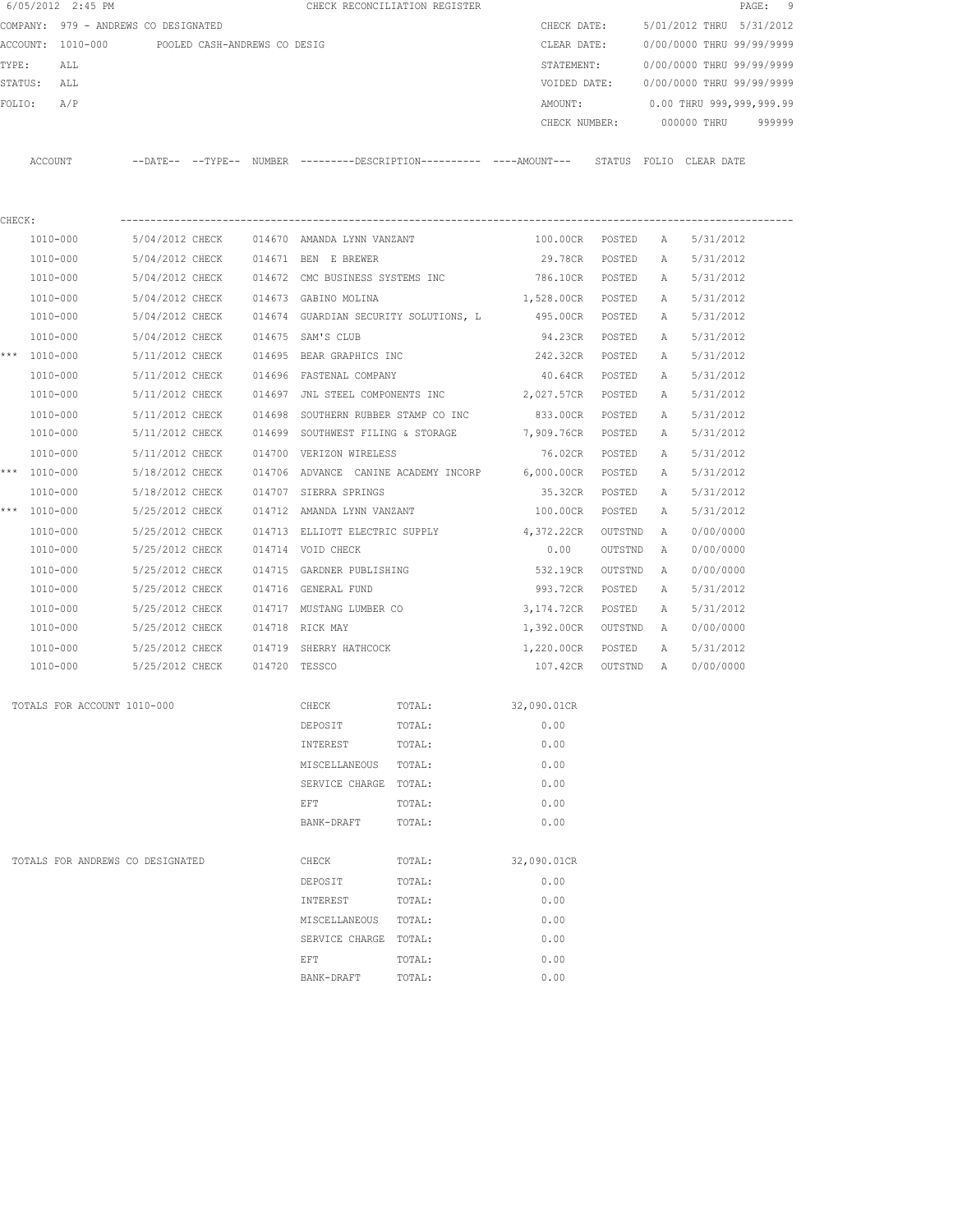|         | 6/05/2012 2:45 PM                   |                 |                    |        | CHECK RECONCILIATION REGISTER                                                              |                    |         |              |                           | PAGE: 10 |
|---------|-------------------------------------|-----------------|--------------------|--------|--------------------------------------------------------------------------------------------|--------------------|---------|--------------|---------------------------|----------|
|         | COMPANY: 989 - ROAD & BRIDGE POOLED |                 |                    |        |                                                                                            | CHECK DATE:        |         |              | 5/01/2012 THRU 5/31/2012  |          |
|         | ACCOUNT: 1010-000                   |                 | POOLED R & B FUNDS |        |                                                                                            | CLEAR DATE:        |         |              | 0/00/0000 THRU 99/99/9999 |          |
| TYPE:   | ALL                                 |                 |                    |        |                                                                                            | STATEMENT:         |         |              | 0/00/0000 THRU 99/99/9999 |          |
| STATUS: | ALL                                 |                 |                    |        |                                                                                            | VOIDED DATE:       |         |              | 0/00/0000 THRU 99/99/9999 |          |
| FOLIO:  | A/P                                 |                 |                    |        |                                                                                            | AMOUNT:            |         |              | 0.00 THRU 999,999,999.99  |          |
|         |                                     |                 |                    |        |                                                                                            | CHECK NUMBER:      |         |              | 000000 THRU               | 999999   |
|         | ACCOUNT                             |                 |                    |        | --DATE-- --TYPE-- NUMBER --------DESCRIPTION--------- ----AMOUNT--- STATUS FOLIO CLEARDATE |                    |         |              |                           |          |
| CHECK:  |                                     |                 |                    |        |                                                                                            |                    |         |              |                           |          |
|         | 1010-000                            | 5/04/2012 CHECK |                    |        | 017222 ANDREWS TIRE SERVICE INC                                                            | 115.00CR POSTED    |         | A            | 5/31/2012                 |          |
|         | 1010-000                            | 5/04/2012 CHECK |                    |        | 017223 C.S.B ANDREWS EMPLOYEE TRUST F 28,560.99CR                                          |                    | POSTED  | A            | 5/31/2012                 |          |
|         | 1010-000                            | 5/04/2012 CHECK |                    |        | 017224 CITY OF ANDREWS WATER DEPT.                                                         | 153.29CR POSTED    |         | А            | 5/31/2012                 |          |
|         | 1010-000                            | 5/04/2012 CHECK |                    |        | 017225 COMMERCIAL ICE MACHINE CO                                                           | 363.06CR POSTED    |         | Α            | 5/31/2012                 |          |
|         | 1010-000                            | 5/04/2012 CHECK |                    |        | 017226 GENERAL FUND                                                                        | 4,681.60CR POSTED  |         | Α            | 5/31/2012                 |          |
|         | 1010-000                            | 5/04/2012 CHECK |                    |        | 017227 SC FUELS                                                                            | 7,583.91CR POSTED  |         | $\mathbb{A}$ | 5/31/2012                 |          |
|         | 1010-000                            | 5/04/2012 CHECK |                    | 017228 | SOUTH PLAINS IMPLEMENT LTD                                                                 | 387.45CR POSTED    |         | A            | 5/31/2012                 |          |
|         | 1010-000                            | 5/04/2012 CHECK |                    |        | 017229 WESTAIR-PRAXAIR DIST. I                                                             | 13.36CR POSTED     |         | A            | 5/31/2012                 |          |
|         | 1010-000                            | 5/11/2012 CHECK |                    |        | 017230 ANDREWS DOWNTOWN LIONS CLUB                                                         | 175.00CR           | POSTED  | A            | 5/31/2012                 |          |
|         | 1010-000                            | 5/11/2012 CHECK |                    |        | 017231 ANDREWS IRON & SUPPLY                                                               | 351.40CR           | POSTED  | Α            | 5/31/2012                 |          |
|         | 1010-000                            | 5/11/2012 CHECK |                    |        | 017232 ANDREWS TIRE SERVICE INC 1,096.40CR                                                 |                    | POSTED  | A            | 5/31/2012                 |          |
|         | 1010-000                            | 5/11/2012 CHECK |                    |        | 017233 BEN E BREWER                                                                        | 45.47CR            | OUTSTND | A            | 0/00/0000                 |          |
|         | 1010-000                            | 5/11/2012 CHECK |                    |        | 017234 GENERAL FUND                                                                        | 39,435.41CR        | POSTED  | A            | 5/31/2012                 |          |
|         | 1010-000                            | 5/11/2012 CHECK |                    |        | 017235 UM AUTO PARTS                                                                       | 462.32CR           | POSTED  | A            | 5/31/2012                 |          |
|         | 1010-000                            | 5/11/2012 CHECK |                    |        | 017236 WARREN CAT                                                                          | 35.07CR            | POSTED  | A            | 5/31/2012                 |          |
|         | 1010-000                            | 5/11/2012 CHECK |                    |        | 017237 WTG FUELS, INC                                                                      | 217.16CR POSTED    |         | Α            | 5/31/2012                 |          |
|         | 1010-000                            | 5/18/2012 CHECK |                    | 017238 | ANDREWS TIRE SERVICE INC                                                                   | 1,101.58CR POSTED  |         | Α            | 5/31/2012                 |          |
|         | 1010-000                            | 5/18/2012 CHECK |                    |        | 017239 B-P SUPPLY INC                                                                      | 165.68CR POSTED    |         | Α            | 5/31/2012                 |          |
|         | 1010-000                            | 5/18/2012 CHECK |                    |        | 017240 BASCO SUPPLY COMPANY, INC.                                                          | 142.57CR           | POSTED  | A            | 5/31/2012                 |          |
|         | 1010-000                            | 5/18/2012 CHECK |                    |        | 017241 CISCO EQUIPMENT                                                                     | 60.20CR            | POSTED  | А            | 5/31/2012                 |          |
|         | 1010-000                            | 5/18/2012 CHECK |                    |        | 017242 ECONO SIGNS LLC                                                                     | 142.52CR           | OUTSTND | A            | 0/00/0000                 |          |
|         | 1010-000                            | 5/18/2012 CHECK |                    |        | 017243 GEBO CREDIT CORPORATION                                                             | 658.54CR           | POSTED  | Α            | 5/31/2012                 |          |
|         | 1010-000                            | 5/18/2012 CHECK |                    |        | 017244 INTERSTATE BILLING SERVICE INC                                                      | 29.00CR            | POSTED  | A            | 5/31/2012                 |          |
|         | 1010-000                            | 5/18/2012 CHECK |                    |        | 017245 SALVADOR ESPARZA                                                                    | 234.11CR           | OUTSTND | A            | 0/00/0000                 |          |
|         | 1010-000                            | 5/18/2012 CHECK |                    |        | 017246 SC FUELS                                                                            | 9,267.32CR         | POSTED  | A            | 5/31/2012                 |          |
|         | 1010-000                            | 5/18/2012 CHECK |                    |        | 017247 SOUTH PLAINS IMPLEMENT LTD                                                          | 328.71CR           | POSTED  | Α            | 5/31/2012                 |          |
|         | 1010-000                            | 5/18/2012 CHECK |                    |        | 017248 TEXAS DEPARTMENT OF TRANSPORTA 350.00CR                                             |                    | POSTED  | Α            | 5/31/2012                 |          |
|         | 1010-000                            | 5/18/2012 CHECK |                    |        | 017249 TEXAS GAS SERVICE CORP                                                              | 53.31CR            | POSTED  | Α            | 5/31/2012                 |          |
|         | 1010-000                            | 5/18/2012 CHECK |                    |        | 017250 VERIZON WIRELESS                                                                    | 38.01CR            | POSTED  | Α            | 5/31/2012                 |          |
|         | 1010-000                            | 5/18/2012 CHECK |                    |        | 017251 WARREN CAT                                                                          | 21.15CR            | POSTED  | Α            | 5/31/2012                 |          |
|         | 1010-000                            | 5/18/2012 CHECK |                    |        | 017252 WTG FUELS, INC                                                                      | 271.00CR           | POSTED  | Α            | 5/31/2012                 |          |
|         | 1010-000                            | 5/18/2012 CHECK |                    |        | 017253 YELLOWHOUSE MACHINERY CO                                                            | 404.84CR           | POSTED  | Α            | 5/31/2012                 |          |
|         | 1010-000                            | 5/25/2012 CHECK |                    |        | 017254 ANDREWS BUILDERS SUPPLY INC                                                         | 212.76CR           | POSTED  | Α            | 5/31/2012                 |          |
|         | $1010 - 000$                        | 5/25/2012 CHECK |                    |        | 017255 ANDREWS TIRE SERVICE INC                                                            | 116.00CR           | OUTSTND | Α            | 0/00/0000                 |          |
|         | 1010-000                            | 5/25/2012 CHECK |                    |        | 017256 ANDREWS TRUCK MAINTENANCE INC 6,275.53CR                                            |                    | OUTSTND | A            | 0/00/0000                 |          |
|         | 1010-000                            | 5/25/2012 CHECK |                    |        | 017257 AUTOZONE COMMERCIAL                                                                 | 213.38CR           | OUTSTND | A            | 0/00/0000                 |          |
|         | 1010-000                            | 5/25/2012 CHECK |                    |        | 017258 ECONO SIGNS LLC                                                                     | 93.33CR            | OUTSTND | A            | 0/00/0000                 |          |
|         | 1010-000                            | 5/25/2012 CHECK |                    |        | 017259 GENERAL FUND                                                                        | 1,934.06CR         | POSTED  | Α            | 5/31/2012                 |          |
|         | 1010-000                            | 5/25/2012 CHECK |                    |        | 017260 GENERAL FUND                                                                        | 70,249.13CR        | POSTED  | Α            | 5/31/2012                 |          |
|         | 1010-000                            | 5/25/2012 CHECK |                    |        | 017261 MUSTANG LUMBER CO                                                                   | 103.17CR           | POSTED  | Α            | 5/31/2012                 |          |
|         | 1010-000                            | 5/25/2012 CHECK |                    |        | 017262 SADLER & SON MONUMENT WORKS CO                                                      | 6,990.00CR OUTSTND |         | $\mathbb{A}$ | 0/00/0000                 |          |
|         | 1010-000                            | 5/25/2012 CHECK |                    |        | 017263 SOUTH PLAINS IMPLEMENT LTD                                                          | 1,337.40CR POSTED  |         | Α            | 5/31/2012                 |          |
|         | 1010-000                            | 5/25/2012 CHECK |                    |        | 017264 SOUTHERN TIRE MART, LLC                                                             | 4,166.74CR         | OUTSTND | Α            | 0/00/0000                 |          |
|         | 1010-000                            |                 | 5/25/2012 CHECK    |        | 017265 STANDARD COFFEE SERVICE CO                                                          | 54.29CR OUTSTND A  |         |              | 0/00/0000                 |          |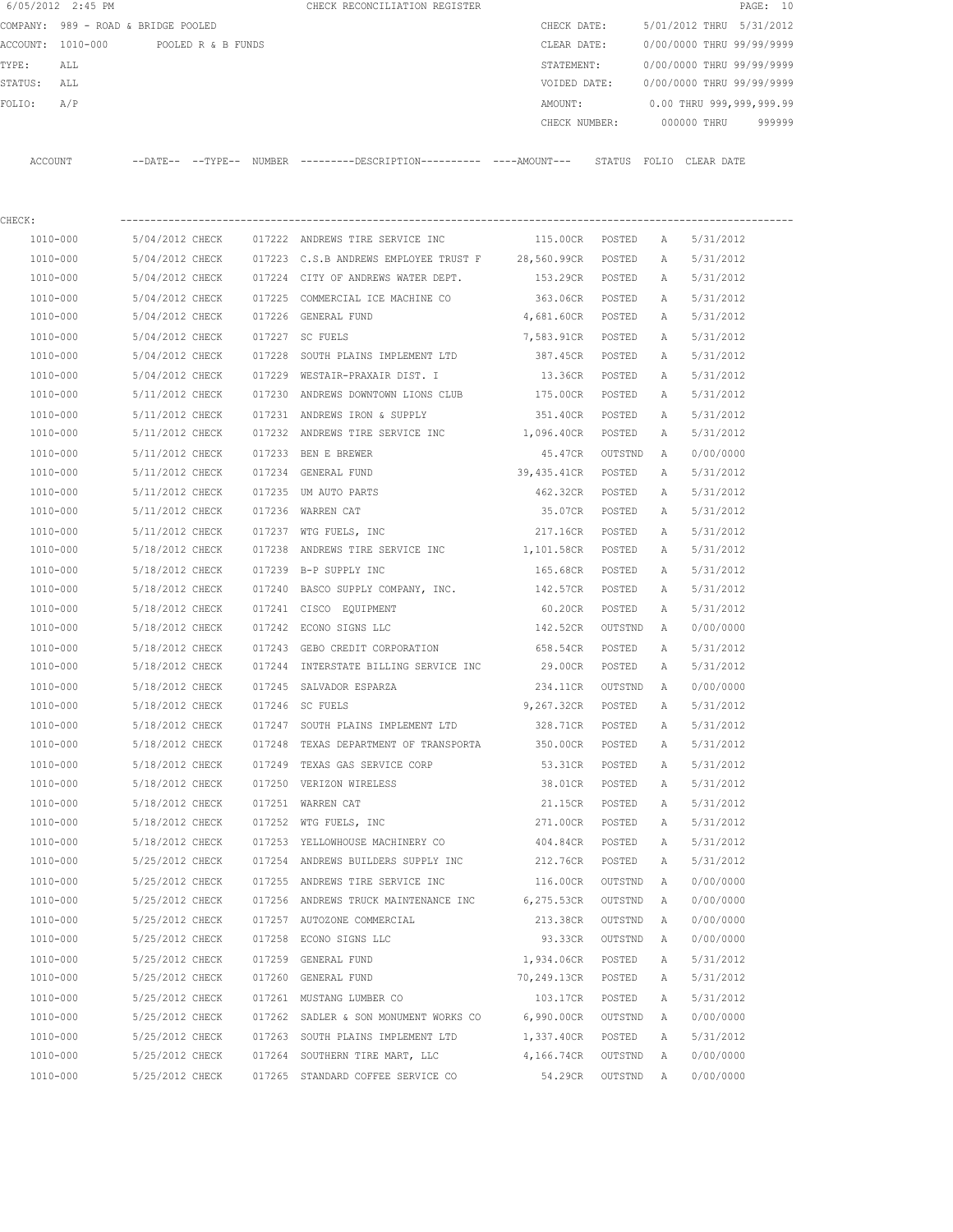|             | 6/05/2012 2:45 PM                    |  |                                                          | CHECK RECONCILIATION REGISTER                                                                         |      |             |                                        | PAGE: 11 |
|-------------|--------------------------------------|--|----------------------------------------------------------|-------------------------------------------------------------------------------------------------------|------|-------------|----------------------------------------|----------|
|             | COMPANY: 989 - ROAD & BRIDGE POOLED  |  |                                                          |                                                                                                       |      | CHECK DATE: | 5/01/2012 THRU 5/31/2012               |          |
|             | ACCOUNT: 1010-000 POOLED R & B FUNDS |  |                                                          |                                                                                                       |      |             | CLEAR DATE: 0/00/0000 THRU 99/99/9999  |          |
| TYPE: ALL   |                                      |  |                                                          |                                                                                                       |      | STATEMENT:  | 0/00/0000 THRU 99/99/9999              |          |
| STATUS: ALL |                                      |  |                                                          |                                                                                                       |      |             | VOIDED DATE: 0/00/0000 THRU 99/99/9999 |          |
| FOLIO: A/P  |                                      |  |                                                          |                                                                                                       |      |             | AMOUNT: 0.00 THRU 999,999,999.99       |          |
|             |                                      |  |                                                          |                                                                                                       |      |             | CHECK NUMBER: 000000 THRU 999999       |          |
|             |                                      |  |                                                          | ACCOUNT --DATE-- --TYPE-- NUMBER ---------DESCRIPTION---------- ----AMOUNT--- STATUS FOLIO CLEAR DATE |      |             |                                        |          |
| CHECK:      |                                      |  |                                                          |                                                                                                       |      |             |                                        |          |
|             | 1010-000                             |  | 5/25/2012 CHECK 017266 TEXAS GAS SERVICE CORP            |                                                                                                       |      |             | 35.71CR OUTSTND A 0/00/0000            |          |
|             | 1010-000                             |  |                                                          | 5/25/2012 CHECK 017267 WEATHERBY-EISENRICH 627,637.78CR POSTED A 5/31/2012                            |      |             |                                        |          |
|             | 1010-000                             |  |                                                          | 5/25/2012 CHECK 017268 WEST TEXAS CONSULTANTS INC 36,022.04CR POSTED A 5/31/2012                      |      |             |                                        |          |
|             |                                      |  | 1010-000 5/25/2012 CHECK 017269 YELLOWHOUSE MACHINERY CO |                                                                                                       |      |             | 617.88CR OUTSTND A 0/00/0000           |          |
|             | TOTALS FOR ACCOUNT 1010-000          |  | CHECK                                                    | TOTAL: 243,004.63CR                                                                                   |      |             |                                        |          |
|             |                                      |  | DEPOSIT                                                  | TOTAL:                                                                                                | 0.00 |             |                                        |          |
|             |                                      |  | INTEREST TOTAL:                                          |                                                                                                       | 0.00 |             |                                        |          |
|             |                                      |  | MISCELLANEOUS TOTAL:                                     |                                                                                                       | 0.00 |             |                                        |          |
|             |                                      |  | SERVICE CHARGE TOTAL:                                    |                                                                                                       | 0.00 |             |                                        |          |
|             |                                      |  | EFT TOTAL:                                               |                                                                                                       | 0.00 |             |                                        |          |
|             |                                      |  | BANK-DRAFT TOTAL:                                        |                                                                                                       | 0.00 |             |                                        |          |
|             | TOTALS FOR ROAD & BRIDGE POOLED      |  |                                                          | CHECK TOTAL: 243,004.63CR                                                                             |      |             |                                        |          |
|             |                                      |  | DEPOSIT                                                  | TOTAL:                                                                                                | 0.00 |             |                                        |          |
|             |                                      |  | INTEREST TOTAL:                                          |                                                                                                       | 0.00 |             |                                        |          |
|             |                                      |  | MISCELLANEOUS TOTAL:                                     |                                                                                                       | 0.00 |             |                                        |          |
|             |                                      |  | SERVICE CHARGE TOTAL:                                    |                                                                                                       | 0.00 |             |                                        |          |
|             |                                      |  | EFT                                                      | TOTAL:                                                                                                | 0.00 |             |                                        |          |
|             |                                      |  | BANK-DRAFT TOTAL:                                        |                                                                                                       | 0.00 |             |                                        |          |
|             |                                      |  |                                                          |                                                                                                       |      |             |                                        |          |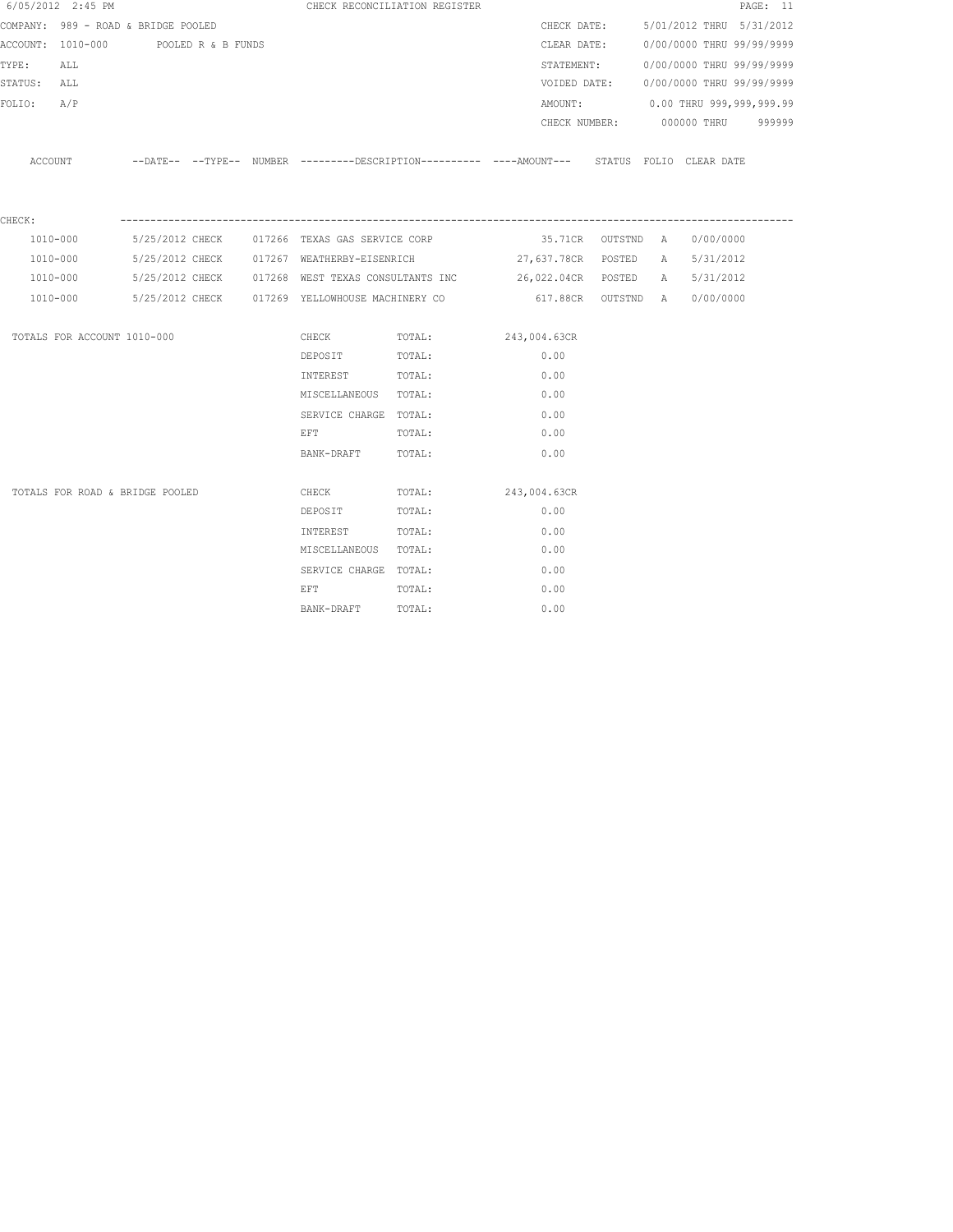|             | 6/05/2012 2:45 PM                          |                                    |             | CHECK RECONCILIATION REGISTER                                                                 |                   |               |              |                           | PAGE: 12 |
|-------------|--------------------------------------------|------------------------------------|-------------|-----------------------------------------------------------------------------------------------|-------------------|---------------|--------------|---------------------------|----------|
|             | COMPANY: 999 - GENERAL FUND CASH POOLED    |                                    |             |                                                                                               | CHECK DATE:       |               |              | 5/01/2012 THRU 5/31/2012  |          |
|             | ACCOUNT: 1010-000 GENERAL FUND POOLED CASH |                                    |             |                                                                                               | CLEAR DATE:       |               |              | 0/00/0000 THRU 99/99/9999 |          |
| TYPE:       | ALL                                        |                                    |             |                                                                                               | STATEMENT:        |               |              | 0/00/0000 THRU 99/99/9999 |          |
| STATUS: ALL |                                            |                                    |             |                                                                                               | VOIDED DATE:      |               |              | 0/00/0000 THRU 99/99/9999 |          |
| FOLIO:      | A/P                                        |                                    |             |                                                                                               | AMOUNT:           |               |              | 0.00 THRU 999,999,999.99  |          |
|             |                                            |                                    |             |                                                                                               | CHECK NUMBER:     |               |              | 000000 THRU               | 999999   |
|             |                                            |                                    |             |                                                                                               |                   |               |              |                           |          |
|             | ACCOUNT                                    |                                    |             | --DATE-- --TYPE-- NUMBER ---------DESCRIPTION---------- ----AMOUNT--- STATUS FOLIO CLEAR-DATE |                   |               |              |                           |          |
| BANK DRAFT: |                                            |                                    |             |                                                                                               |                   |               |              |                           |          |
|             |                                            |                                    |             | 1010-000 5/25/2012 BANK-DRAFT052512 JPMORGAN CHASE BANK 17,728.54CR POSTED A                  |                   |               |              | 5/31/2012                 |          |
|             |                                            |                                    |             |                                                                                               |                   |               |              |                           |          |
| CHECK:      |                                            |                                    |             |                                                                                               |                   |               |              |                           |          |
|             | 1010-000                                   |                                    |             | 5/04/2012 CHECK 101764 AMERICAN BUSINESS EQUIPMENT CO                                         | 142.00CR POSTED   |               | A            | 5/31/2012                 |          |
|             | 1010-000                                   |                                    |             | 5/04/2012 CHECK 101765 ANDREWS COUNTY NEWS INC                                                | 1,187.00CR POSTED |               | A            | 5/31/2012                 |          |
|             | 1010-000                                   | 5/04/2012 CHECK                    |             | 101766 ANDREWS FAMILY MEDICINE                                                                | 390.00CR POSTED   |               | A            | 5/31/2012                 |          |
|             | 1010-000                                   | 5/04/2012 CHECK                    |             | 101767 ANDREWS TIRE SERVICE INC                                                               | 14.00CR POSTED    |               | A            | 5/31/2012                 |          |
|             | 1010-000                                   | 5/04/2012 CHECK                    |             | 101768 ANDREWS VETERINARY CLINIC CORP                                                         | 168.00CR          | POSTED        | A            | 5/31/2012                 |          |
|             | 1010-000                                   | 5/04/2012 CHECK                    |             | 101769 BAKER OFFICE PRODUCT LTD                                                               | 319.38CR          | POSTED        | A            | 5/31/2012                 |          |
|             | 1010-000                                   | 5/04/2012 CHECK                    |             | 101770 BEAR GRAPHICS INC                                                                      | 100.12CR          | POSTED        | A            | 5/31/2012                 |          |
|             | 1010-000                                   | 5/04/2012 CHECK                    |             | 101771 BORDER STATES ELECTRIC SUPPLY 1,243.64CR POSTED                                        |                   |               | A            | 5/31/2012                 |          |
|             | 1010-000                                   | 5/04/2012 CHECK                    | 101772 BWI  |                                                                                               | 238.96CR          | POSTED        | $\mathbb{A}$ | 5/31/2012                 |          |
|             | 1010-000                                   | 5/04/2012 CHECK                    |             | 101773 BWI COMPANIES INC                                                                      | 394.78CR POSTED   |               | $\mathbb{A}$ | 5/31/2012                 |          |
|             | 1010-000                                   | 5/04/2012 CHECK                    |             | 101774 C.S.B ANDREWS EMPLOYEE TRUST F 179,851.83CR                                            |                   | POSTED        | Α            | 5/31/2012                 |          |
|             | 1010-000                                   | 5/04/2012 CHECK                    |             | 101775 CHEVRON AND TEXACO CARD SERVIC                                                         | 77.63CR POSTED    |               | A            | 5/31/2012                 |          |
|             | 1010-000                                   | 5/04/2012 CHECK                    |             | 101776 CITY OF ANDREWS WATER DEPT.                                                            | 5,661.08CR        | POSTED        | Α            | 5/31/2012                 |          |
|             | 1010-000                                   | 5/04/2012 CHECK                    |             | 101777 CITY OF ODESSA                                                                         | 12.00CR           | POSTED        | Α            | 5/31/2012                 |          |
|             | 1010-000                                   | 5/04/2012 CHECK                    | 101778      | CMC BUSINESS SYSTEMS INC                                                                      | 334.27CR          | POSTED        | $\mathbb{A}$ | 5/31/2012                 |          |
|             | 1010-000                                   | 5/04/2012 CHECK                    |             | 101779 COCA-COLA REFRESHMENTS                                                                 | 177.44CR          | POSTED        | A            | 5/31/2012                 |          |
|             | 1010-000                                   | 5/04/2012 CHECK                    |             | 101780 CORY MARSHALL                                                                          | 862.84CR          | POSTED        | Α            | 5/31/2012                 |          |
|             | 1010-000                                   | 5/04/2012 CHECK                    |             | 101781 CRS DIAGNOSTIC SERVICE LLC                                                             | 40.00CR           | POSTED        | A            | 5/31/2012                 |          |
|             | 1010-000                                   | 5/04/2012 CHECK                    |             | 101782 CYNTHIA JONES                                                                          | 257.95CR          | POSTED        | A            | 5/31/2012                 |          |
|             | 1010-000                                   | 5/04/2012 CHECK                    |             | 101783 DALE FRIEND                                                                            | 148.44CR          | POSTED        | A            | 5/31/2012                 |          |
|             | 1010-000                                   | 5/04/2012 CHECK                    |             | 101784 DATA FLEX BUSINESS PRODUCTS, L 995.00CR                                                |                   | POSTED        | A            | 5/31/2012                 |          |
|             | 1010-000                                   | 5/04/2012 CHECK                    |             | 101785 DAVID MATTHEW DARR                                                                     | 193.77CR          | POSTED        | А            | 5/31/2012                 |          |
|             | 1010-000                                   | 5/04/2012 CHECK                    |             | 101786 DEBRA D GUTHRIE                                                                        | 677.70CR          | POSTED        | Α            | 5/31/2012                 |          |
|             | 1010-000                                   | 5/04/2012 CHECK                    |             | 101787 DEE ANN COLLINSWORTH                                                                   | 49.95CR           | POSTED        | Α            | 5/31/2012                 |          |
|             | 1010-000                                   | 5/04/2012 CHECK                    |             | 101788 DIRECTV                                                                                | 52.73CR           | POSTED        | Α            | 5/31/2012                 |          |
|             | 1010-000                                   | 5/04/2012 CHECK                    |             | 101789 DPC INDUSTRIES, INC.                                                                   | 315.00CR          | POSTED        | Α            | 5/31/2012                 |          |
|             | 1010-000                                   | 5/04/2012 CHECK                    |             | 101790 ECTOR COUNTY SHERIFF                                                                   | 55.00CR           | OUTSTND       | Α            | 0/00/0000                 |          |
|             | 1010-000                                   | 5/04/2012 CHECK                    |             | 101791 EXTENSION ACCOUNT #255003                                                              | 20.00CR           | POSTED        | Α            | 5/31/2012                 |          |
|             | 1010-000                                   | 5/04/2012 CHECK                    |             | 101792 EXXON/MOBIL                                                                            | 89.93CR           | POSTED        | Α            | 5/31/2012                 |          |
|             | 1010-000                                   | 5/04/2012 CHECK                    |             | 101793 GAIL'S FLAGS & GOLF COURSE ACC 1,947.63CR                                              |                   | POSTED        | Α            | 5/31/2012                 |          |
|             | $1010 - 000$                               | 5/04/2012 CHECK                    | 101794 GALE |                                                                                               | 205.78CR          | POSTED        | Α            | 5/31/2012                 |          |
|             | 1010-000                                   | 5/04/2012 CHECK                    |             | 101795 GENERAL FUND                                                                           | 14,028.30CR       | POSTED        | Α            | 5/31/2012                 |          |
|             | 1010-000                                   | 5/04/2012 CHECK<br>5/04/2012 CHECK |             | 101796 GEORGE F GOMEZ<br>101797 GERALD LOPEZ                                                  | 2,436.00CR        | POSTED        | Α            | 5/31/2012                 |          |
|             | 1010-000                                   |                                    |             |                                                                                               | 400.00CR          | POSTED        | Α            | 5/31/2012                 |          |
|             | 1010-000                                   | 5/04/2012 CHECK                    |             | 101798 GLOBAL GOV/ED SOLUTIONS INC. 359.80CR                                                  |                   | POSTED        | Α            | 5/31/2012                 |          |
|             | 1010-000                                   | 5/04/2012 CHECK                    |             | 101799 GUARDIAN SECURITY SOLUTIONS, L 1,180.00CR                                              |                   | $\tt{POSTED}$ | Α            | 5/31/2012                 |          |
|             | 1010-000                                   | 5/04/2012 CHECK                    |             | 101800 HORIZON REPORTERS                                                                      | 185.70CR          | POSTED        | Α            | 5/31/2012                 |          |
|             | 1010-000                                   | 5/04/2012 CHECK                    |             | 101801 JOANNA PACK                                                                            | 418.54CR          | POSTED        | Α            | 5/31/2012                 |          |
|             | 1010-000                                   | 5/04/2012 CHECK                    |             | 101802 JUAN & NORMA ALVIZO                                                                    | 31.42CR           | POSTED        | Α            | 5/31/2012                 |          |
|             | 1010-000                                   | 5/04/2012 CHECK                    |             | 101803 KENDA HECKLER                                                                          | 539.43CR          | POSTED        | Α            | 5/31/2012                 |          |
|             | 1010-000                                   | 5/04/2012 CHECK                    |             | 101804 LES IRELAND                                                                            | 8.00CR            | POSTED        | Α            | 5/31/2012                 |          |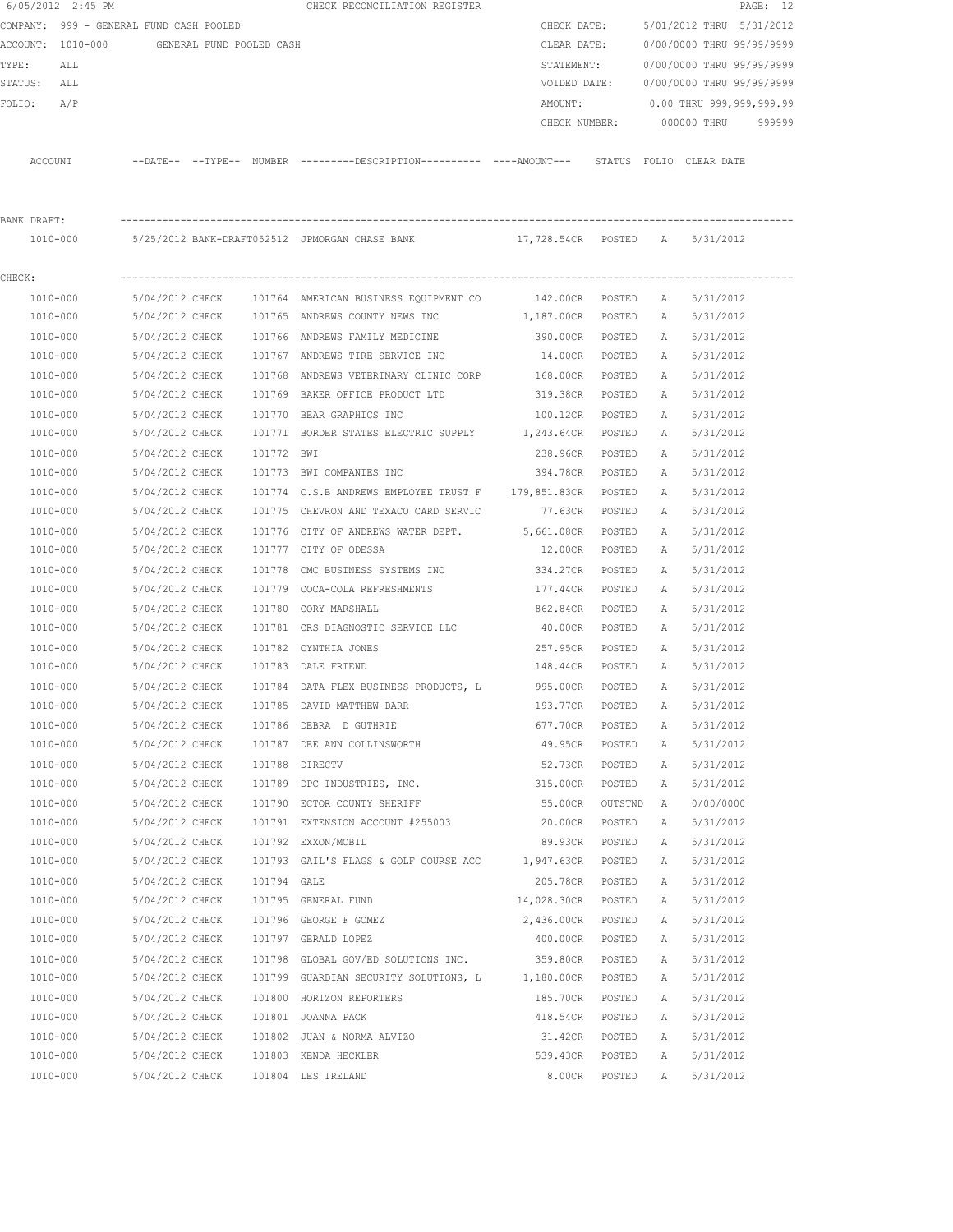|         | 6/05/2012 2:45 PM                       |                     |                          |        | CHECK RECONCILIATION REGISTER |             |               |       |             | PAGE: 13                  |  |
|---------|-----------------------------------------|---------------------|--------------------------|--------|-------------------------------|-------------|---------------|-------|-------------|---------------------------|--|
|         | COMPANY: 999 - GENERAL FUND CASH POOLED |                     |                          |        |                               | CHECK DATE: |               |       |             | 5/01/2012 THRU 5/31/2012  |  |
|         | ACCOUNT: 1010-000                       |                     | GENERAL FUND POOLED CASH |        |                               | CLEAR DATE: |               |       |             | 0/00/0000 THRU 99/99/9999 |  |
| TYPE:   | ALL                                     |                     |                          |        |                               | STATEMENT:  |               |       |             | 0/00/0000 THRU 99/99/9999 |  |
| STATUS: | ALL                                     |                     |                          |        |                               |             | VOIDED DATE:  |       |             | 0/00/0000 THRU 99/99/9999 |  |
| FOLIO:  | A/P                                     |                     |                          |        |                               | AMOUNT:     |               |       |             | 0.00 THRU 999,999,999.99  |  |
|         |                                         |                     |                          |        |                               |             | CHECK NUMBER: |       | 000000 THRU | 999999                    |  |
|         |                                         |                     |                          |        |                               |             |               |       |             |                           |  |
| ACCOUNT |                                         | $---DATE---TYPE---$ |                          | NUMBER |                               |             | STATUS        | FOLIO | CLEAR DATE  |                           |  |

| CHECK:   |                                     |               |                                                         |                   |         |              |           |
|----------|-------------------------------------|---------------|---------------------------------------------------------|-------------------|---------|--------------|-----------|
| 1010-000 |                                     |               | 5/04/2012 CHECK 101805 MIDLAND MEMORIAL HOSP            | 281.00CR POSTED   |         | A            | 5/31/2012 |
| 1010-000 |                                     |               | 5/04/2012 CHECK 101806 MONROE SYSTEMS FOR BUSINESS IN   | 73.64CR POSTED    |         | A            | 5/31/2012 |
| 1010-000 | 5/04/2012 CHECK 101807 NICK NICHOLS |               |                                                         | 338.70CR POSTED   |         | Α            | 5/31/2012 |
| 1010-000 |                                     |               | 5/04/2012 CHECK 101808 NORDIC GROUP LTD                 | 97.21CR POSTED    |         | Α            | 5/31/2012 |
| 1010-000 | 5/04/2012 CHECK                     |               | 101809 ODESSA GLASS & MIRROR                            | 708.00CR POSTED   |         | Α            | 5/31/2012 |
| 1010-000 | 5/04/2012 CHECK                     |               | 101810 PERMIAN REGIONAL MEDICAL CENTE                   | 987.50CR POSTED   |         | A            | 5/31/2012 |
| 1010-000 | 5/04/2012 CHECK                     |               | 101811 PERRY M MARCHIONI, PH D                          | 200.00CR POSTED   |         | A            | 5/31/2012 |
| 1010-000 | 5/04/2012 CHECK                     |               | 101812 PHILLIPS 66                                      | 72.99CR POSTED    |         | A            | 5/31/2012 |
| 1010-000 | 5/04/2012 CHECK                     |               | 101813 PORTERS THRIFTWAY                                | 169.47CR POSTED   |         | Α            | 5/31/2012 |
| 1010-000 | 5/04/2012 CHECK                     |               | 101814 OUILL CORPORATION                                | 95.18CR POSTED    |         | $\mathbb{A}$ | 5/31/2012 |
| 1010-000 | 5/04/2012 CHECK                     |               | 101815 RECORDED BOOKS, LLC                              | 144.14CR POSTED   |         | A            | 5/31/2012 |
| 1010-000 | 5/04/2012 CHECK                     |               | 101816 REVIZE LLC                                       | 3,000.00CR        | POSTED  | Α            | 5/31/2012 |
| 1010-000 | 5/04/2012 CHECK                     |               | 101817 RICHARD H DOLGENER                               | 239.48CR          | OUTSTND | Α            | 0/00/0000 |
| 1010-000 | 5/04/2012 CHECK                     |               | 101818 ROBIN HARPER TAC                                 | 190.25CR          | POSTED  | Α            | 5/31/2012 |
| 1010-000 | 5/04/2012 CHECK                     |               | 101819 ROCKNE ONSTAD                                    | 180.07CR POSTED   |         | A            | 5/31/2012 |
| 1010-000 | 5/04/2012 CHECK                     |               | 101820 SAM'S CLUB DIRECT                                | 602.46CR POSTED   |         | Α            | 5/31/2012 |
| 1010-000 | 5/04/2012 CHECK                     |               | 101821 SC FUELS                                         | 5,435.42CR POSTED |         | Α            | 5/31/2012 |
| 1010-000 | 5/04/2012 CHECK                     |               | 101822 SC FUELS                                         | 6,041.68CR POSTED |         | Α            | 5/31/2012 |
| 1010-000 | 5/04/2012 CHECK                     |               | 101823 SHELL FLEET PLUS                                 | 750.54CR POSTED   |         | Α            | 5/31/2012 |
| 1010-000 | 5/04/2012 CHECK                     |               | 101824 SIERRA SPRINGS                                   | 57.73CR POSTED    |         | A            | 5/31/2012 |
| 1010-000 | 5/04/2012 CHECK                     |               | 101825 SONYA TORBERT MA, LPC, NCC, LS 1,722.00CR POSTED |                   |         | A            | 5/31/2012 |
| 1010-000 | 5/04/2012 CHECK                     | 101826 SPRINT |                                                         | 565.54CR POSTED   |         | A            | 5/31/2012 |
| 1010-000 | 5/04/2012 CHECK                     |               | 101827 STANLEY FORD - ANDREWS                           | 1,097.80CR POSTED |         | A            | 5/31/2012 |
| 1010-000 | 5/04/2012 CHECK                     | 101828        | TEXAS 4-H FOUNDATION                                    | 75.00CR           | POSTED  | Α            | 5/31/2012 |
| 1010-000 | 5/04/2012 CHECK                     |               | 101829 TRACEY SCOWN                                     | 400.00CR          | POSTED  | Α            | 5/31/2012 |
| 1010-000 |                                     |               | 5/04/2012 CHECK 101830 VERIZON WIRELESS                 | 497.74CR          | POSTED  | A            | 5/31/2012 |
| 1010-000 |                                     |               | 5/04/2012 CHECK 101831 WALLACH CONCRETE INC             | 440.00CR POSTED   |         | Α            | 5/31/2012 |
| 1010-000 | 5/04/2012 CHECK                     |               | 101832 WINDSTREAM COMMUNICATIONS                        | 2,379.68CR POSTED |         | A            | 5/31/2012 |
| 1010-000 | 5/04/2012 CHECK                     |               | 101833 WINFIELD SOLUTIONS LLC                           | 5,033.19CR POSTED |         | Α            | 5/31/2012 |
| 1010-000 | 5/04/2012 CHECK                     |               | 101834 WORLD TRADE PRESS                                | 303.87CR POSTED   |         | Α            | 5/31/2012 |
| 1010-000 | 5/11/2012 CHECK                     |               | 101835 AFFIRMED FIRST AID & SAFETY                      | 74.23CR POSTED    |         | Α            | 5/31/2012 |
| 1010-000 | 5/11/2012 CHECK                     |               | 101836 AIR FILTRATION PRODUCTS AND SE                   | 252.85CR POSTED   |         | A            | 5/31/2012 |
| 1010-000 | 5/11/2012 CHECK                     |               | 101837 ANDREWS BUILDERS SUPPLY INC                      | 31.94CR POSTED    |         | A            | 5/31/2012 |
| 1010-000 | 5/11/2012 CHECK                     |               | 101838 ANDREWS COUNTY FEED & SUPPLY                     | 73.10CR           | POSTED  | Α            | 5/31/2012 |
| 1010-000 | 5/11/2012 CHECK                     |               | 101839 ANDREWS COUNTY NEWS INC                          | 96.00CR           | POSTED  | $\mathbb{A}$ | 5/31/2012 |
| 1010-000 | 5/11/2012 CHECK                     |               | 101840 ANDREWS FAMILY MEDICINE                          | 130.00CR          | POSTED  | Α            | 5/31/2012 |
| 1010-000 | 5/11/2012 CHECK                     |               | 101841 ANDREWS IRON & SUPPLY                            | 139.25CR          | POSTED  | Α            | 5/31/2012 |
| 1010-000 | 5/11/2012 CHECK                     |               | 101842 ANDREWS OFFICE SUPPLY                            | 116.62CR          | POSTED  | Α            | 5/31/2012 |
| 1010-000 | 5/11/2012 CHECK                     |               | 101843 ANDREWS PEST CONTROL                             | 80.00CR           | OUTSTND | Α            | 0/00/0000 |
| 1010-000 | 5/11/2012 CHECK                     |               | 101844 ANDREWS TIRE SERVICE INC                         | 22.00CR           | POSTED  | Α            | 5/31/2012 |
| 1010-000 | 5/11/2012 CHECK                     |               | 101845 ANDREWS VISION CENTER                            | 140.00CR          | POSTED  | Α            | 5/31/2012 |
| 1010-000 | 5/11/2012 CHECK                     |               | 101846 BASCO SUPPLY COMPANY, INC.                       | 12.95CR           | POSTED  | Α            | 5/31/2012 |
| 1010-000 | 5/11/2012 CHECK                     |               | 101847 BASIN CANDY & TOBACCO CO.                        | 652.75CR          | POSTED  | Α            | 5/31/2012 |
| 1010-000 | 5/11/2012 CHECK                     |               | 101848 BEHAVIORAL INTERVENTION                          | 234.90CR          | POSTED  | $\mathbb{A}$ | 5/31/2012 |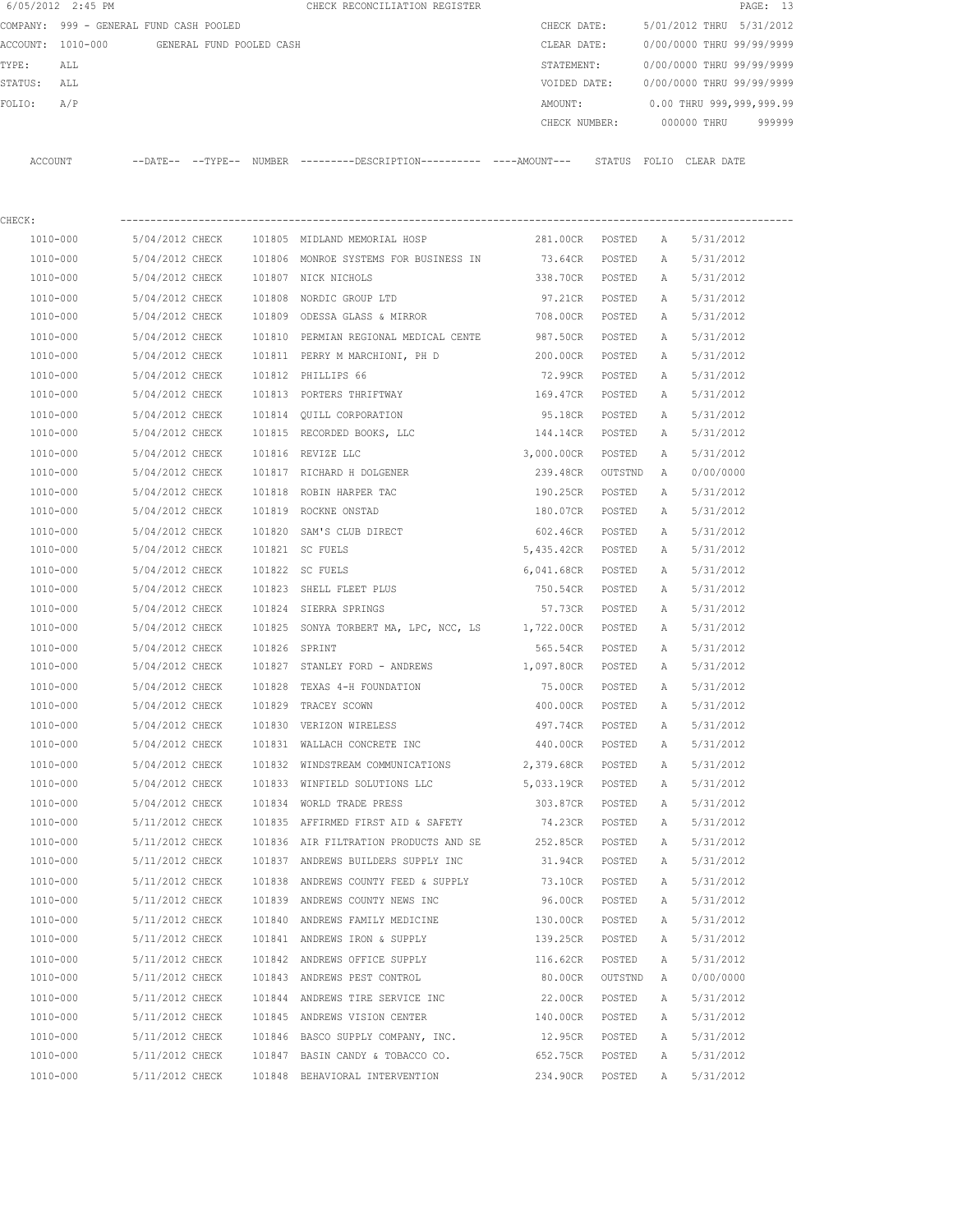| 5/01/2012 THRU 5/31/2012<br>COMPANY: 999 - GENERAL FUND CASH POOLED<br>CHECK DATE:<br>0/00/0000 THRU 99/99/9999<br>ACCOUNT: 1010-000<br>GENERAL FUND POOLED CASH<br>CLEAR DATE:<br>0/00/0000 THRU 99/99/9999<br>TYPE:<br>STATEMENT:<br>ALL<br>0/00/0000 THRU 99/99/9999<br>STATUS:<br>VOIDED DATE:<br>ALL<br>FOLIO:<br>A/P<br>0.00 THRU 999,999,999.99<br>AMOUNT:<br>999999<br>000000 THRU<br>CHECK NUMBER:<br>--DATE-- --TYPE-- NUMBER ---------DESCRIPTION--------- ----AMOUNT---<br>ACCOUNT<br>STATUS FOLIO CLEAR DATE | 6/05/2012 2:45 PM |  |  | CHECK RECONCILIATION REGISTER |  |  |  | PAGE: 14 |  |
|---------------------------------------------------------------------------------------------------------------------------------------------------------------------------------------------------------------------------------------------------------------------------------------------------------------------------------------------------------------------------------------------------------------------------------------------------------------------------------------------------------------------------|-------------------|--|--|-------------------------------|--|--|--|----------|--|
|                                                                                                                                                                                                                                                                                                                                                                                                                                                                                                                           |                   |  |  |                               |  |  |  |          |  |
|                                                                                                                                                                                                                                                                                                                                                                                                                                                                                                                           |                   |  |  |                               |  |  |  |          |  |
|                                                                                                                                                                                                                                                                                                                                                                                                                                                                                                                           |                   |  |  |                               |  |  |  |          |  |
|                                                                                                                                                                                                                                                                                                                                                                                                                                                                                                                           |                   |  |  |                               |  |  |  |          |  |
|                                                                                                                                                                                                                                                                                                                                                                                                                                                                                                                           |                   |  |  |                               |  |  |  |          |  |
|                                                                                                                                                                                                                                                                                                                                                                                                                                                                                                                           |                   |  |  |                               |  |  |  |          |  |
|                                                                                                                                                                                                                                                                                                                                                                                                                                                                                                                           |                   |  |  |                               |  |  |  |          |  |

| CHECK:       |                                        |        |                                                                              |                             |         |   |           |
|--------------|----------------------------------------|--------|------------------------------------------------------------------------------|-----------------------------|---------|---|-----------|
|              |                                        |        | 1010-000 5/11/2012 CHECK 101849 BEN E BREWER                                 | 70.95CR OUTSTND A 0/00/0000 |         |   |           |
| 1010-000     |                                        |        | 5/11/2012 CHECK 101850 BEN E. KEITH 3 3,216.26CR POSTED A                    |                             |         |   | 5/31/2012 |
| 1010-000     |                                        |        | 5/11/2012 CHECK 101851 BILLY JO SANDELL                                      | 190.00CR POSTED A           |         |   | 5/31/2012 |
| 1010-000     |                                        |        | 5/11/2012 CHECK 101852 BLAINE INDUSTRIAL SUPPLY, INC.                        | 549.71CR POSTED             |         | A | 5/31/2012 |
| 1010-000     |                                        |        | 5/11/2012 CHECK 101853 BORDER STATES ELECTRIC SUPPLY                         | 4,594.09CR POSTED A         |         |   | 5/31/2012 |
| 1010-000     | 5/11/2012 CHECK 101854 BWI             |        |                                                                              | 472.13CR POSTED             |         | A | 5/31/2012 |
| 1010-000     | 5/11/2012 CHECK 101855 CHEMSEARCH      |        |                                                                              | 214.00CR POSTED             |         | A | 5/31/2012 |
| 1010-000     |                                        |        | 5/11/2012 CHECK 101856 CHIEF LAW ENFORECEMNT SUPPLY C                        | 144.99CR POSTED             |         | A | 5/31/2012 |
| 1010-000     |                                        |        | 5/11/2012 CHECK 101857 CMC BUSINESS SYSTEMS INC                              | 180.00CR POSTED             |         | A | 5/31/2012 |
| 1010-000     |                                        |        | $5/11/2012$ CHECK $101858$ COLDWATER PUMP AND WINDMILL SE $240.00$ CR POSTED |                             |         | A | 5/31/2012 |
| 1010-000     | 5/11/2012 CHECK 101859 CORBIN STEWART  |        |                                                                              | 77.00CR POSTED              |         | A | 5/31/2012 |
| 1010-000     |                                        |        | 5/11/2012 CHECK 101860 CORNERSTONE PROGRAMS 625.00CR POSTED                  |                             |         | A | 5/31/2012 |
| 1010-000     |                                        |        | 5/11/2012 CHECK 101861 CRS DIAGNOSTIC SERVICE LLC 95.00CR POSTED             |                             |         | A | 5/31/2012 |
| 1010-000     |                                        |        | 5/11/2012 CHECK 101862 CUSTOM WHOLESALE SUPPLY CO INC 581.62CR POSTED        |                             |         | A | 5/31/2012 |
| 1010-000     | 5/11/2012 CHECK 101863 DAVID B BROOKS  |        |                                                                              | 100.00CR POSTED             |         | A | 5/31/2012 |
| 1010-000     | 5/11/2012 CHECK 101864 DEB MCCULLOUGH  |        |                                                                              | 601.04CR POSTED             |         | A | 5/31/2012 |
| 1010-000     |                                        |        | 5/11/2012 CHECK 101865 DECOTY COFFEE CO                                      | 168.50CR POSTED             |         | A | 5/31/2012 |
| 1010-000     |                                        |        | 5/11/2012 CHECK 101866 DELTA PACKAGE COUNTER                                 | 16.28CR POSTED              |         | A | 5/31/2012 |
| 1010-000     |                                        |        | 5/11/2012 CHECK 101867 E.W. HARPER, D.D.S.                                   | 381.00CR POSTED             |         | A | 5/31/2012 |
| 1010-000     |                                        |        | 5/11/2012 CHECK 101868 EAN HOLDINGS LLC                                      | 140.68CR POSTED             |         | A | 5/31/2012 |
| 1010-000     |                                        |        | 5/11/2012 CHECK 101869 ECLINICAL WEB LLC                                     | 5,000.00CR POSTED A         |         |   | 5/31/2012 |
| 1010-000     |                                        |        | 5/11/2012 CHECK 101870 FALCON SEPTIC SERVICE                                 | 250.00CR POSTED             |         | A | 5/31/2012 |
| 1010-000     |                                        |        | $5/11/2012$ CHECK 101871 FEDERAL WAGE & LABOR LAW INSTI 324.97CR POSTED A    |                             |         |   | 5/31/2012 |
| 1010-000     | 5/11/2012 CHECK 101872 FEDEX           |        |                                                                              | 152.20CR POSTED             |         | A | 5/31/2012 |
| 1010-000     |                                        |        | 5/11/2012 CHECK 101873 GEBO CREDIT CORPORATION 50.00CR POSTED                |                             |         | A | 5/31/2012 |
| 1010-000     |                                        |        | 5/11/2012 CHECK 101874 GLOBAL GOV/ED SOLUTIONS INC. 104.76CR POSTED          |                             |         | A | 5/31/2012 |
| 1010-000     | 5/11/2012 CHECK 101875 GRAINGER INC    |        |                                                                              | 1,108.41CR POSTED           |         | A | 5/31/2012 |
| 1010-000     |                                        |        | 5/11/2012 CHECK 101876 HIGH PLAINS RADIOLOGICAL AS                           | 249.00CR POSTED             |         | A | 5/31/2012 |
| 1010-000     | 5/11/2012 CHECK 101877 IDALIA MORENO   |        |                                                                              | 100.00CR POSTED             |         | A | 5/31/2012 |
| 1010-000     |                                        |        | 5/11/2012 CHECK 101878 ISMAEL CONTRERAS                                      | 305.00CR POSTED             |         | A | 5/31/2012 |
| 1010-000     | 5/11/2012 CHECK 101879 J ROXANE BLOUNT |        |                                                                              | 750.00CR POSTED             |         | A | 5/31/2012 |
| 1010-000     | 5/11/2012 CHECK 101880 JACK GREGG      |        |                                                                              | 571.65CR POSTED             |         | A | 5/31/2012 |
| 1010-000     |                                        |        | 5/11/2012 CHECK 101881 JAMES C GILBERT DDS                                   | 100.00CR POSTED A           |         |   | 5/31/2012 |
| 1010-000     | 5/11/2012 CHECK 101882 JAY GIBSON      |        |                                                                              | 76.59CR POSTED A            |         |   | 5/31/2012 |
| 1010-000     | 5/11/2012 CHECK 101883 JEFFREY PINO    |        |                                                                              | 300.00CR POSTED A           |         |   | 5/31/2012 |
| 1010-000     | 5/11/2012 CHECK                        | 101884 | JESSE MAHOLLY                                                                | 40.00CR                     | POSTED  | Α | 5/31/2012 |
| 1010-000     | 5/11/2012 CHECK                        |        | 101885 JOHN L POOL                                                           | 400.00CR                    | POSTED  | Α | 5/31/2012 |
| $1010 - 000$ | 5/11/2012 CHECK                        |        | 101886 JOYCE MILLER                                                          | 116.55CR                    | OUTSTND | Α | 0/00/0000 |
| 1010-000     | 5/11/2012 CHECK                        | 101887 | <b>JUSTIN CHEYNE</b>                                                         | 170.39CR                    | POSTED  | А | 5/31/2012 |
| 1010-000     | 5/11/2012 CHECK                        |        | 101888 KEN GREAVES                                                           | 132.00CR                    | POSTED  | Α | 5/31/2012 |
| 1010-000     | 5/11/2012 CHECK                        |        | 101889 KONICA MINOLTA BUSINESS SOLUTI                                        | 199.00CR                    | POSTED  | Α | 5/31/2012 |
| 1010-000     | 5/11/2012 CHECK                        |        | 101890 LA CASA VERDE NURSERY                                                 | 774.78CR                    | POSTED  | Α | 5/31/2012 |
| 1010-000     | 5/11/2012 CHECK                        |        | 101891 LONE STAR OVERNIGHT                                                   | 33.05CR                     | POSTED  | Α | 5/31/2012 |
| $1010 - 000$ | 5/11/2012 CHECK                        |        | 101892 LUIS SANDOVAL                                                         | 40.00CR                     | OUTSTND | Α | 0/00/0000 |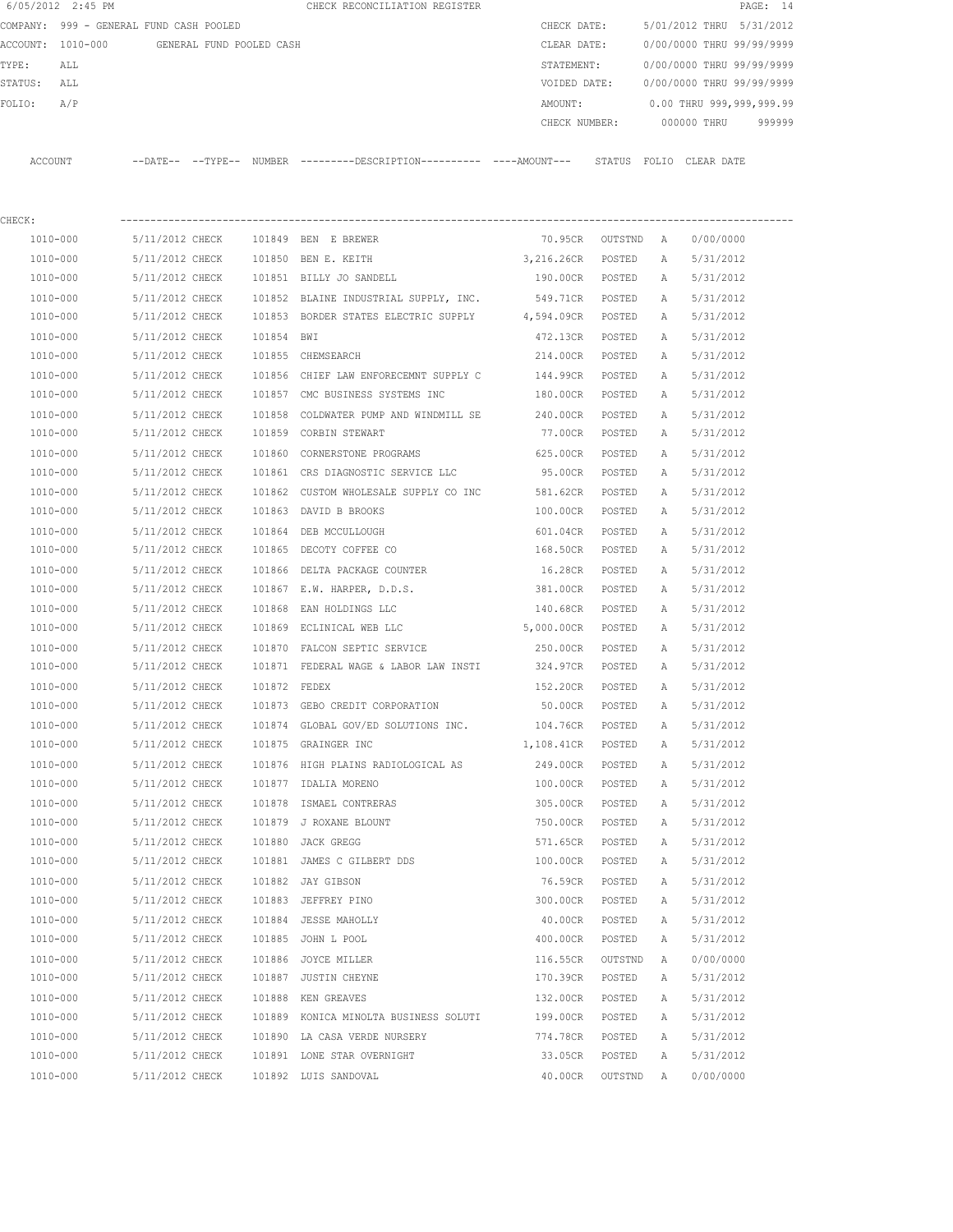|         | 6/05/2012 2:45 PM                       |                   |                          | CHECK RECONCILIATION REGISTER                 |  |               |        |                           |             | PAGE: 15 |        |  |
|---------|-----------------------------------------|-------------------|--------------------------|-----------------------------------------------|--|---------------|--------|---------------------------|-------------|----------|--------|--|
|         | COMPANY: 999 - GENERAL FUND CASH POOLED |                   |                          |                                               |  | CHECK DATE:   |        | 5/01/2012 THRU 5/31/2012  |             |          |        |  |
|         | ACCOUNT: 1010-000                       |                   | GENERAL FUND POOLED CASH |                                               |  | CLEAR DATE:   |        | 0/00/0000 THRU 99/99/9999 |             |          |        |  |
| TYPE:   | ALL                                     |                   |                          |                                               |  | STATEMENT:    |        | 0/00/0000 THRU 99/99/9999 |             |          |        |  |
| STATUS: | ALL                                     |                   |                          |                                               |  | VOIDED DATE:  |        | 0/00/0000 THRU 99/99/9999 |             |          |        |  |
| FOLIO:  | A/P                                     |                   |                          |                                               |  | AMOUNT:       |        | 0.00 THRU 999,999,999.99  |             |          |        |  |
|         |                                         |                   |                          |                                               |  | CHECK NUMBER: |        |                           | 000000 THRU |          | 999999 |  |
|         |                                         |                   |                          |                                               |  |               |        |                           |             |          |        |  |
| ACCOUNT |                                         | --DATE-- --TYPE-- | NUMBER                   | ---------DESCRIPTION----------- ----AMOUNT--- |  |               | STATUS | FOLTO                     | CLEAR DATE  |          |        |  |

| CHECK:               |                                             |                |                                                                         |                                  |         |              |                        |
|----------------------|---------------------------------------------|----------------|-------------------------------------------------------------------------|----------------------------------|---------|--------------|------------------------|
|                      | 1010-000 5/11/2012 CHECK 101893 MARK ATKINS |                |                                                                         | 60.00CR POSTED A                 |         |              | 5/31/2012              |
| 1010-000             |                                             |                | 5/11/2012 CHECK 101894 MARK'S PLUMBING PARTS 949.92CR                   |                                  | POSTED  | A            | 5/31/2012              |
| 1010-000             |                                             |                | 5/11/2012 CHECK 101895 MARSH U.S. CONSUMER                              | 752.00CR POSTED                  |         | $\mathbb{A}$ | 5/31/2012              |
| 1010-000             |                                             |                | 5/11/2012 CHECK 101896 MIDLAND COUNTY JUVENILE PROBAT 3,520.00CR POSTED |                                  |         | A            | 5/31/2012              |
| 1010-000             |                                             |                | 5/11/2012 CHECK 101897 MIDLAND MEMORIAL HOSP                            | 250.00CR POSTED                  |         | A            | 5/31/2012              |
| 1010-000             | 5/11/2012 CHECK                             |                | 101898 MIDLAND PATHOLOGISTS PA                                          | 65.00CR POSTED                   |         | A            | 5/31/2012              |
| 1010-000             | 5/11/2012 CHECK                             |                | 101899 MIDLAND RAPE CRISIS AND CHILDR 361.00CR POSTED                   |                                  |         | A            | 5/31/2012              |
| 1010-000             | 5/11/2012 CHECK                             |                | 101900 MORRISON SUPPLY COMPANY 778.47CR POSTED                          |                                  |         | A            | 5/31/2012              |
| 1010-000             | 5/11/2012 CHECK                             |                | 101901 MUSTANG PRINTERS & ENGRAVERS I 373.50CR POSTED                   |                                  |         | A            | 5/31/2012              |
| 1010-000             | 5/11/2012 CHECK                             |                | 101902 NERI FLORES                                                      | 269.72CR POSTED                  |         | A            | 5/31/2012              |
| 1010-000             |                                             |                | 5/11/2012 CHECK 101903 NXTEC SALES GROUP INC. 392.44CR POSTED           |                                  |         | A            | 5/31/2012              |
| 1010-000             | 5/11/2012 CHECK                             |                | 101904 PAULCOR, INC.                                                    | 49.90CR POSTED                   |         | Α            | 5/31/2012              |
| 1010-000             |                                             |                | 5/11/2012 CHECK 101905 PERMIAN PHYSCIANS SERVICES 14.96CR POSTED        |                                  |         | A            | 5/31/2012              |
| 1010-000             | 5/11/2012 CHECK                             |                | 101906 PERMIAN REGIONAL MEDICAL CENTE 411.82CR POSTED                   |                                  |         | Α            | 5/31/2012              |
| 1010-000             |                                             |                | 5/11/2012 CHECK 101907 PETRO COMMUNICATION INC                          | 24.00CR POSTED                   |         | Α            | 5/31/2012              |
| 1010-000             | 5/11/2012 CHECK                             |                | 101908 PIPER MCKINLEY FISHER MORGAN 600.00CR POSTED                     |                                  |         | A            | 5/31/2012              |
| 1010-000             | 5/11/2012 CHECK                             |                | 101909 PORTERS THRIFTWAY                                                | 281.02CR POSTED                  |         | A            | 5/31/2012              |
| 1010-000             | 5/11/2012 CHECK                             |                | 101910 PROFESSIONAL TURF PRODUCTS 492.88CR POSTED                       |                                  |         | A            | 5/31/2012              |
| 1010-000             | 5/11/2012 CHECK                             |                | 101911 QUICKSTART MOWER AND ENGINE 942.96CR POSTED                      |                                  |         | A            | 5/31/2012              |
| 1010-000             | 5/11/2012 CHECK                             |                | 101912 QUILL CORPORATION 250.90CR POSTED                                |                                  |         | A            | 5/31/2012              |
| 1010-000             | 5/11/2012 CHECK                             |                | 101913 RALPH CEPERO, M.D. 33.95CR                                       |                                  | POSTED  | Α            | 5/31/2012              |
| 1010-000             | 5/11/2012 CHECK                             | 101914 RELIANT |                                                                         | 25.11CR                          | POSTED  | Α            | 5/31/2012              |
| 1010-000             | 5/11/2012 CHECK                             |                | 101915 RICHARD H DOLGENER THE SALE RESERVED AT A 40 CR                  |                                  | OUTSTND | A            | 0/00/0000              |
| 1010-000             | 5/11/2012 CHECK                             |                | 101916 ROBERT EDWARD LEAHEY 6 850.00CR                                  |                                  | POSTED  | Α            | 5/31/2012              |
| 1010-000             | 5/11/2012 CHECK                             |                | 101917 ROBERT VARGAS                                                    | 77.00CR                          | POSTED  | Α            | 5/31/2012              |
| 1010-000             | 5/11/2012 CHECK                             |                | 101918 ROBERT W GARCIA MD                                               | 2,687.50CR                       | OUTSTND | A            | 0/00/0000              |
| 1010-000             | 5/11/2012 CHECK                             |                | 101919 SALVADOR ESPARZA                                                 | 153.36CR OUTSTND                 |         | A            | 0/00/0000              |
| 1010-000             |                                             |                | 5/11/2012 CHECK 101920 SAM HOUSTON STATE UNIVERSITY                     | 235.00CR POSTED                  |         | Α            | 5/31/2012              |
| 1010-000             |                                             |                | 5/11/2012 CHECK 101921 SECURED DOCUMENT SHREDDING, IN                   | 211.65CR POSTED                  |         | A            | 5/31/2012              |
| 1010-000             | 5/11/2012 CHECK                             |                | 101922 SIERRA SPRINGS                                                   | 129.79CR POSTED                  |         | A            | 5/31/2012              |
| 1010-000             | 5/11/2012 CHECK                             |                | 101923 SIMPLEXGRINNELL                                                  | 1,456.00CR POSTED                |         | A            | 5/31/2012              |
| 1010-000             | 5/11/2012 CHECK                             |                | 101924 SIMS PLASTICS, INC.                                              | 93.85CR POSTED                   |         | A            | 5/31/2012              |
| 1010-000             |                                             |                | 5/11/2012 CHECK 101925 SMITH PUMP COMPANY, INC. 1,724.82CR POSTED       |                                  |         | A            | 5/31/2012              |
|                      |                                             |                |                                                                         |                                  |         |              |                        |
| 1010-000<br>1010-000 | 5/11/2012 CHECK<br>5/11/2012 CHECK          |                | 101926 SON ADMIN ODE<br>101927 SPORT SUPPLY GROUP INC                   | 2,300.00CR OUTSTND A<br>261.18CR | POSTED  |              | 0/00/0000<br>5/31/2012 |
|                      |                                             |                |                                                                         |                                  |         | Α            |                        |
| 1010-000             | 5/11/2012 CHECK                             |                | 101928 SPRINT                                                           | 557.56CR                         | POSTED  | Α            | 5/31/2012              |
| 1010-000             | 5/11/2012 CHECK                             |                | 101929 STANDARD COFFEE SERVICE CO                                       | 154.09CR                         | OUTSTND | Α            | 0/00/0000              |
| 1010-000             | 5/11/2012 CHECK                             |                | 101930 STERICYCLE INC                                                   | 492.32CR                         | POSTED  | Α            | 5/31/2012              |
| 1010-000             | 5/11/2012 CHECK                             |                | 101931 SUDDENLINK                                                       | 26.26CR                          | POSTED  | Α            | 5/31/2012              |
| 1010-000             | 5/11/2012 CHECK                             |                | 101932 SYSCO WEST TEXAS INC                                             | 2,317.98CR                       | POSTED  | Α            | 5/31/2012              |
| 1010-000             | 5/11/2012 CHECK                             |                | 101933 T.F. HARPER & ASSOCIATES LP                                      | 2,128.60CR                       | POSTED  | Α            | 5/31/2012              |
| 1010-000             | 5/11/2012 CHECK                             |                | 101934 TASCOSA OFFICE MACHINES INC                                      | 96.59CR                          | OUTSTND | A            | 0/00/0000              |
| 1010-000             | 5/11/2012 CHECK                             |                | 101935 TEXAS 4-H FOUNDATION                                             | 50.00CR                          | POSTED  | Α            | 5/31/2012              |
| 1010-000             | 5/11/2012 CHECK                             |                | 101936 TEXAS DISTRICT & COUNTY ATTORN                                   | 275.00CR                         | OUTSTND | A            | 0/00/0000              |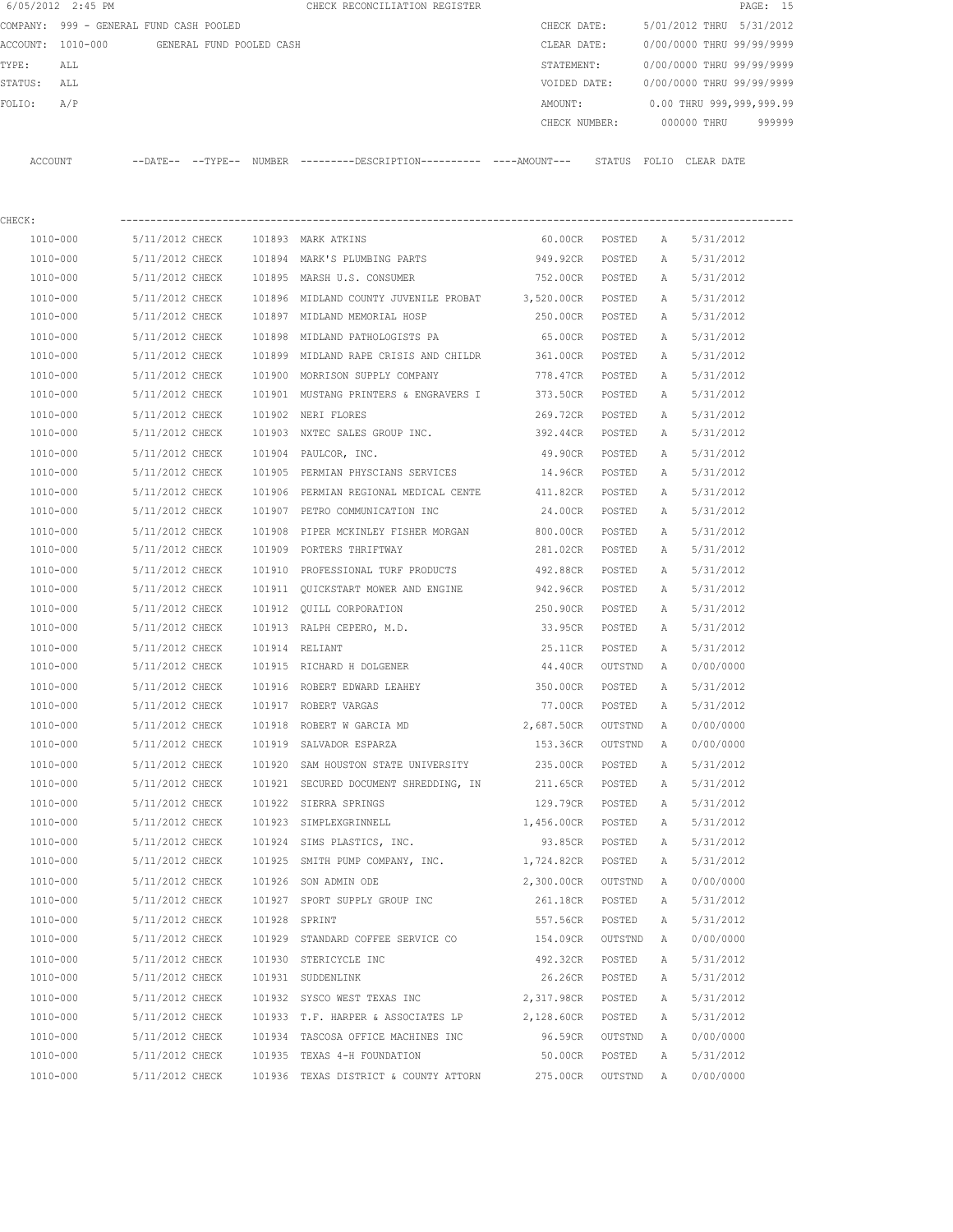|             | 6/05/2012 2:45 PM                          |                 |            | CHECK RECONCILIATION REGISTER                                                              |                     |                |              |                           | PAGE: 16 |
|-------------|--------------------------------------------|-----------------|------------|--------------------------------------------------------------------------------------------|---------------------|----------------|--------------|---------------------------|----------|
|             | COMPANY: 999 - GENERAL FUND CASH POOLED    |                 |            |                                                                                            | CHECK DATE:         |                |              | 5/01/2012 THRU 5/31/2012  |          |
|             | ACCOUNT: 1010-000 GENERAL FUND POOLED CASH |                 |            |                                                                                            | CLEAR DATE:         |                |              | 0/00/0000 THRU 99/99/9999 |          |
| TYPE:       | ALL                                        |                 |            |                                                                                            | STATEMENT:          |                |              | 0/00/0000 THRU 99/99/9999 |          |
| STATUS: ALL |                                            |                 |            |                                                                                            | VOIDED DATE:        |                |              | 0/00/0000 THRU 99/99/9999 |          |
| FOLIO:      | A/P                                        |                 |            |                                                                                            | AMOUNT:             |                |              | 0.00 THRU 999,999,999.99  |          |
|             |                                            |                 |            |                                                                                            | CHECK NUMBER:       |                |              | 000000 THRU               | 999999   |
|             | ACCOUNT                                    |                 |            | --DATE-- --TYPE-- NUMBER --------DESCRIPTION--------- ----AMOUNT--- STATUS FOLIO CLEARDATE |                     |                |              |                           |          |
| CHECK:      |                                            |                 |            |                                                                                            |                     |                |              |                           |          |
|             | 1010-000                                   | 5/11/2012 CHECK |            | 101937 TEXAS GAS SERVICE CORP                                                              | 1,246.89CR POSTED   |                | A            | 5/31/2012                 |          |
|             | 1010-000                                   | 5/11/2012 CHECK |            | 101938 TEXAS ONCOLOGY PA ODESSA                                                            | 196.67CR POSTED     |                | А            | 5/31/2012                 |          |
|             | 1010-000                                   | 5/11/2012 CHECK |            | 101939 TONYA LOCKLAR                                                                       | 38.85CR POSTED      |                | А            | 5/31/2012                 |          |
|             | 1010-000                                   | 5/11/2012 CHECK |            | 101940 TRANE US INC.                                                                       | 32,897.93CR OUTSTND |                | A            | 0/00/0000                 |          |
|             | 1010-000                                   | 5/11/2012 CHECK |            | 101941 TRECE INC                                                                           |                     | 58.96CR POSTED | A            | 5/31/2012                 |          |
|             | 1010-000                                   | 5/11/2012 CHECK |            | 101942 TYLER TECHNOLOGIES, INC                                                             | 4,585.60CR POSTED   |                | Α            | 5/31/2012                 |          |
|             | 1010-000                                   | 5/11/2012 CHECK |            | 101943 UM AUTO PARTS                                                                       | 266.81CR POSTED     |                | A            | 5/31/2012                 |          |
|             | 1010-000                                   | 5/11/2012 CHECK |            | 101944 UNIFIRST                                                                            | 28.32CR POSTED      |                | A            | 5/31/2012                 |          |
|             | 1010-000                                   | 5/11/2012 CHECK |            | 101945 VERIZON WIRELESS                                                                    | 370.27CR POSTED     |                | A            | 5/31/2012                 |          |
|             | 1010-000                                   | 5/11/2012 CHECK |            | 101946 WARREN CAT                                                                          | 143.68CR            | POSTED         | Α            | 5/31/2012                 |          |
|             | 1010-000                                   | 5/11/2012 CHECK |            | 101947 WINDSTREAM COMMUNICATIONS                                                           | 101.42CR POSTED     |                | A            | 5/31/2012                 |          |
|             | 1010-000                                   | 5/11/2012 CHECK |            | 101948 WINZER CORPORATION                                                                  | 1,213.46CR POSTED   |                | A            | 5/31/2012                 |          |
|             | 1010-000                                   | 5/18/2012 CHECK |            | 101949 ADVANCE CANINE ACADEMY INCORP 7,500.00CR POSTED                                     |                     |                | $\mathbb{A}$ | 5/31/2012                 |          |
|             | 1010-000                                   | 5/18/2012 CHECK |            | 101950 ADVANCED BUSINESS SOLUTIONS                                                         | 254.00CR POSTED     |                | Α            | 5/31/2012                 |          |
|             | 1010-000                                   | 5/18/2012 CHECK |            | 101951 BASCO SUPPLY COMPANY, INC.                                                          | 12.95CR             | POSTED         | А            | 5/31/2012                 |          |
|             | 1010-000                                   | 5/18/2012 CHECK |            | 101952 BILL WILLIAMS TIRE CENTER                                                           | 216.48CR            | POSTED         | Α            | 5/31/2012                 |          |
|             | 1010-000                                   | 5/18/2012 CHECK |            | 101953 BLAINE INDUSTRIAL SUPPLY, INC.                                                      | 87.47CR             | POSTED         | Α            | 5/31/2012                 |          |
|             | 1010-000                                   | 5/18/2012 CHECK | 101954 BWI |                                                                                            | 227.41CR            | POSTED         | A            | 5/31/2012                 |          |
|             | 1010-000                                   | 5/18/2012 CHECK |            | 101955 CHEMSEARCH                                                                          | 200.00CR            | POSTED         | Α            | 5/31/2012                 |          |
|             | 1010-000                                   | 5/18/2012 CHECK |            | 101956 CINDY JONES                                                                         | 140.95CR            | POSTED         | Α            | 5/31/2012                 |          |
|             | 1010-000                                   | 5/18/2012 CHECK |            | 101957 CRASH MASTERS TOWING INC                                                            | 224.00CR            | OUTSTND        | A            | 0/00/0000                 |          |
|             | 1010-000                                   | 5/18/2012 CHECK | 101958     | CRS DIAGNOSTIC SERVICE LLC                                                                 | 60.00CR             | POSTED         | A            | 5/31/2012                 |          |
|             | 1010-000                                   | 5/18/2012 CHECK |            | 101959 DAVID PACE                                                                          | 59.39CR             | POSTED         | A            | 5/31/2012                 |          |
|             | 1010-000                                   | 5/18/2012 CHECK |            | 101960 DELTA PACKAGE COUNTER                                                               | 29.51CR             | POSTED         | $\mathbb{A}$ | 5/31/2012                 |          |
|             | 1010-000                                   | 5/18/2012 CHECK |            | 101961 DSHS CENTRAL LAB MC2004                                                             | 504.85CR            | POSTED         | Α            | 5/31/2012                 |          |
|             | 1010-000                                   | 5/18/2012 CHECK |            | 101962 DUCKWALL-ALCO STORES INC                                                            | 335.71CR            | POSTED         | Α            | 5/31/2012                 |          |
|             | 1010-000                                   | 5/18/2012 CHECK |            | 101963 ECLINICAL WEB LLC                                                                   | 946.75CR            | POSTED         | Α            | 5/31/2012                 |          |
|             | 1010-000                                   | 5/18/2012 CHECK |            | 101964 EVER CHANGE                                                                         | 601.87CR            | POSTED         | Α            | 5/31/2012                 |          |
|             | 1010-000                                   | 5/18/2012 CHECK |            | 101965 GALLS, AN ARAMARK COMPANY                                                           | 51.29CR             | POSTED         | Α            | 5/31/2012                 |          |
|             | 1010-000                                   | 5/18/2012 CHECK |            | 101966 GEBO CREDIT CORPORATION                                                             | 353.72CR            | POSTED         | Α            | 5/31/2012                 |          |
|             | 1010-000                                   | 5/18/2012 CHECK |            | 101967 GLOBAL GOV/ED SOLUTIONS INC.                                                        | 404.70CR            | POSTED         | Α            | 5/31/2012                 |          |
|             | 1010-000                                   | 5/18/2012 CHECK |            | 101968 HERITAGE ARCHIVES INC                                                               | 643.50CR            | OUTSTND        | Α            | 0/00/0000                 |          |
|             | 1010-000                                   | 5/18/2012 CHECK |            | 101969 INTERSTATE BILLING SERVICE INC                                                      | 14.50CR             | POSTED         | А            | 5/31/2012                 |          |
|             | 1010-000                                   | 5/18/2012 CHECK |            | 101970 J ROXANE BLOUNT                                                                     | 300.00CR            | POSTED         | Α            | 5/31/2012                 |          |
|             | 1010-000                                   | 5/18/2012 CHECK |            | 101971 J WATSON GOLF SALES                                                                 | 145.20CR            | POSTED         | Α            | 5/31/2012                 |          |
|             | 1010-000                                   | 5/18/2012 CHECK |            | 101972 JOANNA PACK                                                                         | 108.72CR            | POSTED         | Α            | 5/31/2012                 |          |
|             | 1010-000                                   | 5/18/2012 CHECK |            | 101973 JOHN F WATSON                                                                       | 4,206.75CR          | POSTED         | Α            | 5/31/2012                 |          |
|             | 1010-000                                   | 5/18/2012 CHECK |            | 101974 JOSH BLANEK                                                                         | 15.00CR             | OUTSTND        | Α            | 0/00/0000                 |          |
|             | 1010-000                                   | 5/18/2012 CHECK |            | 101975 KEN GREAVES                                                                         | 17.83CR             | POSTED         | Α            | 5/31/2012                 |          |
|             | 1010-000                                   | 5/18/2012 CHECK |            | 101976 KENDA HECKLER                                                                       | 28.02CR             | POSTED         | Α            | 5/31/2012                 |          |
|             | 1010-000                                   | 5/18/2012 CHECK |            | 101977 LAMESA IRRIGATION CO                                                                | 135.00CR            | POSTED         | Α            | 5/31/2012                 |          |
|             | 1010-000                                   | 5/18/2012 CHECK |            | 101978 MAGAZINE SUBSCRIPTION SERV AGE                                                      | 11.95CR             | POSTED         | Α            | 5/31/2012                 |          |
|             | 1010-000                                   | 5/18/2012 CHECK |            | 101979 MARY LOU CORNEJO                                                                    | 49.95CR             | POSTED         | Α            | 5/31/2012                 |          |
|             | 1010-000                                   | 5/18/2012 CHECK |            | 101980 MCNETT FUNERAL HOME INC                                                             | 3,080.00CR          | OUTSTND        | Α            | 0/00/0000                 |          |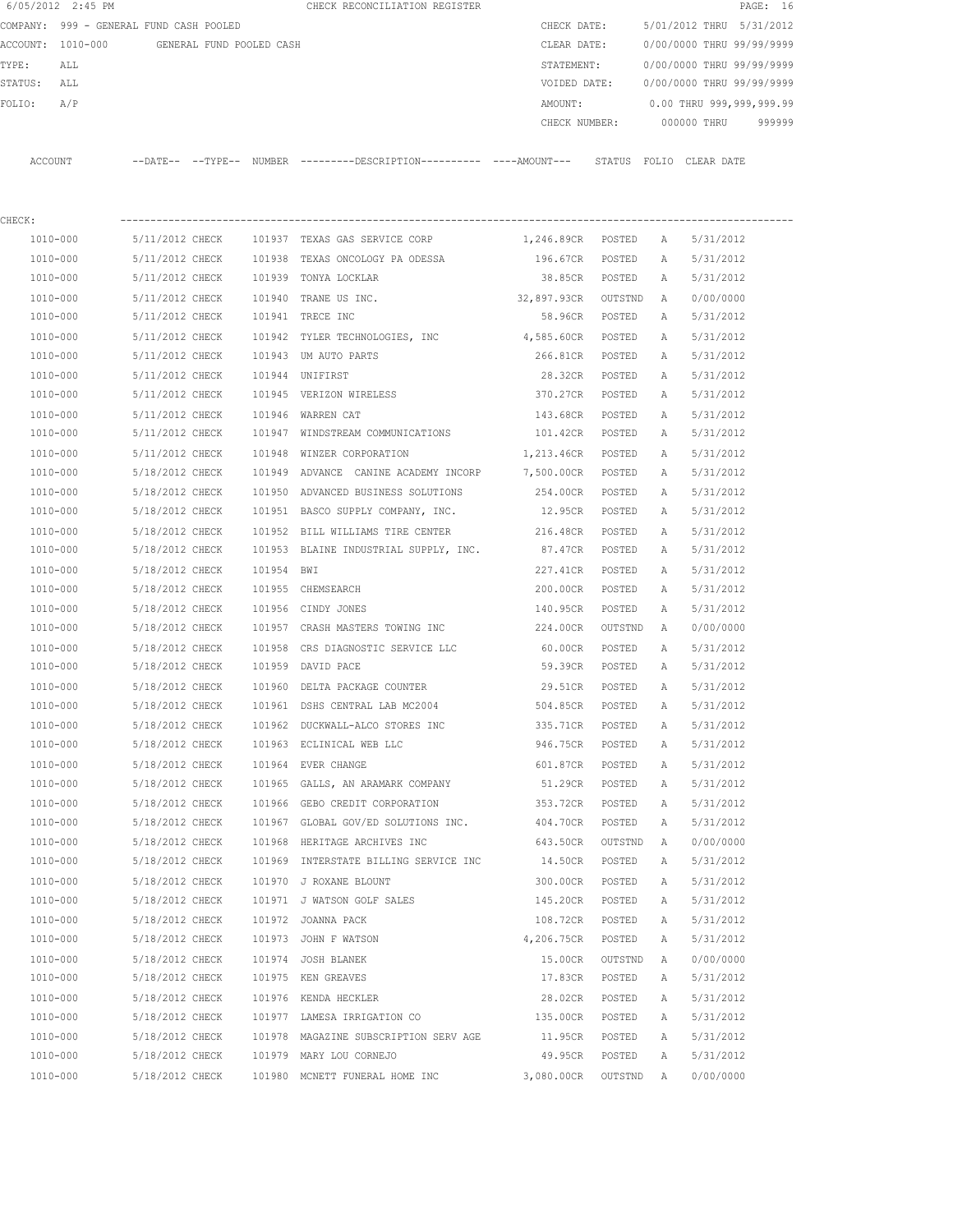|          | 6/05/2012 2:45 PM              |                            |                          | CHECK RECONCILIATION REGISTER |               |       |                           | PAGE: 17 |  |
|----------|--------------------------------|----------------------------|--------------------------|-------------------------------|---------------|-------|---------------------------|----------|--|
| COMPANY: | 999 - GENERAL FUND CASH POOLED |                            |                          |                               | CHECK DATE:   |       | 5/01/2012 THRU 5/31/2012  |          |  |
|          | ACCOUNT: 1010-000              |                            | GENERAL FUND POOLED CASH |                               | CLEAR DATE:   |       | 0/00/0000 THRU 99/99/9999 |          |  |
| TYPE:    | ALL                            |                            |                          |                               | STATEMENT:    |       | 0/00/0000 THRU 99/99/9999 |          |  |
| STATUS:  | ALL                            |                            |                          |                               | VOIDED DATE:  |       | 0/00/0000 THRU 99/99/9999 |          |  |
| FOLIO:   | A/P                            |                            |                          |                               | AMOUNT:       |       | 0.00 THRU 999,999,999.99  |          |  |
|          |                                |                            |                          |                               | CHECK NUMBER: |       | 000000 THRU               | 999999   |  |
|          |                                |                            |                          |                               |               |       |                           |          |  |
| ACCOUNT  |                                | $--$ DATE $- --$ TYPE $--$ | <b>NUMBER</b>            |                               | STATUS        | FOLTO | CLEAR DATE                |          |  |
|          |                                |                            |                          |                               |               |       |                           |          |  |

| CHECK:       |                          |              |                                                        |                   |         |              |           |
|--------------|--------------------------|--------------|--------------------------------------------------------|-------------------|---------|--------------|-----------|
|              | 1010-000 5/18/2012 CHECK |              | 101981 OFFICE DEPOT                                    | 52.07CR POSTED    |         | A            | 5/31/2012 |
| 1010-000     | 5/18/2012 CHECK          |              | 101982 PROFESSIONAL TURF PRODUCTS 6,623.57CR POSTED    |                   |         | Α            | 5/31/2012 |
| 1010-000     | 5/18/2012 CHECK          |              | 101983 QUILL CORPORATION                               | 847.54CR POSTED   |         | Α            | 5/31/2012 |
| 1010-000     | 5/18/2012 CHECK          |              | 101984 RAYMOND K FIVECOAT THE LAW OF 1,600.00CR POSTED |                   |         | Α            | 5/31/2012 |
| 1010-000     | 5/18/2012 CHECK          |              | 101985 RECOVERY HEALTHCARE CORP                        | 600.00CR POSTED   |         | A            | 5/31/2012 |
| 1010-000     | 5/18/2012 CHECK          |              | 101986 RETAIL ACQUISITION AND DEVELOP                  | 47.72CR POSTED    |         | Α            | 5/31/2012 |
| 1010-000     | 5/18/2012 CHECK          |              | 101987 RICHARD H DOLGENER                              | 93.40CR POSTED    |         | Α            | 5/31/2012 |
| 1010-000     | 5/18/2012 CHECK          |              | 101988 RODNEY NOBLE                                    | 233.40CR          | POSTED  | А            | 5/31/2012 |
| 1010-000     | 5/18/2012 CHECK          |              | 101989 SANDOVAL'S MAINTENANCE                          | 4,000.00CR        | POSTED  | А            | 5/31/2012 |
| 1010-000     | 5/18/2012 CHECK          |              | 101990 SATISH NAYAK MD                                 | 89.47CR           | POSTED  | Α            | 5/31/2012 |
| 1010-000     | 5/18/2012 CHECK          |              | 101991 SC FUELS                                        | 6,095.83CR        | POSTED  | Α            | 5/31/2012 |
| 1010-000     | 5/18/2012 CHECK          |              | 101992 SHELL FLEET PLUS                                | 225.03CR          | POSTED  | Α            | 5/31/2012 |
| 1010-000     | 5/18/2012 CHECK          |              | 101993 SHELL FLEET PLUS 800.75CR                       |                   | POSTED  | Α            | 5/31/2012 |
| 1010-000     | 5/18/2012 CHECK          |              | 101994 SIERRA SPRINGS                                  | 69.88CR           | POSTED  | Α            | 5/31/2012 |
| 1010-000     | 5/18/2012 CHECK          |              | 101995 SOUTH PLAINS IMPLEMENT LTD 7.10CR               |                   | POSTED  | A            | 5/31/2012 |
| 1010-000     | 5/18/2012 CHECK          |              | 101996 SOUTHERN RUBBER STAMP CO INC                    | 190.00CR          | POSTED  | A            | 5/31/2012 |
| 1010-000     | 5/18/2012 CHECK          |              | 101997 SYNETRA INC                                     | 272.00CR          | POSTED  | Α            | 5/31/2012 |
| 1010-000     | 5/18/2012 CHECK          |              | 101998 TASCOSA OFFICE MACHINES INC                     | 61.67CR           | OUTSTND | A            | 0/00/0000 |
| 1010-000     | 5/18/2012 CHECK          | 101999 TDCAA |                                                        | 275.00CR          | OUTSTND | <b>A</b>     | 0/00/0000 |
| 1010-000     | 5/18/2012 CHECK          |              | 102000 TEXAS 4-H FOUNDATION                            | 128.00CR          | POSTED  | Α            | 5/31/2012 |
| 1010-000     | 5/18/2012 CHECK          |              | 102001 TIMOTHY MASON                                   | 33.85CR           | OUTSTND | A            | 0/00/0000 |
| 1010-000     | 5/18/2012 CHECK          |              | 102002 TRACEY SCOWN                                    | 800.00CR          | OUTSTND | A            | 0/00/0000 |
| 1010-000     | 5/18/2012 CHECK          |              | 102003 UM AUTO PARTS 1,149.82CR                        |                   | POSTED  | Α            | 5/31/2012 |
| 1010-000     | 5/18/2012 CHECK          |              | 102004 VOID CHECK                                      | 0.00              | POSTED  | Α            | 5/31/2012 |
| 1010-000     | 5/18/2012 CHECK          |              | 102005 VERIZON WIRELESS                                | 93.23CR           | POSTED  | Α            | 5/31/2012 |
| 1010-000     | 5/18/2012 CHECK          |              | 102006 W & F FINE ACCOUMMODATIONS 250.00CR             |                   | OUTSTND | A            | 0/00/0000 |
| 1010-000     | 5/18/2012 CHECK          |              | 102007 WEST PAYMENT CENTER                             | 656.52CR POSTED   |         | Α            | 5/31/2012 |
| 1010-000     | 5/18/2012 CHECK          |              | 102008 WEST TEXAS CONSULTANTS INC 85,691.00CR          |                   | POSTED  | Α            | 5/31/2012 |
| 1010-000     | 5/18/2012 CHECK          |              | 102009 WEST TX FIRE EXTINGUISHER INC                   | 2,407.54CR POSTED |         | $\mathbb{A}$ | 5/31/2012 |
| 1010-000     | 5/18/2012 CHECK          |              | 102010 VOID CHECK                                      | 0.00              | POSTED  | Α            | 5/31/2012 |
| 1010-000     | 5/18/2012 CHECK          |              | 102011 WINDSTREAM COMMUNICATIONS                       | 1,880.28CR POSTED |         | Α            | 5/31/2012 |
| 1010-000     | 5/18/2012 CHECK          |              | 102012 YELLOWHOUSE MACHINERY CO                        | 292.33CR          | POSTED  | A            | 5/31/2012 |
| 1010-000     | 5/25/2012 CHECK          |              | 102013 ADVANCED BUSINESS SOLUTIONS 274.50CR OUTSTND    |                   |         | A            | 0/00/0000 |
| $1010 - 000$ | 5/25/2012 CHECK          |              | 102014 AMERICAN EXPRESS                                | 45.00CR           | OUTSTND | <b>A</b>     | 0/00/0000 |
| 1010-000     | 5/25/2012 CHECK          |              | 102015 ANDREWS BUILDERS SUPPLY INC                     | 682.06CR          | POSTED  | $\mathbb{A}$ | 5/31/2012 |
| 1010-000     | 5/25/2012 CHECK          |              | 102016 VOID CHECK                                      | 0.00              | POSTED  | Α            | 5/31/2012 |
| 1010-000     | 5/25/2012 CHECK          |              | 102017 VOID CHECK                                      | 0.00              | POSTED  | Α            | 5/31/2012 |
| 1010-000     | 5/25/2012 CHECK          |              | 102018 ANDREWS COUNTY APPRAISAL DISTR                  | 43,549.98CR       | POSTED  | Α            | 5/31/2012 |
| 1010-000     | 5/25/2012 CHECK          |              | 102019 ANDREWS COUNTY NEWS INC                         | 96.00CR           | POSTED  | Α            | 5/31/2012 |
| 1010-000     | 5/25/2012 CHECK          |              | 102020 ANDREWS FAMILY MEDICINE                         | 260.00CR          | POSTED  | Α            | 5/31/2012 |
| 1010-000     | 5/25/2012 CHECK          |              | 102021 ANDREWS PRESCRIPTION SHOP LLC                   | 2,307.15CR        | OUTSTND | Α            | 0/00/0000 |
| 1010-000     | 5/25/2012 CHECK          |              | 102022 AUTO-CHLOR SYSTEM OF GOLDEN LI                  | 146.00CR          | OUTSTND | A            | 0/00/0000 |
| 1010-000     | 5/25/2012 CHECK          |              | 102023 AUTOZONE COMMERCIAL                             | 218.00CR          | OUTSTND | Α            | 0/00/0000 |
| 1010-000     | 5/25/2012 CHECK          |              | 102024 BEAR GRAPHICS INC                               | 135.86CR          | OUTSTND | A            | 0/00/0000 |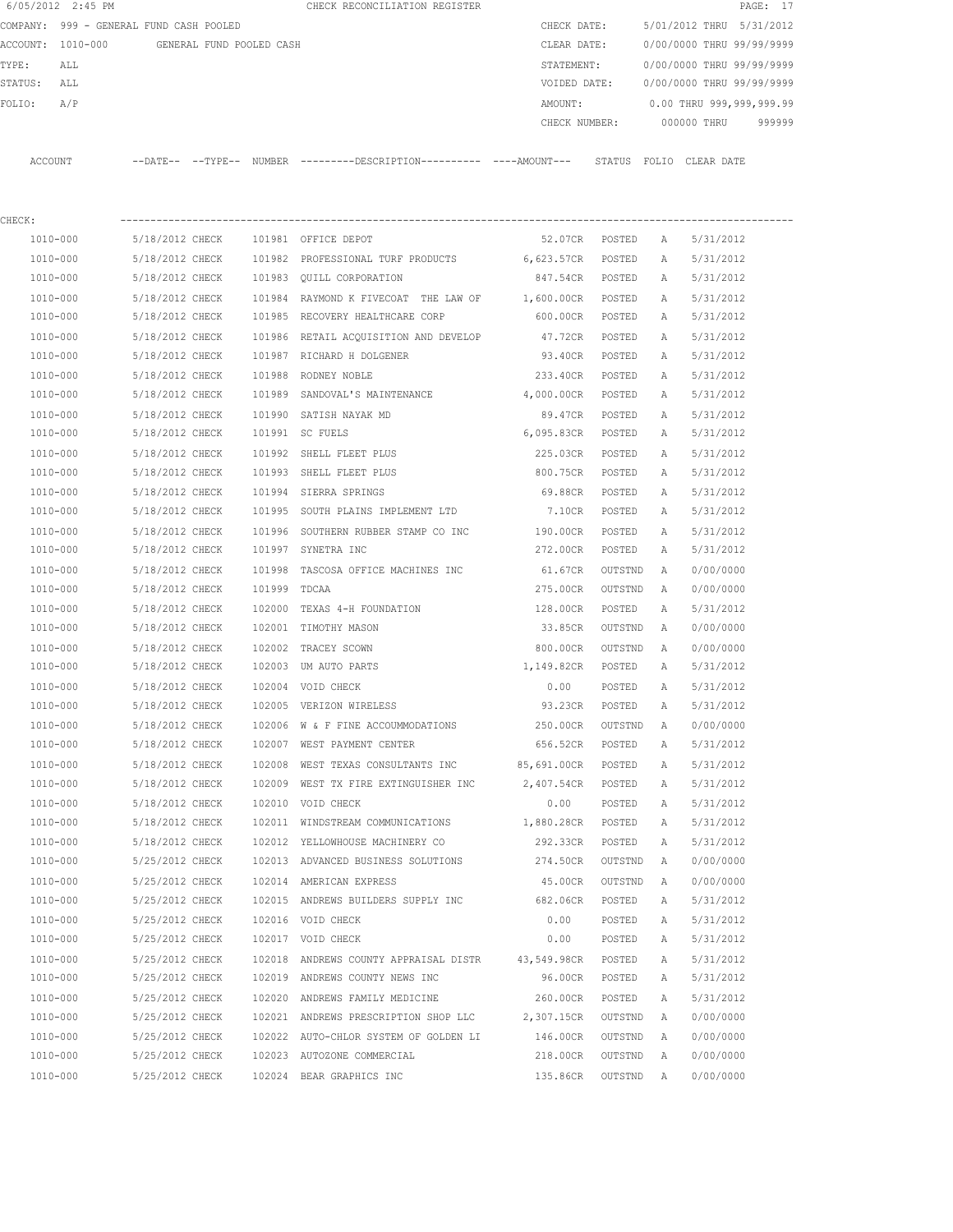| 6/05/2012 2:45 PM |                                            |              | CHECK RECONCILIATION REGISTER                                                                 |                      |         |   |                           | PAGE: 18 |
|-------------------|--------------------------------------------|--------------|-----------------------------------------------------------------------------------------------|----------------------|---------|---|---------------------------|----------|
|                   | COMPANY: 999 - GENERAL FUND CASH POOLED    |              |                                                                                               | CHECK DATE:          |         |   | 5/01/2012 THRU 5/31/2012  |          |
|                   | ACCOUNT: 1010-000 GENERAL FUND POOLED CASH |              |                                                                                               | CLEAR DATE:          |         |   | 0/00/0000 THRU 99/99/9999 |          |
| TYPE:<br>ALL      |                                            |              |                                                                                               | STATEMENT:           |         |   | 0/00/0000 THRU 99/99/9999 |          |
| STATUS:<br>ALL    |                                            |              |                                                                                               | VOIDED DATE:         |         |   | 0/00/0000 THRU 99/99/9999 |          |
| FOLIO:<br>A/P     |                                            |              |                                                                                               | AMOUNT:              |         |   | 0.00 THRU 999,999,999.99  |          |
|                   |                                            |              |                                                                                               |                      |         |   | CHECK NUMBER: 000000 THRU | 999999   |
| ACCOUNT           |                                            |              | --DATE-- --TYPE-- NUMBER ---------DESCRIPTION---------- ----AMOUNT--- STATUS FOLIO CLEAR-DATE |                      |         |   |                           |          |
| CHECK:            |                                            |              |                                                                                               |                      |         |   |                           |          |
| 1010-000          | 5/25/2012 CHECK                            |              | 102025 BENNY BOYD CHEVROLET LTD                                                               | 1,225.32CR OUTSTND A |         |   | 0/00/0000                 |          |
| 1010-000          | 5/25/2012 CHECK                            | 102026 BWI   |                                                                                               | 71.54CR              | OUTSTND | A | 0/00/0000                 |          |
| 1010-000          | 5/25/2012 CHECK                            |              | 102027 CAPITOL EMERGENCY ASSOC PA                                                             | 1,579.00CR OUTSTND   |         | A | 0/00/0000                 |          |
| 1010-000          | 5/25/2012 CHECK                            |              | 102028 CENTER POINT LARGE PRINT                                                               | 77.88CR              | OUTSTND | A | 0/00/0000                 |          |
| 1010-000          | 5/25/2012 CHECK                            |              | 102029 CHEMSEARCH                                                                             | 214.00CR             | OUTSTND | A | 0/00/0000                 |          |
| 1010-000          | 5/25/2012 CHECK                            | 102030       | CHRISTINA ORONA                                                                               | 7.03CR               | OUTSTND | A | 0/00/0000                 |          |
| 1010-000          | 5/25/2012 CHECK                            |              | 102031 CMC BUSINESS SYSTEMS INC 261.64CR                                                      |                      | OUTSTND | A | 0/00/0000                 |          |
| 1010-000          | 5/25/2012 CHECK                            |              | 102032 COUNTY OF UPTON STATE OF TEXAS 6,375.00CR                                              |                      | POSTED  | A | 5/31/2012                 |          |
| 1010-000          | 5/25/2012 CHECK                            |              | 102033 CRITICAL INFORMATION NETWORK, 1,800.00CR                                               |                      | OUTSTND | A | 0/00/0000                 |          |
| 1010-000          | 5/25/2012 CHECK                            |              | 102034 CRS DIAGNOSTIC SERVICE LLC                                                             | 135.00CR             | POSTED  | A | 5/31/2012                 |          |
| 1010-000          | 5/25/2012 CHECK                            |              | 102035 DAMRON SAND AND GRAVEL CORP 4,055.83CR                                                 |                      | OUTSTND | A | 0/00/0000                 |          |
| 1010-000          | 5/25/2012 CHECK                            |              | 102036 DISH NETWORK                                                                           | 91.99CR              | OUTSTND | A | 0/00/0000                 |          |
| 1010-000          | 5/25/2012 CHECK                            |              | 102037 DPC INDUSTRIES, INC.                                                                   | 315.00CR             | OUTSTND | A | 0/00/0000                 |          |
| 1010-000          | 5/25/2012 CHECK                            | 102038       | DSHS CENTRAL LAB MC2004                                                                       | 144.55CR             | OUTSTND | A | 0/00/0000                 |          |
| 1010-000          | 5/25/2012 CHECK                            |              | 102039 ECLINICAL WEB LLC                                                                      | 24.60CR              | OUTSTND | A | 0/00/0000                 |          |
|                   |                                            |              |                                                                                               |                      |         |   |                           |          |
| 1010-000          | 5/25/2012 CHECK                            |              | 102040 ELLIOTT ELECTRIC SUPPLY                                                                | 4,122.01CR           | OUTSTND | A | 0/00/0000                 |          |
| 1010-000          | 5/25/2012 CHECK                            |              | 102041 VOID CHECK                                                                             | 0.00                 | POSTED  | A | 5/31/2012                 |          |
| 1010-000          | 5/25/2012 CHECK                            |              | 102042 EXXON/MOBIL                                                                            | 63.16CR              | OUTSTND | A | 0/00/0000                 |          |
| 1010-000          | 5/25/2012 CHECK                            | 102043 FEDEX |                                                                                               | 49.64CR              | OUTSTND | A | 0/00/0000                 |          |
| 1010-000          | 5/25/2012 CHECK                            |              | 102044 FIRST AID DIRECT                                                                       | 1,376.00CR           | OUTSTND | A | 0/00/0000                 |          |
| 1010-000          | 5/25/2012 CHECK                            | 102045 GALE  |                                                                                               | 278.30CR             | OUTSTND | A | 0/00/0000                 |          |
| 1010-000          | 5/25/2012 CHECK                            |              | 102046 GLOBAL GOV/ED SOLUTIONS INC.                                                           | 544.62CR             | OUTSTND | A | 0/00/0000                 |          |
| 1010-000          | 5/25/2012 CHECK                            |              | 102047 GRAINGER INC                                                                           | 503.96CR             | OUTSTND | A | 0/00/0000                 |          |
| 1010-000          | 5/25/2012 CHECK                            |              | 102048 HENRY SCHEIN                                                                           | 622.25CR             | OUTSTND | A | 0/00/0000                 |          |
| 1010-000          | 5/25/2012 CHECK                            |              | 102049 JERRY SCOTT                                                                            | 6,627.00CR           | POSTED  | А | 5/31/2012                 |          |
| 1010-000          | 5/25/2012 CHECK                            |              | 102050 JOHN L POOL                                                                            | 400.00CR             | POSTED  | Α | 5/31/2012                 |          |
| 1010-000          | 5/25/2012 CHECK                            |              | 102051 JONESZYLON COMPANY                                                                     | 987.74CR             | OUTSTND | Α | 0/00/0000                 |          |
| 1010-000          | 5/25/2012 CHECK                            |              | 102052 KENDA HECKLER                                                                          | 357.20CR             | OUTSTND | Α | 0/00/0000                 |          |
| 1010-000          | 5/25/2012 CHECK                            |              | 102053 KYOCERA MITA AMERICA, INC.                                                             | 341.85CR             | OUTSTND | Α | 0/00/0000                 |          |
| 1010-000          | 5/25/2012 CHECK                            |              | 102054 LAMESA IRRIGATION CO                                                                   | 83.02CR              | POSTED  | Α | 5/31/2012                 |          |
| $1010 - 000$      | 5/25/2012 CHECK                            |              | 102055 LONE STAR OVERNIGHT                                                                    | 27.23CR              | OUTSTND | Α | 0/00/0000                 |          |
| 1010-000          | 5/25/2012 CHECK                            |              | 102056 MAL ENTERPRISES INC                                                                    | 24.28CR              | OUTSTND | Α | 0/00/0000                 |          |
| 1010-000          | 5/25/2012 CHECK                            |              | 102057 MOORE MEDICAL LLC                                                                      | 118.33CR             | OUTSTND | Α | 0/00/0000                 |          |
| 1010-000          | 5/25/2012 CHECK                            |              | 102058 MUSTANG LUMBER CO                                                                      | 2,593.24CR           | POSTED  | Α | 5/31/2012                 |          |
| 1010-000          | 5/25/2012 CHECK                            |              | 102059 VOID CHECK                                                                             | 0.00                 | POSTED  | Α | 5/31/2012                 |          |
| 1010-000          | 5/25/2012 CHECK                            |              | 102060 MUSTANG PRINTERS & ENGRAVERS I                                                         | 56.98CR              | OUTSTND | Α | 0/00/0000                 |          |
| 1010-000          | 5/25/2012 CHECK                            |              | 102061 NATIONAL ELEVATOR INSPECTION S                                                         | 200.00CR             | OUTSTND | Α | 0/00/0000                 |          |
| 1010-000          | 5/25/2012 CHECK                            |              | 102062 OFFICE DEPOT                                                                           | 31.95CR              | OUTSTND | Α | 0/00/0000                 |          |
| 1010-000          | 5/25/2012 CHECK                            |              | 102063 OVERHEAD DOOR CO-PERMIAN BASIN                                                         | 3,677.13CR           | OUTSTND | Α | 0/00/0000                 |          |
| 1010-000          | 5/25/2012 CHECK                            |              | 102064 PAYTON MERICK                                                                          | 200.00CR             | OUTSTND | Α | 0/00/0000                 |          |
| 1010-000          | 5/25/2012 CHECK                            |              | 102065 PERMIAN REGIONAL MEDICAL CENTE                                                         | 1,356.27CR           | POSTED  | Α | 5/31/2012                 |          |
| 1010-000          | 5/25/2012 CHECK                            |              | 102066 PHILLIPS 66                                                                            | 22.99CR              | OUTSTND | Α | 0/00/0000                 |          |
| 1010-000          | 5/25/2012 CHECK                            |              | 102067 PIPER MCKINLEY FISHER MORGAN                                                           | 400.00CR             | OUTSTND | Α | 0/00/0000                 |          |
| 1010-000          | 5/25/2012 CHECK                            |              | 102068 QUILL CORPORATION                                                                      | 81.55CR              | OUTSTND | Α | 0/00/0000                 |          |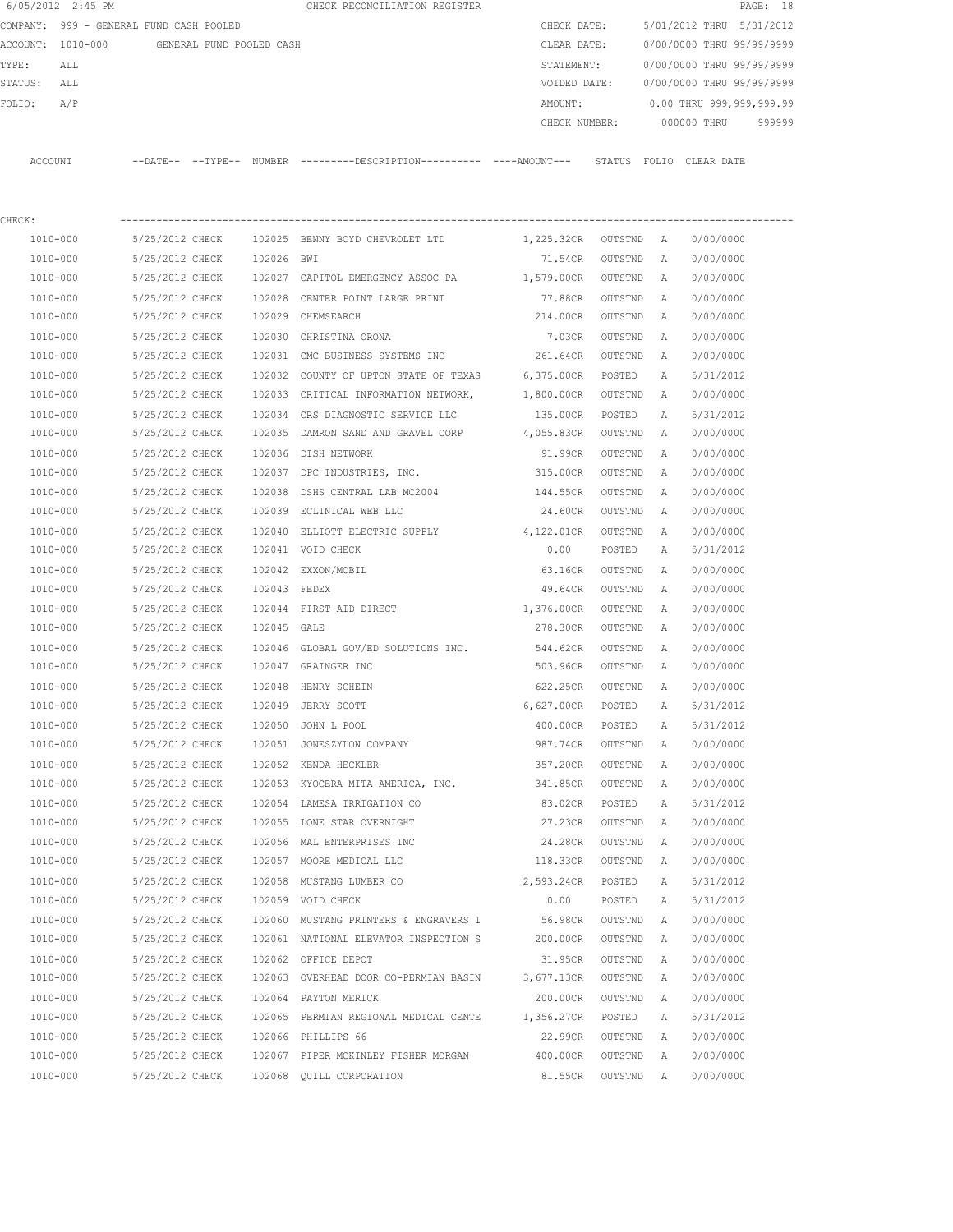|                | 6/05/2012 2:45 PM                       |                 |                          |               | CHECK RECONCILIATION REGISTER                                                                |                      |         |                           |                           | PAGE: 19 |  |  |
|----------------|-----------------------------------------|-----------------|--------------------------|---------------|----------------------------------------------------------------------------------------------|----------------------|---------|---------------------------|---------------------------|----------|--|--|
|                | COMPANY: 999 - GENERAL FUND CASH POOLED |                 |                          |               |                                                                                              | CHECK DATE:          |         |                           | 5/01/2012 THRU 5/31/2012  |          |  |  |
|                | ACCOUNT: 1010-000                       |                 | GENERAL FUND POOLED CASH |               |                                                                                              | CLEAR DATE:          |         |                           | 0/00/0000 THRU 99/99/9999 |          |  |  |
| TYPE:          | ALL                                     |                 |                          |               |                                                                                              | STATEMENT:           |         | 0/00/0000 THRU 99/99/9999 |                           |          |  |  |
| STATUS:<br>ALL |                                         |                 |                          |               |                                                                                              | VOIDED DATE:         |         |                           | 0/00/0000 THRU 99/99/9999 |          |  |  |
| FOLIO:<br>A/P  |                                         |                 |                          |               |                                                                                              | AMOUNT:              |         |                           | 0.00 THRU 999,999,999.99  |          |  |  |
|                |                                         |                 |                          |               |                                                                                              | CHECK NUMBER:        |         |                           | 000000 THRU               | 999999   |  |  |
|                | ACCOUNT                                 |                 |                          |               | --DATE-- --TYPE-- NUMBER ---------DESCRIPTION---------- ----AMOUNT--- STATUS FOLIO CLEARDATE |                      |         |                           |                           |          |  |  |
| CHECK:         |                                         |                 |                          |               |                                                                                              |                      |         |                           |                           |          |  |  |
|                | 1010-000                                | 5/25/2012 CHECK |                          |               | 102069 RC SYSTEMS, INC                                                                       | 1,200.00CR OUTSTND A |         |                           | 0/00/0000                 |          |  |  |
|                | 1010-000                                | 5/25/2012 CHECK |                          |               | 102070 RECORDED BOOKS, LLC                                                                   | 899.30CR             | OUTSTND | A                         | 0/00/0000                 |          |  |  |
|                | 1010-000                                | 5/25/2012 CHECK |                          |               | 102071 ROBERT VARGAS                                                                         | 78.00CR              | OUTSTND | A                         | 0/00/0000                 |          |  |  |
|                | 1010-000                                | 5/25/2012 CHECK |                          |               | 102072 SC FUELS                                                                              | 3,976.18CR           | OUTSTND | A                         | 0/00/0000                 |          |  |  |
|                | 1010-000                                | 5/25/2012 CHECK |                          |               | 102073 SIERRA SPRINGS                                                                        | 305.04CR             | OUTSTND | A                         | 0/00/0000                 |          |  |  |
|                | 1010-000                                | 5/25/2012 CHECK |                          |               | 102074 SOUTH PLAINS FORENSIC PATHOLOG                                                        | 2,000.00CR           | OUTSTND | A                         | 0/00/0000                 |          |  |  |
|                | 1010-000                                | 5/25/2012 CHECK |                          | 102075 SPRINT |                                                                                              | 219.54CR OUTSTND     |         | A                         | 0/00/0000                 |          |  |  |
|                | 1010-000                                | 5/25/2012 CHECK |                          |               | 102076 STANDARD AUTOMATIC FIRE ENT. I                                                        | 1,110.00CR           | OUTSTND | A                         | 0/00/0000                 |          |  |  |
|                | 1010-000                                | 5/25/2012 CHECK |                          |               | 102077 STANDARD COFFEE SERVICE CO                                                            | 139.54CR             | OUTSTND | A                         | 0/00/0000                 |          |  |  |
|                | 1010-000                                | 5/25/2012 CHECK |                          | 102078        | SYLVIA ALARCON                                                                               | 99.90CR              | OUTSTND | A                         | 0/00/0000                 |          |  |  |
|                | 1010-000                                | 5/25/2012 CHECK |                          |               | 102079 TASCOSA OFFICE MACHINES INC                                                           | 76.96CR              | OUTSTND | A                         | 0/00/0000                 |          |  |  |
|                | 1010-000                                | 5/25/2012 CHECK |                          | 102080        | TEXAS CHIEF DEPUTIES ASSO                                                                    | 174.00CR             | OUTSTND | A                         | 0/00/0000                 |          |  |  |
|                | 1010-000                                | 5/25/2012 CHECK |                          |               | 102081 TEXAS DEPARTMENT OF LICENSING                                                         | 20.00CR              | OUTSTND | Α                         | 0/00/0000                 |          |  |  |
|                | 1010-000                                | 5/25/2012 CHECK |                          | 102082        | TEXAS GAS SERVICE CORP                                                                       | 117.03CR             | OUTSTND | Α                         | 0/00/0000                 |          |  |  |
|                | 1010-000                                | 5/25/2012 CHECK |                          |               | 102083 TIMOTHY MASON                                                                         | 586.93CR             | OUTSTND | А                         | 0/00/0000                 |          |  |  |
|                | 1010-000                                | 5/25/2012 CHECK |                          | 102084        | TRACEY SCOWN                                                                                 | 400.00CR             | OUTSTND | Α                         | 0/00/0000                 |          |  |  |
|                | 1010-000                                | 5/25/2012 CHECK |                          |               | 102085 TX EMERGENCY STAFFING SOLUTION                                                        | 1,417.00CR           | OUTSTND | Α                         | 0/00/0000                 |          |  |  |
|                | 1010-000                                | 5/25/2012 CHECK |                          | 102086        | TYLER TECHNOLOGIES, INC                                                                      | 1,720.54CR           | OUTSTND | A                         | 0/00/0000                 |          |  |  |
|                | 1010-000                                | 5/25/2012 CHECK |                          |               | 102087 VERIZON WIRELESS                                                                      | 75.98CR              | OUTSTND | A                         | 0/00/0000                 |          |  |  |
|                | 1010-000                                | 5/25/2012 CHECK |                          | 102088        | VICKI SCOTT                                                                                  | 90.87CR              | POSTED  | Α                         | 5/31/2012                 |          |  |  |
|                | 1010-000                                | 5/25/2012 CHECK |                          | 102089        | WARD COUNTY SHERIFF'S OFFICE 39,257.00CR                                                     |                      | OUTSTND | Α                         | 0/00/0000                 |          |  |  |
|                | 1010-000                                | 5/25/2012 CHECK |                          | 102090        | WAYNE FROST ATTORNEY AT LAW                                                                  | 400.00CR             | OUTSTND | A                         | 0/00/0000                 |          |  |  |
|                | 1010-000                                | 5/25/2012 CHECK |                          |               | 102091 WEATHERBY-EISENRICH                                                                   | 153,187.22CR         | POSTED  | Α                         | 5/31/2012                 |          |  |  |
|                | 1010-000                                | 5/25/2012 CHECK |                          |               | 102092 WEST PAYMENT CENTER                                                                   | 36.00CR              | OUTSTND | A                         | 0/00/0000                 |          |  |  |
|                | 1010-000                                | 5/25/2012 CHECK |                          |               | 102093 WEST TEXAS CONSULTANTS INC                                                            | 1,624.88CR           | POSTED  | Α                         | 5/31/2012                 |          |  |  |
|                | 1010-000                                | 5/25/2012 CHECK |                          |               | 102094 WINFIELD SOLUTIONS LLC                                                                | 1,975.00CR           | OUTSTND | Α                         | 0/00/0000                 |          |  |  |
|                | 1010-000                                | 5/29/2012 CHECK |                          |               | 102095 BERNIE C ROLLWITZ                                                                     | 40.00CR              | OUTSTND | Α                         | 0/00/0000                 |          |  |  |
|                | 1010-000                                | 5/29/2012 CHECK |                          | 102096        | BRENDA LEMOND                                                                                | 40.00CR              | OUTSTND | Α                         | 0/00/0000                 |          |  |  |
|                | 1010-000                                | 5/29/2012 CHECK |                          |               | 102097 CHARLES VOGT                                                                          | 40.00CR              | OUTSTND | Α                         | 0/00/0000                 |          |  |  |
|                | 1010-000                                | 5/29/2012 CHECK |                          | 102098        | JESSICA MORALES                                                                              | 40.00CR              | OUTSTND | $\mathbb{A}$              | 0/00/0000                 |          |  |  |
|                | 1010-000                                | 5/29/2012 CHECK |                          | 102099        | LISA ATKINS                                                                                  | 40.00CR              | OUTSTND | Α                         | 0/00/0000                 |          |  |  |
|                | 1010-000                                | 5/29/2012 CHECK |                          | 102100        | LORINDA JAQUEZ                                                                               | 40.00CR              | OUTSTND | Α                         | 0/00/0000                 |          |  |  |
|                | 1010-000                                | 5/29/2012 CHECK |                          |               | 102101 MANUEL GONZALES                                                                       | 40.00CR              | OUTSTND | Α                         | 0/00/0000                 |          |  |  |
|                | 1010-000                                | 5/29/2012 CHECK |                          |               | 102102 NATHAN GRAY                                                                           | 40.00CR              | OUTSTND | Α                         | 0/00/0000                 |          |  |  |
|                | 1010-000                                | 5/29/2012 CHECK |                          |               | 102103 ROY HOLLY                                                                             | 40.00CR              | OUTSTND | Α                         | 0/00/0000                 |          |  |  |
|                | 1010-000                                | 5/29/2012 CHECK |                          |               | 102104 TOM HATHCOCK                                                                          | 40.00CR              | OUTSTND | Α                         | 0/00/0000                 |          |  |  |
|                | 1010-000                                | 5/29/2012 CHECK |                          |               | 102105 VICKIE THOMPSON                                                                       | 40.00CR              | OUTSTND | Α                         | 0/00/0000                 |          |  |  |
|                | 1010-000                                | 5/29/2012 CHECK |                          |               | 102106 AARON RAY MCGEE                                                                       | 8.00CR               | OUTSTND | Α                         | 0/00/0000                 |          |  |  |
|                | 1010-000                                | 5/29/2012 CHECK |                          |               | 102107 ABIGAIL EMILIANO                                                                      | 8.00CR               | OUTSTND | Α                         | 0/00/0000                 |          |  |  |
|                | 1010-000                                | 5/29/2012 CHECK |                          |               | 102108 ALEJANDRO SANDOVAL                                                                    | 8.00CR               | OUTSTND | Α                         | 0/00/0000                 |          |  |  |
|                | 1010-000                                | 5/29/2012 CHECK |                          |               | 102109 BOBBY GENE REYNOLDS                                                                   | 8.00CR               | OUTSTND | Α                         | 0/00/0000                 |          |  |  |
|                | 1010-000                                | 5/29/2012 CHECK |                          |               | 102110 CARL B BAILEY                                                                         | 8.00CR               | OUTSTND | Α                         | 0/00/0000                 |          |  |  |
|                | 1010-000                                | 5/29/2012 CHECK |                          |               | 102111 CORINA PEREZ SAENZ                                                                    | 8.00CR               | OUTSTND | Α                         | 0/00/0000                 |          |  |  |
|                | 1010-000                                | 5/29/2012 CHECK |                          |               | 102112 CURTIS DARYL HELMS                                                                    | 8.00CR               | OUTSTND | Α                         | 0/00/0000                 |          |  |  |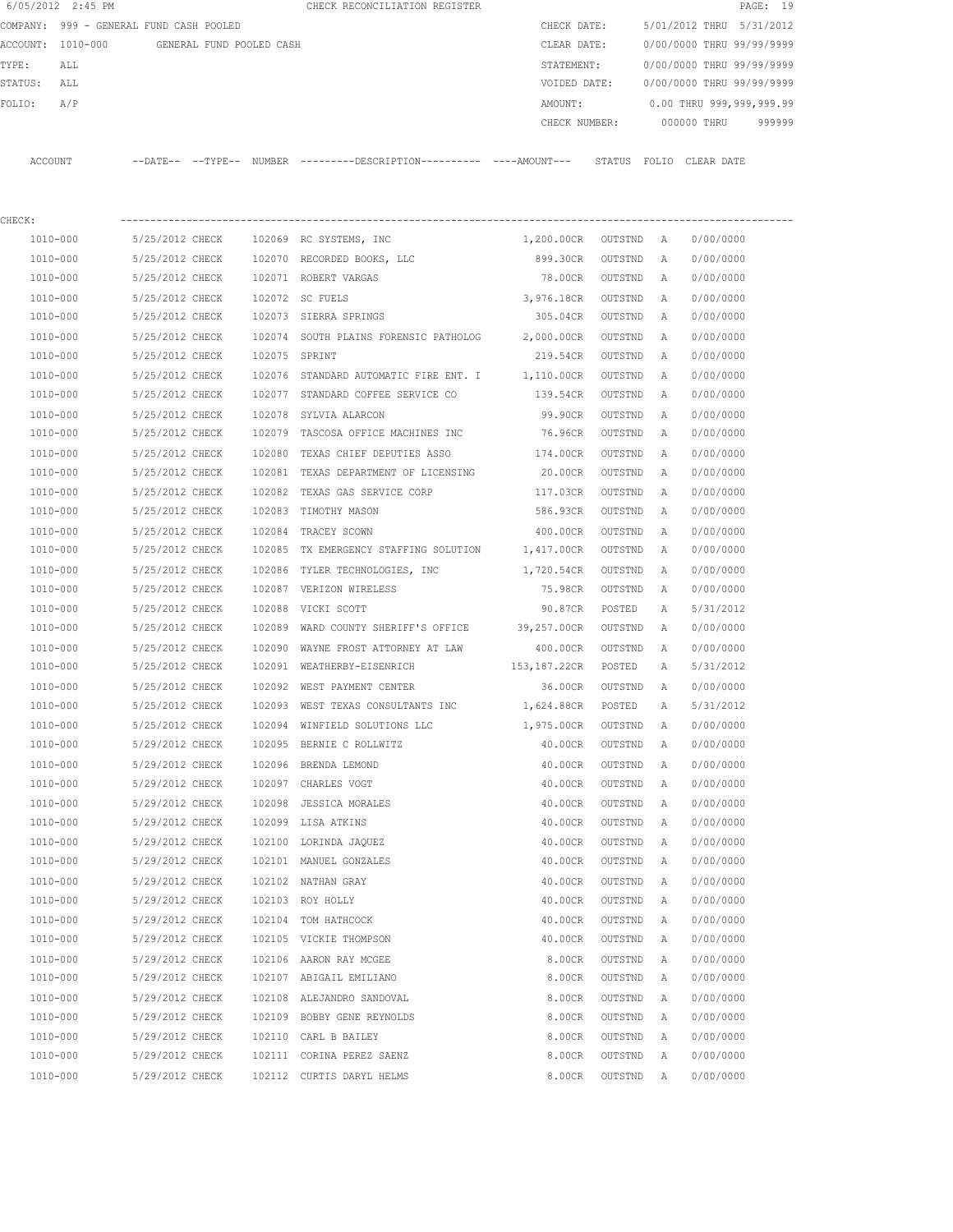|                                         | 6/05/2012 2:45 PM           |                                            |  |        |                                | CHECK RECONCILIATION REGISTER                                                                 |              |                           |   |                           | PAGE: 20 |  |
|-----------------------------------------|-----------------------------|--------------------------------------------|--|--------|--------------------------------|-----------------------------------------------------------------------------------------------|--------------|---------------------------|---|---------------------------|----------|--|
| COMPANY: 999 - GENERAL FUND CASH POOLED |                             |                                            |  |        |                                |                                                                                               |              | CHECK DATE:               |   | 5/01/2012 THRU 5/31/2012  |          |  |
|                                         |                             | ACCOUNT: 1010-000 GENERAL FUND POOLED CASH |  |        |                                |                                                                                               |              | CLEAR DATE:               |   | 0/00/0000 THRU 99/99/9999 |          |  |
| TYPE:                                   | ALL                         |                                            |  |        |                                |                                                                                               |              | STATEMENT:                |   | 0/00/0000 THRU 99/99/9999 |          |  |
| STATUS:                                 | ALL                         |                                            |  |        |                                |                                                                                               |              | VOIDED DATE:              |   | 0/00/0000 THRU 99/99/9999 |          |  |
| FOLIO:                                  | A/P                         |                                            |  |        |                                |                                                                                               | AMOUNT:      |                           |   | 0.00 THRU 999,999,999.99  |          |  |
|                                         |                             |                                            |  |        |                                |                                                                                               |              | CHECK NUMBER: 000000 THRU |   |                           | 999999   |  |
| ACCOUNT                                 |                             |                                            |  |        |                                | --DATE-- --TYPE-- NUMBER ---------DESCRIPTION---------- ----AMOUNT--- STATUS FOLIO CLEAR DATE |              |                           |   |                           |          |  |
|                                         |                             |                                            |  |        |                                |                                                                                               |              |                           |   |                           |          |  |
| CHECK:                                  |                             |                                            |  |        |                                |                                                                                               |              |                           |   |                           |          |  |
|                                         | 1010-000                    | 5/29/2012 CHECK                            |  |        | 102113 DARLA FAYE GREEN        |                                                                                               |              | 8.00CR OUTSTND A          |   | 0/00/0000                 |          |  |
|                                         | 1010-000                    | 5/29/2012 CHECK                            |  |        | 102114 DAWN BENEVA SALMA       |                                                                                               |              | 8.00CR<br>OUTSTND         | A | 0/00/0000                 |          |  |
|                                         | 1010-000                    | 5/29/2012 CHECK                            |  |        | 102115 DIANA SALAZAR           |                                                                                               |              | OUTSTND<br>8.00CR         | A | 0/00/0000                 |          |  |
|                                         | 1010-000                    | 5/29/2012 CHECK                            |  |        | 102116 EMMA CARRASCO           |                                                                                               |              | 8.00CR<br>OUTSTND         | A | 0/00/0000                 |          |  |
|                                         | 1010-000                    | 5/29/2012 CHECK                            |  |        | 102117 ERIN E MAGEE            |                                                                                               |              | 8.00CR<br>OUTSTND         | A | 0/00/0000                 |          |  |
|                                         | 1010-000                    | 5/29/2012 CHECK                            |  | 102118 | ERMINIA RODRIQUEZ              |                                                                                               |              | 8.00CR<br>OUTSTND         | A | 0/00/0000                 |          |  |
|                                         | 1010-000                    | 5/29/2012 CHECK                            |  |        | 102119 EVA VALENSUELA POLANCO  |                                                                                               |              | OUTSTND<br>8.00CR         | A | 0/00/0000                 |          |  |
|                                         | 1010-000                    | 5/29/2012 CHECK                            |  |        | 102120 GARY A EDWARDS          |                                                                                               |              | 8.00CR<br>OUTSTND         | A | 0/00/0000                 |          |  |
|                                         | 1010-000                    | 5/29/2012 CHECK                            |  |        | 102121 GENNIFER HOBBS          |                                                                                               |              | OUTSTND<br>8.00CR         | A | 0/00/0000                 |          |  |
|                                         | 1010-000                    | 5/29/2012 CHECK                            |  | 102122 | GERALD ALAN BEVEL              |                                                                                               |              | 8.00CR<br>OUTSTND         | A | 0/00/0000                 |          |  |
|                                         | 1010-000                    | 5/29/2012 CHECK                            |  |        | 102123 GLORIA BUENO GOMEZ      |                                                                                               |              | OUTSTND<br>8.00CR         | A | 0/00/0000                 |          |  |
|                                         | 1010-000                    | 5/29/2012 CHECK                            |  |        | 102124 JAVIER GUTIERREZ        |                                                                                               |              | 8.00CR<br>OUTSTND         | A | 0/00/0000                 |          |  |
|                                         | 1010-000                    | 5/29/2012 CHECK                            |  |        | 102125 JOANN M PEREZ           |                                                                                               |              | 8.00CR<br>OUTSTND         | A | 0/00/0000                 |          |  |
|                                         | 1010-000                    | 5/29/2012 CHECK                            |  |        | 102126 JOSE LOUIS CARILLO      |                                                                                               |              | 8.00CR<br>OUTSTND         | A | 0/00/0000                 |          |  |
|                                         | 1010-000                    | 5/29/2012 CHECK                            |  |        | 102127 JOSUE EMILANO           |                                                                                               |              | OUTSTND<br>8.00CR         | A | 0/00/0000                 |          |  |
|                                         | 1010-000                    | 5/29/2012 CHECK                            |  | 102128 | KIRK ALAN MOORE                |                                                                                               |              | 8.00CR<br>OUTSTND         | A | 0/00/0000                 |          |  |
|                                         | 1010-000                    | 5/29/2012 CHECK                            |  | 102129 | LEEANNA MADRID BUSAMANTE       |                                                                                               |              | 8.00CR<br>OUTSTND         | Α | 0/00/0000                 |          |  |
|                                         | 1010-000                    | 5/29/2012 CHECK                            |  |        | 102130 LESTER WHITE            |                                                                                               |              | 8.00CR<br>OUTSTND         | Α | 0/00/0000                 |          |  |
|                                         | 1010-000                    | 5/29/2012 CHECK                            |  |        | 102131 LEX K CRAWFORD          |                                                                                               |              | 8.00CR<br>OUTSTND         | A | 0/00/0000                 |          |  |
|                                         | 1010-000                    | 5/29/2012 CHECK                            |  |        | 102132 LISA NICOLE CATHEY      |                                                                                               |              | 8.00CR<br>OUTSTND         | Α | 0/00/0000                 |          |  |
|                                         | 1010-000                    | 5/29/2012 CHECK                            |  |        | 102133 LOYCE ROBERTS           |                                                                                               |              | 8.00CR<br>OUTSTND         | Α | 0/00/0000                 |          |  |
|                                         | 1010-000                    | 5/29/2012 CHECK                            |  |        | 102134 MADONNA S PEARSON       |                                                                                               |              | 8.00CR<br>OUTSTND         | Α | 0/00/0000                 |          |  |
|                                         | 1010-000                    | 5/29/2012 CHECK                            |  |        | 102135 MARILYN F RISENHOOVER   |                                                                                               |              | 8.00CR<br>OUTSTND         | A | 0/00/0000                 |          |  |
|                                         | $1010 - 000$                | 5/29/2012 CHECK                            |  |        | 102136 MICHELLE DELORES WATSON |                                                                                               |              | 8.00CR<br>OUTSTND         | A | 0/00/0000                 |          |  |
|                                         | 1010-000                    | 5/29/2012 CHECK                            |  |        | 102137 OSCAR M TARANGO         |                                                                                               |              | 8.00CR<br>OUTSTND         | Α | 0/00/0000                 |          |  |
|                                         | $1010 - 000$                | 5/29/2012 CHECK                            |  |        | 102138 REBECCA ANN WALKER      |                                                                                               |              | 8.00CR<br>OUTSTND         | Α | 0/00/0000                 |          |  |
|                                         | 1010-000                    | 5/29/2012 CHECK                            |  |        | 102139 ROSA V WALDEN           |                                                                                               |              | 8.00CR<br>OUTSTND         | Α | 0/00/0000                 |          |  |
|                                         | 1010-000                    | 5/29/2012 CHECK                            |  | 102140 | STACY ALISON MOHR              |                                                                                               |              | 8.00CR<br>OUTSTND         | Α | 0/00/0000                 |          |  |
|                                         | 1010-000                    | 5/29/2012 CHECK                            |  | 102141 | STEVEN M DUSHANE               |                                                                                               |              | 8.00CR<br>OUTSTND         | Α | 0/00/0000                 |          |  |
|                                         | $1010 - 000$                | 5/29/2012 CHECK                            |  |        | 102142 SUE CRAWFORD            |                                                                                               |              | 8.00CR<br>OUTSTND         | Α | 0/00/0000                 |          |  |
|                                         | 1010-000                    | 5/29/2012 CHECK                            |  | 102143 | TERRY LYNN DUNLAP              |                                                                                               |              | 8.00CR<br>OUTSTND         | Α | 0/00/0000                 |          |  |
|                                         | 1010-000                    | 5/29/2012 CHECK                            |  |        | 102144 TOMMY O THATCHER        |                                                                                               |              | 8.00CR<br>OUTSTND         | Α | 0/00/0000                 |          |  |
|                                         | TOTALS FOR ACCOUNT 1010-000 |                                            |  |        | CHECK                          | TOTAL:                                                                                        | 779,838.88CR |                           |   |                           |          |  |
|                                         |                             |                                            |  |        | DEPOSIT                        | TOTAL:                                                                                        | 0.00         |                           |   |                           |          |  |
|                                         |                             |                                            |  |        | INTEREST                       | TOTAL:                                                                                        | 0.00         |                           |   |                           |          |  |
|                                         |                             |                                            |  |        | MISCELLANEOUS                  | TOTAL:                                                                                        | 0.00         |                           |   |                           |          |  |
|                                         |                             |                                            |  |        | SERVICE CHARGE                 | TOTAL:                                                                                        | 0.00         |                           |   |                           |          |  |
|                                         |                             |                                            |  |        | EFT                            | TOTAL:                                                                                        | 0.00         |                           |   |                           |          |  |
|                                         |                             |                                            |  |        | BANK-DRAFT                     | TOTAL:                                                                                        | 17,728.54CR  |                           |   |                           |          |  |
|                                         |                             |                                            |  |        |                                |                                                                                               |              |                           |   |                           |          |  |